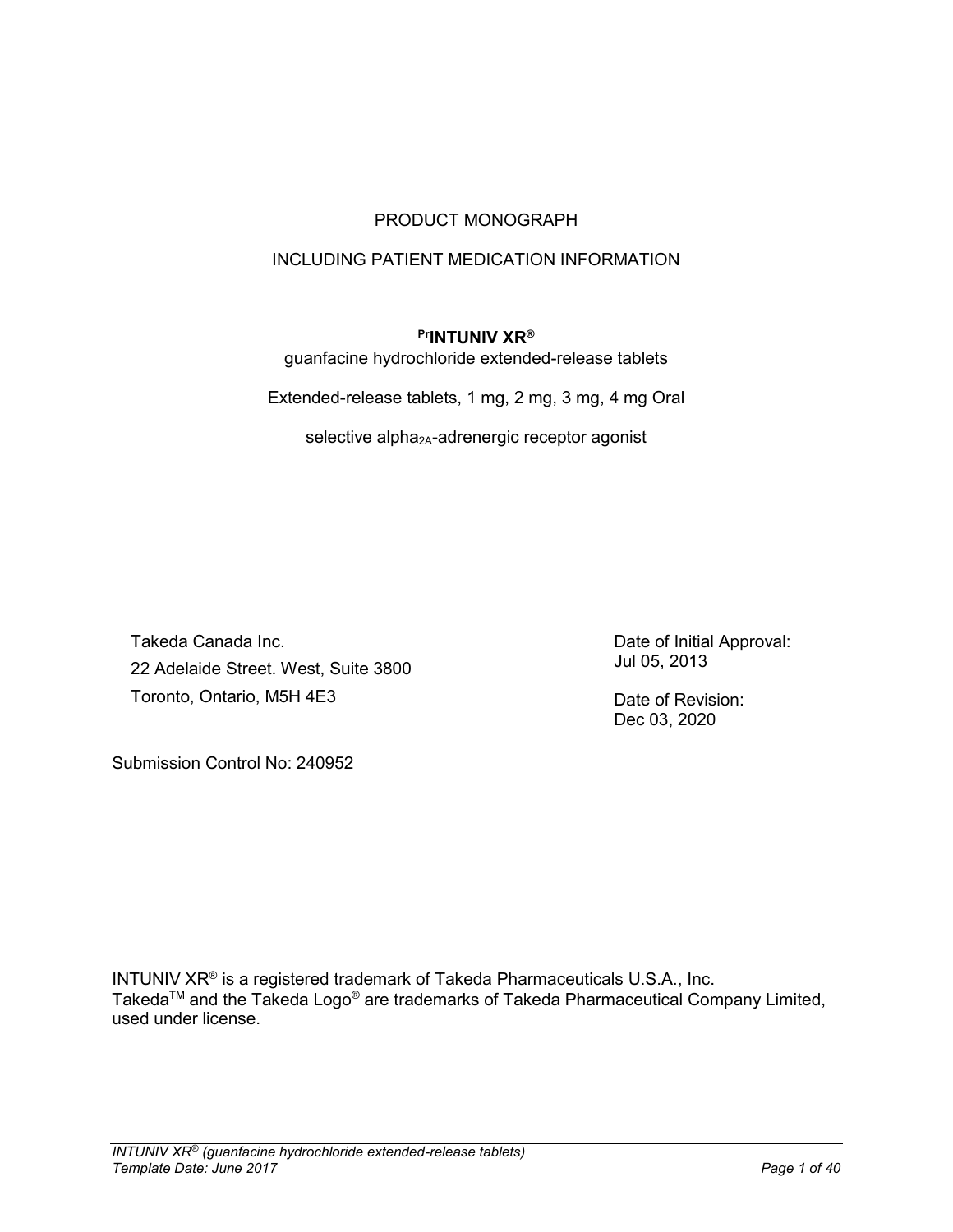# <span id="page-1-0"></span>**RECENT MAJOR LABEL CHANGES**

| The company name has changed from 'Shire Pharma Canada ULC' to | 11/2020 |
|----------------------------------------------------------------|---------|
| 'Takeda Canada Inc.'                                           |         |

Sections or subsections that are not applicable at the time of authorization are not listed.

# <span id="page-1-1"></span>**TABLE OF CONTENTS**

| 1              | 1.1<br>1.2<br>1.3                                                     |  |
|----------------|-----------------------------------------------------------------------|--|
| $\overline{2}$ |                                                                       |  |
| 4              | 4.1<br>4.2<br>4.2.1<br>4.2.2<br>4.2.3<br>4.2.4<br>4.2.5<br>4.3<br>4.5 |  |
| 5              |                                                                       |  |
| 6              | DOSAGE FORMS, STRENGTHS, COMPOSITION AND PACKAGING 8                  |  |
| 7              | 7.1<br>7.1.1<br>7.1.2<br>7.1.3<br>7.1.4<br>7.1.5                      |  |
| 8              | 8.1<br>8.2                                                            |  |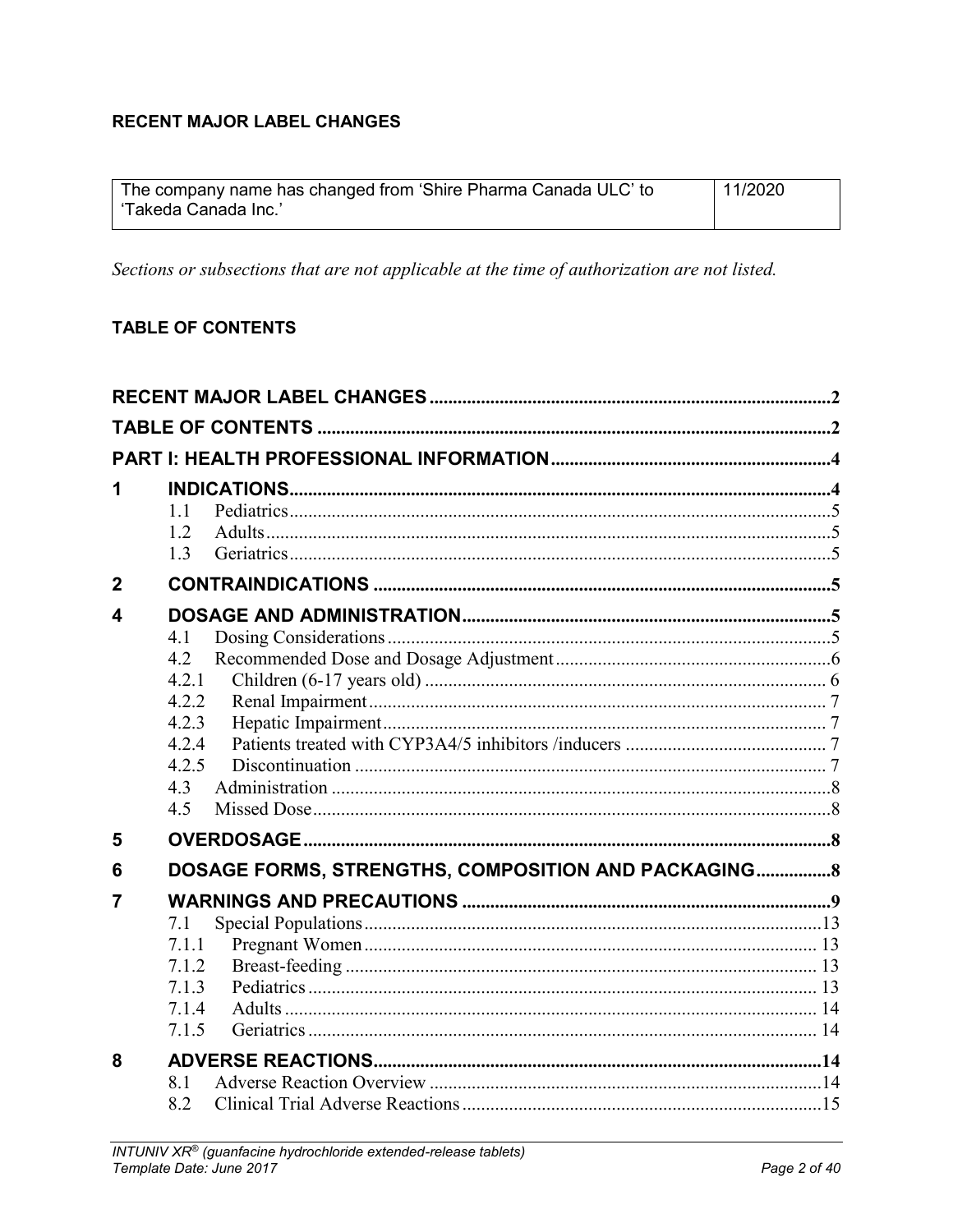|    | 8.3  |  |
|----|------|--|
|    | 8.6  |  |
| 9  |      |  |
|    | 9.2  |  |
|    | 9.3  |  |
|    | 9.4  |  |
|    | 9.5  |  |
|    | 9.6  |  |
|    | 9.7  |  |
| 10 |      |  |
|    | 10.1 |  |
|    | 10.2 |  |
|    | 10.3 |  |
| 11 |      |  |
| 13 |      |  |
| 14 |      |  |
|    | 14.1 |  |
|    | 14.2 |  |
| 16 |      |  |
|    |      |  |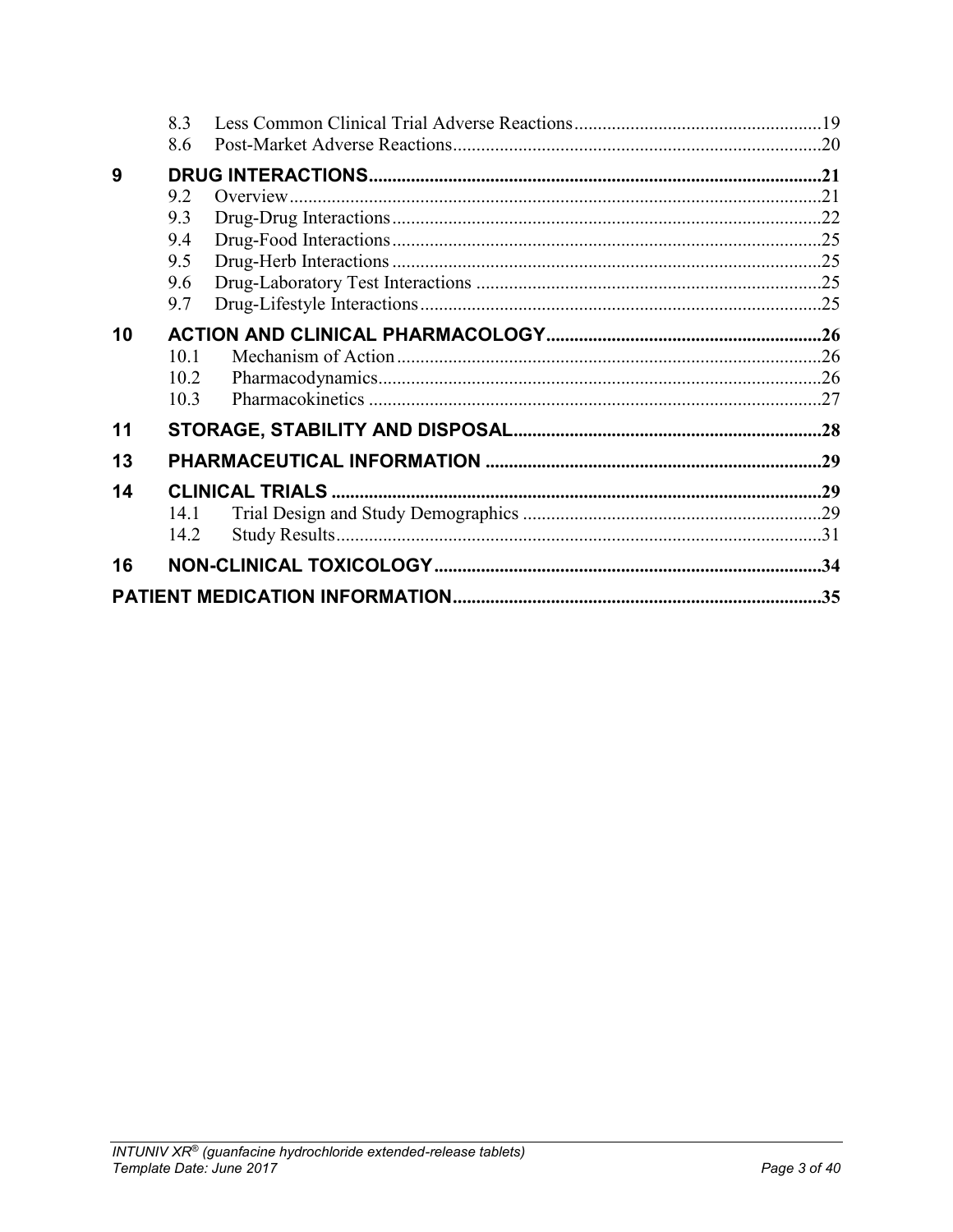### **PART I: HEALTH PROFESSIONAL INFORMATION**

### <span id="page-3-1"></span><span id="page-3-0"></span>**1 INDICATIONS**

#### **Pediatrics (6 -17 years of age)**

INTUNIV XR (guanfacine hydrochloride extended-release tablets) is indicated as monotherapy for the treatment of Attention Deficit Hyperactivity Disorder (ADHD) in children and adolescents aged 6 to 17 years.

INTUNIV XR is also indicated as adjunctive therapy to psychostimulants for the treatment of ADHD in children and adolescents, aged 6 to 17 years, with a sub-optimal response to psychostimulants.

A diagnosis of ADHD (DSM-IV-TR®) implies the presence of hyperactive-impulsive and/or inattentive symptoms that cause impairment and were present before the age of 7 years. The symptoms must be persistent, must be more severe than is typically observed in individuals at a comparable level of development, must cause clinically significant impairment, e.g., in social, academic, or occupational functioning, and be present in two or more settings, e.g., school (or work), and at home. The symptoms must not be better accounted for by another mental disorder. For the Inattentive Type, at least six of the following symptoms must have persisted for at least 6 months: lack of attention to details/careless mistakes, lack of sustained attention, poor listener, failure to follow through on tasks, poor organization, avoids tasks requiring sustained mental effort, loses things, easily distracted, forgetful. For the Hyperactive-Impulsive Type, at least six of the following symptoms must have persisted for at least 6 months: fidgeting/squirming, leaving seat, inappropriate running/climbing, difficulty with quiet activities, "on the go", excessive talking, blurting answers, can't wait turn, intrusive. For a Combined Type diagnosis, both inattentive and hyperactive-impulsive criteria must be met.

#### **Special Diagnostic Considerations**

The specific etiology of ADHD is unknown, and there is no single diagnostic test. Adequate diagnosis requires the use not only of medical but also of special psychological, educational, and social resources. Learning may or may not be impaired. The diagnosis must be based upon a complete history and evaluation of the patient and not solely on the presence of the required number of DSM-IV characteristics.

#### **Need for Comprehensive Treatment Program**

INTUNIV XR is indicated as an integral part of a total treatment program for ADHD that may include other measures (psychological, educational/vocational, social) for patients with this syndrome. Drug treatment may not be indicated for all patients with this syndrome. Drug treatment is not intended for use in a patient who exhibits symptoms secondary to environmental factors and/or other primary psychiatric disorders, including psychosis. Appropriate educational/vocational placement is essential for patients with this diagnosis and psychosocial intervention is often helpful. When remedial measures alone are insufficient, the decision to prescribe drug treatment will depend upon the physician's assessment of the chronicity and severity of the child's symptoms and on the level of functional impairment.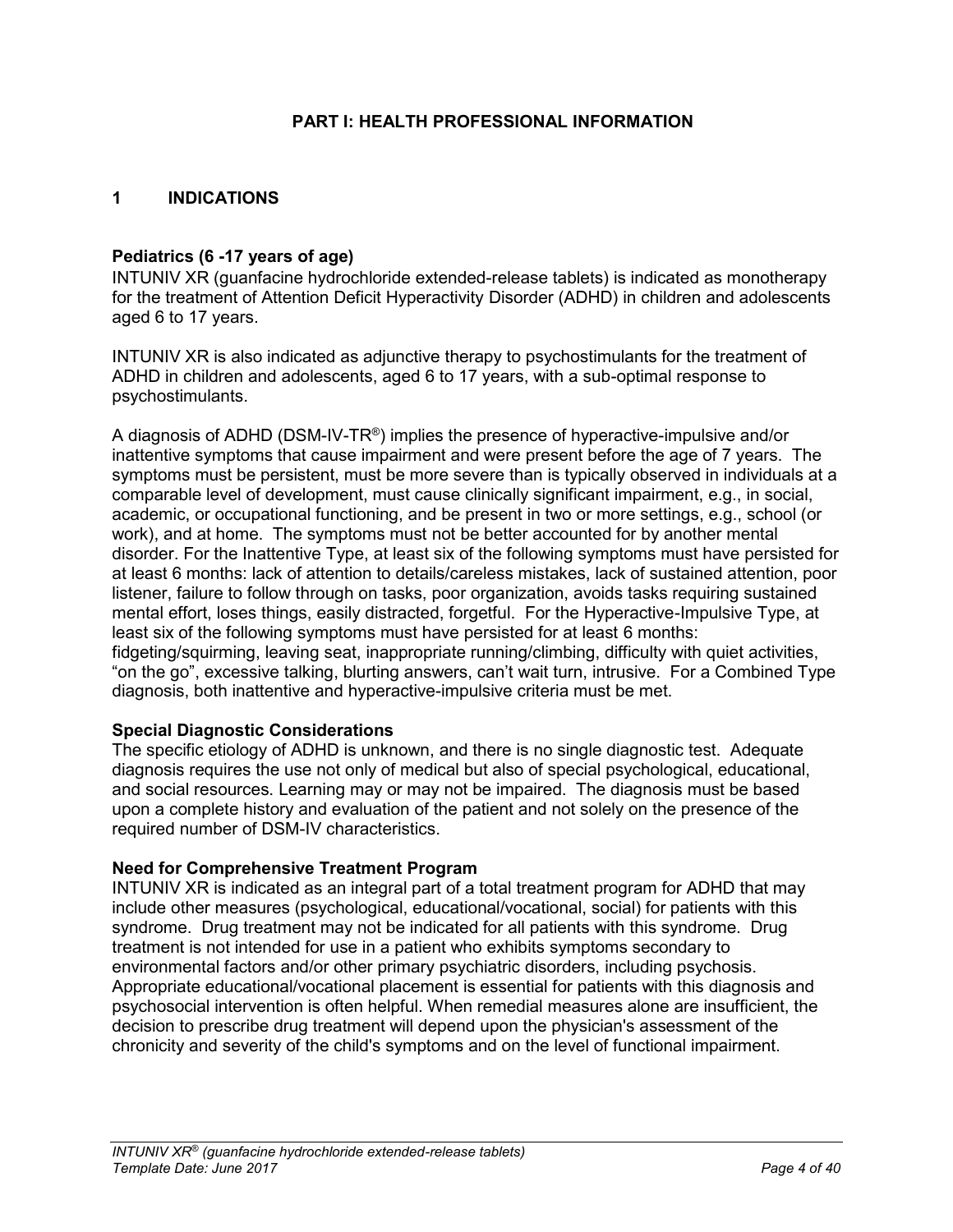## **Long-term Use**

The effectiveness of INTUNIV XR for long-term use, i.e., for more than 9 weeks in 6-12 year olds and more than 15 weeks in 13-17 year olds, has not been systematically evaluated in controlled monotherapy trials, nor has it been systematically evaluated in controlled adjunctive trials for longer than 9 weeks in 6-17 year olds. Therefore the physician electing to use INTUNIV XR for extended periods should periodically re-evaluate the long-term usefulness of the drug for the individual patient.

# <span id="page-4-0"></span>**1.1 Pediatrics**

**Pediatrics (<6 years of age)**: The safety and efficacy of INTUNIV XR in children less than 6 years of age have not been studied.

# <span id="page-4-1"></span>**1.2 Adults**

**Adults (>18 years of age):** INTUNIV XR has not been systematically studied in and is therefore not indicated for use in adults (over 18 years of age).

# <span id="page-4-2"></span>**1.3 Geriatrics**

INTUNIV XR has not been systematically studied in and is therefore not indicated for use in geriatrics.

## <span id="page-4-3"></span>**2 CONTRAINDICATIONS**

INTUNIV XR is contraindicated in patients with a history of hypersensitivity to this drug, to any ingredient in the formulation, to any other product containing guanfacine, or component of the container. For a complete listing, see **Dosage Forms, Strengths, Composition and Packaging**.

## <span id="page-4-4"></span>**4 DOSAGE AND ADMINISTRATION**

## <span id="page-4-5"></span>**4.1 Dosing Considerations**

The tablets should not be administered with high-fat meals, due to increased exposure (see **ACTION AND CLINICAL PHARMACOLOGY, Pharmacokinetics**).

Do not substitute for immediate-release guanfacine tablets on a milligram for milligram basis, because of differing pharmacokinetic profiles. INTUNIV XR has a delayed  $T_{max}$ , reduced  $C_{max}$ and lower bioavailability compared to those of the same dose of immediate-release guanfacine.

The safety and efficacy of INTUNIV XR in pediatric patients less than 25 kg/55 lbs in weight have not been studied.

Heart rate and blood pressure should be monitored at baseline, after dose adjustments, periodically during treatment and following drug discontinuation (see **WARNINGS AND PRECAUTIONS, Cardiovascular**, and **WARNINGS AND PRECAUTIONS, Monitoring and**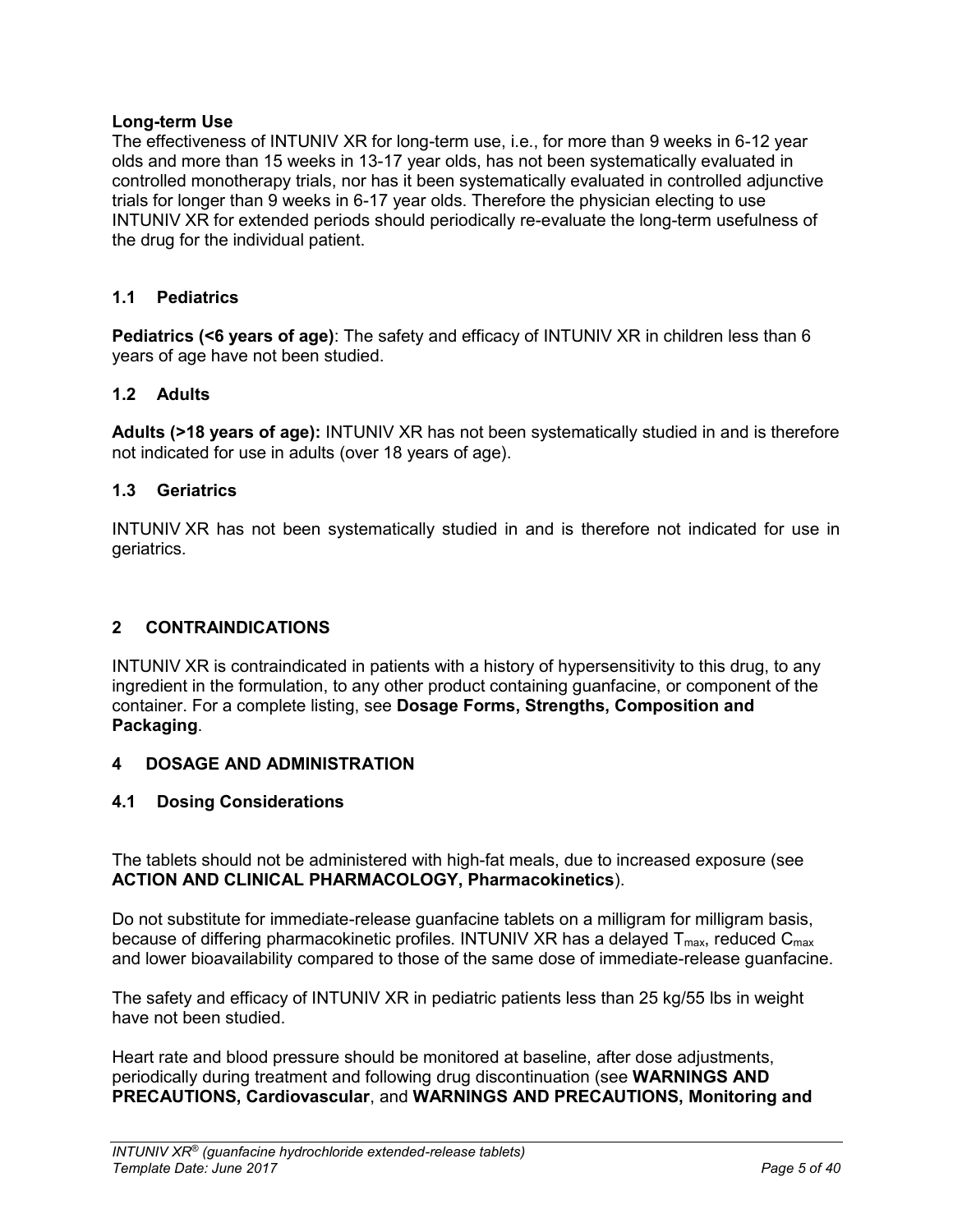# **Laboratory Tests**).

Advise patients that sedation can occur, particularly early in treatment or with dose increases. If sedation is judged to be clinically concerning or persistent, a dose decrease or discontinuation should be considered (see **WARNINGS AND PRECAUTIONS, Cardiovascular**, and **DOSAGE AND ADMINISTRATION, Recommended Dose and Dosage Adjustment, Discontinuation**).

# <span id="page-5-0"></span>**4.2 Recommended Dose and Dosage Adjustment**

# <span id="page-5-1"></span>**4.2.1 Children (6-17 years old)**

The recommended starting dose for both INTUNIV XR monotherapy and adjunct therapy to psychostimulants is 1 mg, taken orally once a day (morning or evening).

The dose should be adjusted, depending on clinical response and tolerability, in increments of no more than 1 mg per week up to a maximum daily dose of 4 mg (6-12 years) or 7 mg (13-17 years), for monotherapy and up to a maximum daily dose of 4 mg for adjunctive therapy to psychostimulants.

In monotherapy clinical trials, there were dose-related and exposure-related risks for several clinically significant adverse reactions (hypotension, bradycardia, sedative events). To balance the exposure-related potential benefits and risks, the recommended dose range, depending on clinical response and tolerability for INTUNIV XR, is 0.05-0.12 mg/kg/day (total daily dose 1-7 mg) (Table 1).

| Table 1 - Recommended Target Dose Range for INTUNIV XR monotherapy* |
|---------------------------------------------------------------------|
| (depending on clinical response and tolerability)                   |

| Weight       | Target dose range (0.05 - 0.12 mg/kg/day) |
|--------------|-------------------------------------------|
| 25.0-33.9 kg | $2-3$ mg/day                              |
| 34.0-41.4 kg | $2-4$ mg/day                              |
| 41.5-49.4 kg | 3-5 mg/day                                |
| 49.5-58.4 kg | 3-6 mg/day                                |
| ≥58.5 kg     | 4-7 mg/day                                |
|              |                                           |

**\*Doses above 4 mg/day have not been evaluated in children (ages 6-12 years) and doses above 7 mg/day have not been evaluated in adolescents (ages 13-17 years)**

In the adjunctive clinical trial which evaluated INTUNIV XR treatment added to psychostimulants, the majority of subjects reached their optimal doses in the 0.05- 0.12 mg/kg/day range. Doses above 4 mg/day have not been studied in adjunctive trials.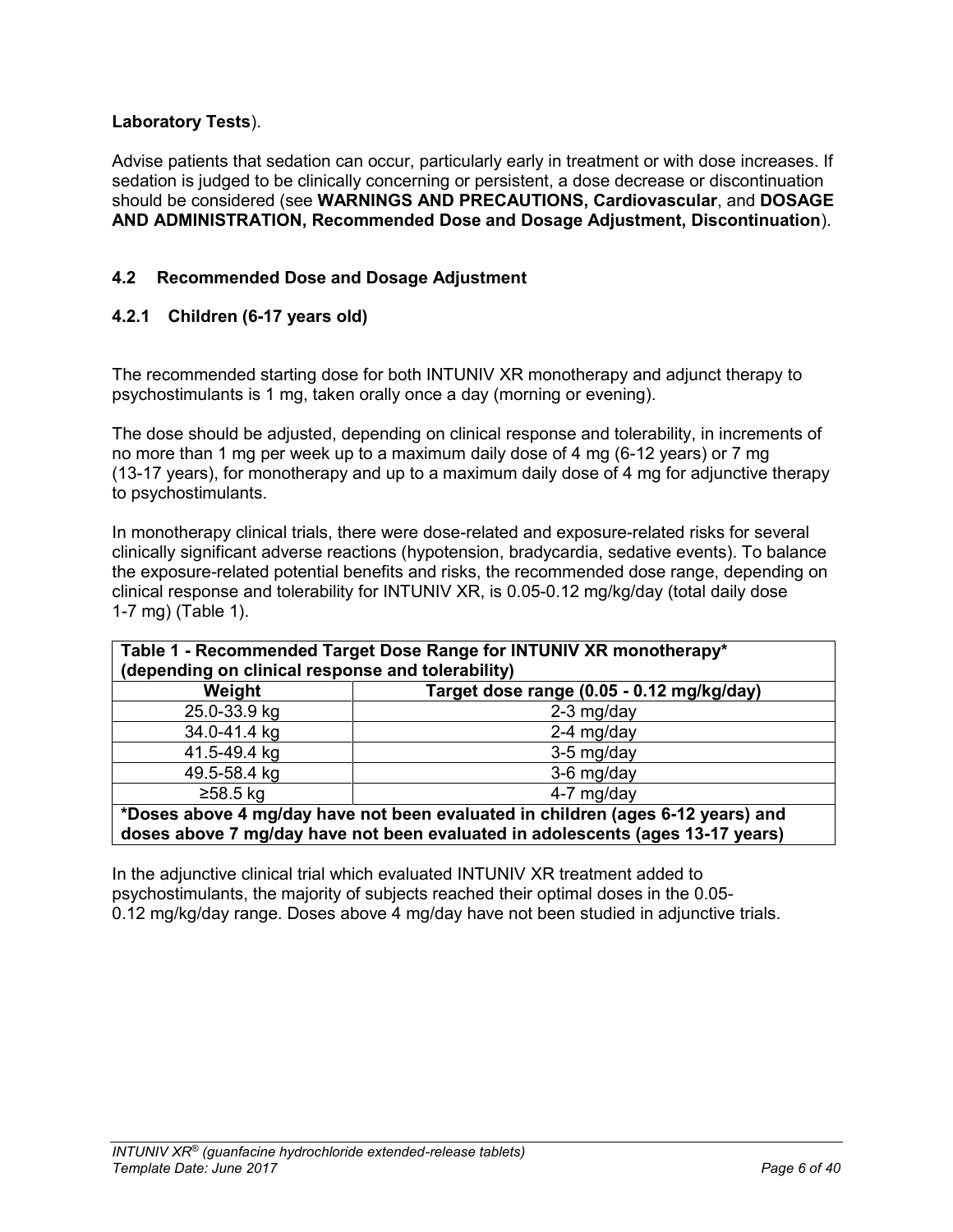# <span id="page-6-0"></span>**4.2.2 Renal Impairment**

The impact of renal impairment on the pharmacokinetics of guanfacine in children and adolescents, 6-17 years old, was not assessed. In adult patients with impaired renal function, the cumulative urinary excretion of guanfacine and the renal clearance diminished as renal function decreased. In patients on hemodialysis, the dialysis clearance was about 15% of the total clearance. The low dialysis clearance suggests that the hepatic elimination (metabolism) increases as renal function decreases. It may be necessary to adjust the dose in patients with significant impairment of renal function (see **WARNINGS AND PRECAUTIONS, Renal**).

# <span id="page-6-1"></span>**4.2.3 Hepatic Impairment**

The impact of hepatic impairment on the pharmacokinetics of guanfacine in children and adolescents, 6-17 years old, was not assessed. Guanfacine in adults is cleared both by the liver and the kidney, and approximately 50% of the clearance of guanfacine is hepatic. It may be necessary to adjust the dose in patients with significant impairment of hepatic function (see **WARNINGS AND PRECAUTIONS, Hepatic/Biliary/Pancreatic**).

# <span id="page-6-2"></span>**4.2.4 Patients treated with CYP3A4/5 inhibitors /inducers**

CYP3A4/5 inhibitors and inducers have been shown to have a significant effect on the pharmacokinetics of guanfacine when co-administered (see **DRUG INTERACTIONS, Drug-Drug Interactions**). Dose adjustment is recommended with concomitant use of moderate/strong CYP3A4/5 inhibitors (e.g. ketoconazole, grapefruit juice), or strong CYP3A4 inducers (e.g. carbamazepine). In the case of concomitant use of strong and moderate CYP3A inhibitors, an initial 50% reduction of the guanfacine dose is recommended. Further individualized dose titration may then be needed. If guanfacine is combined with strong enzyme inducers, a retitration to increase the dose up to a maximum daily dose 7 mg, may be considered if needed. If the inducing treatment is ended, retitration to reduce the guanfacine dose is recommended during the following weeks.

# <span id="page-6-3"></span>**4.2.5 Discontinuation**

Patients/caregivers should be instructed not to discontinue INTUNIV XR without consulting their physician. The total daily dose should be tapered in decrements of no more than 1 mg every 3 to 7 days to minimize the risk of an increase in blood pressure upon discontinuation (see **WARNINGS AND PRECAUTIONS, Cardiovascular, Elevated Blood Pressure and Heart Rate Upon Discontinuation** and **WARNINGS AND PRECAUTIONS, Monitoring and Laboratory Tests**).

Elevations in blood pressure and heart rate above original baseline (i.e., rebound) have been reported to occur upon discontinuation of INTUNIV XR monotherapy. Patients should be monitored during dose downward titration and following INTUNIV XR discontinuation until blood pressure and heart rate have returned to baseline (see **WARNINGS AND PRECAUTIONS, Monitoring and Laboratory Tests**).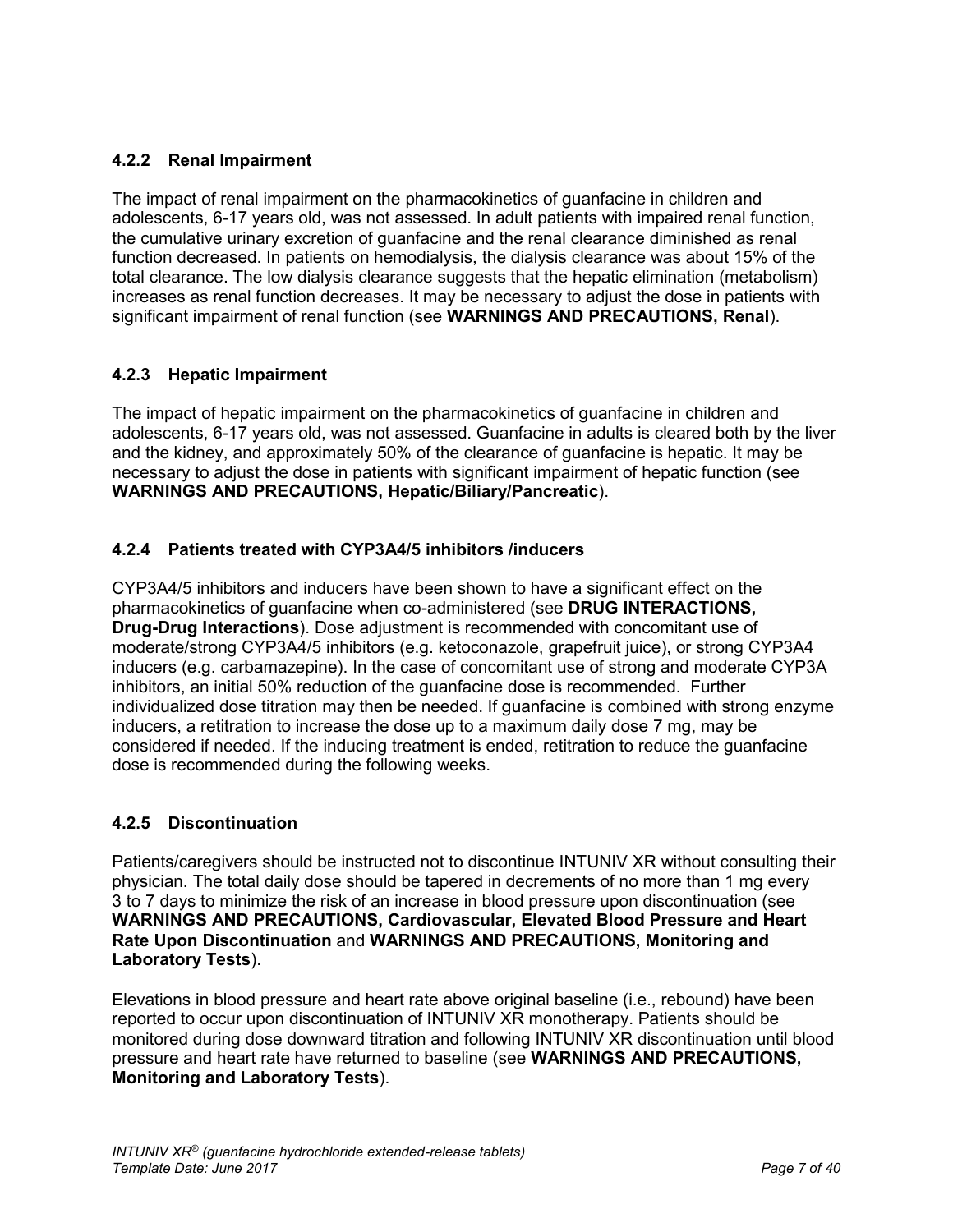Caution is warranted when ending INTUNIV XR treatments in patients on the adjunctive to psychostimulant therapy while maintaining psychostimulant treatments. Use caution when prescribing drugs that can elevate blood pressure and heart rate immediately following INTUNIV XR discontinuation (see **DRUG INTERACTIONS, Drug-Drug Interactions**).

# <span id="page-7-0"></span>**4.3 Administration**

INTUNIV XR is an extended-release tablet and should be dosed once daily. Tablets should not be crushed, chewed or broken before swallowing because this will increase the rate of guanfacine release.

The initial starting dose for INTUNIV XR as an adjunctive therapy with psychostimulants is 1 mg, taken orally once a day; evening dosing may be considered (see **CLINICAL TRIALS**).

### See also **DOSAGE AND ADMINISTRATION, Dosing Considerations** and **DOSAGE AND ADMINISTRATION, Recommended Dose and Dosage Adjustment**.

## <span id="page-7-1"></span>**4.5 Missed Dose**

If two or more consecutive doses are missed, re-titration is recommended based on the patient's tolerability to INTUNIV XR (see **DOSAGE AND ADMINISTRATION, Recommended Dose and Dosage Adjustment, Discontinuation**).

# <span id="page-7-2"></span>**5 OVERDOSAGE**

Signs and symptoms of overdose may include hypotension, bradycardia, lethargy, and respiratory depression. Initial hypertension may develop early and may be followed by hypotension. Management of INTUNIV XR overdose should include monitoring for and the treatment of these signs and symptoms. ECG monitoring is recommended. Children and adolescents who develop lethargy should be observed for the development of more serious toxicity including coma, bradycardia and hypotension for up to 24 hours, due to the possibility of delayed onset of these symptoms.

Treatment of overdose may include gastric lavage if it is performed soon after ingestion. Activated charcoal may be useful in limiting the absorption. Guanfacine is not dialyzable in clinically significant amounts (2.4%).

For management of a suspected drug overdose, contact your regional poison control centre.

## <span id="page-7-3"></span>**6 DOSAGE FORMS, STRENGTHS, COMPOSITION AND PACKAGING**

| <b>Route of</b><br>Administration | Dosage Form /<br><b>Strength/Composition</b>                       | <b>Non-medicinal Ingredients</b>                                                                                                                                |
|-----------------------------------|--------------------------------------------------------------------|-----------------------------------------------------------------------------------------------------------------------------------------------------------------|
| oral                              | Tablet / 1 mg, 2 mg,<br>3 mg, 4 mg [milligrams]<br>/ guanfacine as | crospovidone, fumaric acid, glyceryl<br>behenate, hypromellose, lactose<br>monohydrate, methacrylic acid copolymer,<br>microcrystalline cellulose and povidone. |

#### **Table 2 – Dosage Forms, Strengths, Composition and Packaging.**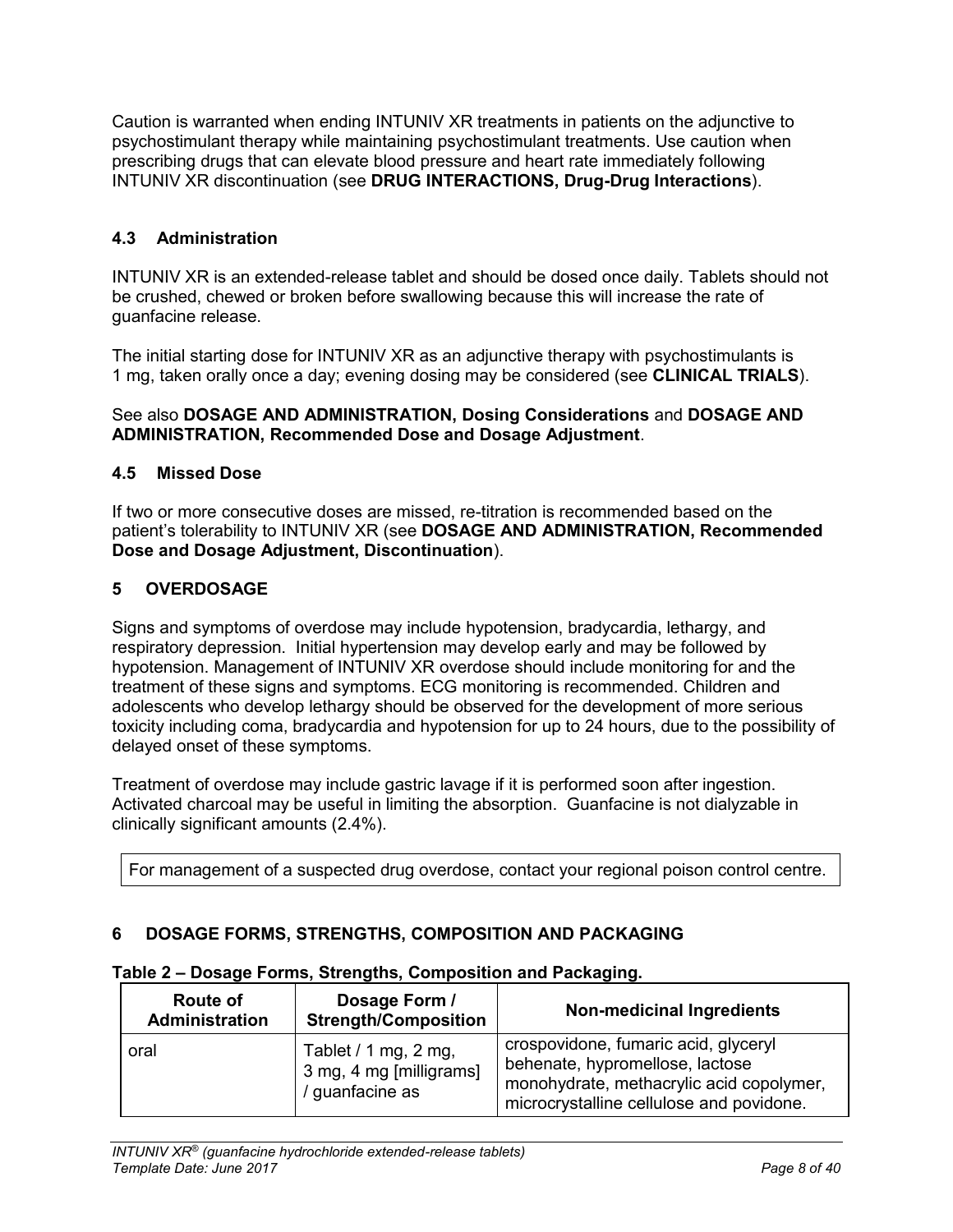| guanfacine    |                                             |
|---------------|---------------------------------------------|
| hydrochloride | In addition, the 3 mg and 4 mg tablets also |
|               | contain green pigment blend PB-1763.        |

**INTUNIV XR tablets 1 mg**: white/off-white, round (debossed on top 503/on bottom 1MG), bottles of 100.

**INTUNIV XR tablets 2 mg:** white/off-white, oblong (debossed on top 503/on bottom 2MG), bottles of 100.

**INTUNIV XR tablets 3 mg:** green, round (debossed on top 503/on bottom 3MG), bottles of 100.

**INTUNIV XR tablets 4 mg:** green, oblong (debossed on top 503/on bottom 4MG), bottles of 100.

# <span id="page-8-0"></span>**7 WARNINGS AND PRECAUTIONS**

## **General**

### Somnolence and Sedation

Sedative events, especially during initial use, were commonly reported adverse reactions in clinical trials. In two 8-and 9-week monotherapy trial (Studies 1 and 2) in 6-17 year olds, sedative events reported as adverse reactions were 38% for INTUNIV XR vs. 12% for placebo and in a separate monotherapy trial in adolescents (Study 3), were 54% for INTUNIV XR vs. 23% for placebo. In an adjunctive trial (Study 4) in 6-17 year olds, sedative events reported as adverse events were 18% for INTUNIV XR vs. 7% for placebo. INTUNIV XR should be dosed based on clinical response and tolerability. Advise patients that sedation can occur, particularly early in treatment or with dose increases. If sedation is judged to be clinically concerning or persistent, a dose decrease or discontinuation should be considered. Before INTUNIV XR is used with other centrally active depressants (such as phenothiazines, barbiturates, or benzodiazepines), the potential for additive sedative effects should be considered.

Patients should avoid use with alcohol (see **DRUG INTERACTIONS, Drug-Drug Interactions - CNS Depressant Drugs** and **DOSAGE AND ADMINISTRATION, Dosing Considerations**).

## **Cardiovascular**

#### Hypotension, Bradycardia and Syncope

INTUNIV XR can cause syncope and dose-dependent decreases in heart rate and blood pressure (systolic and diastolic) (see **ADVERSE REACTIONS, Clinical Trial Adverse Reactions, Effects on Blood Pressure and Heart Rate** and **ACTION AND CLINCIAL PHARMACOLOGY, Cardiovascular Safety: Effects on Heart Rate and QT Interval**). In pediatric (6-17 year olds), short-term (8-9 weeks), controlled monotherapy trials (Studies 1 and 2), the maximum mean changes from baseline in systolic blood pressure, diastolic blood pressure, and heart rate were decreases of 5 mmHg, 3 mmHg, and 6 bpm, respectively, for all dose groups combined (generally one week after reaching target doses of 1 mg/day, 2 mg/day, 3 mg/day or 4 mg/day). In the adolescent controlled monotherapy trial (Study 3), the maximum mean change from baseline in systolic blood pressure, diastolic blood pressure and heart rate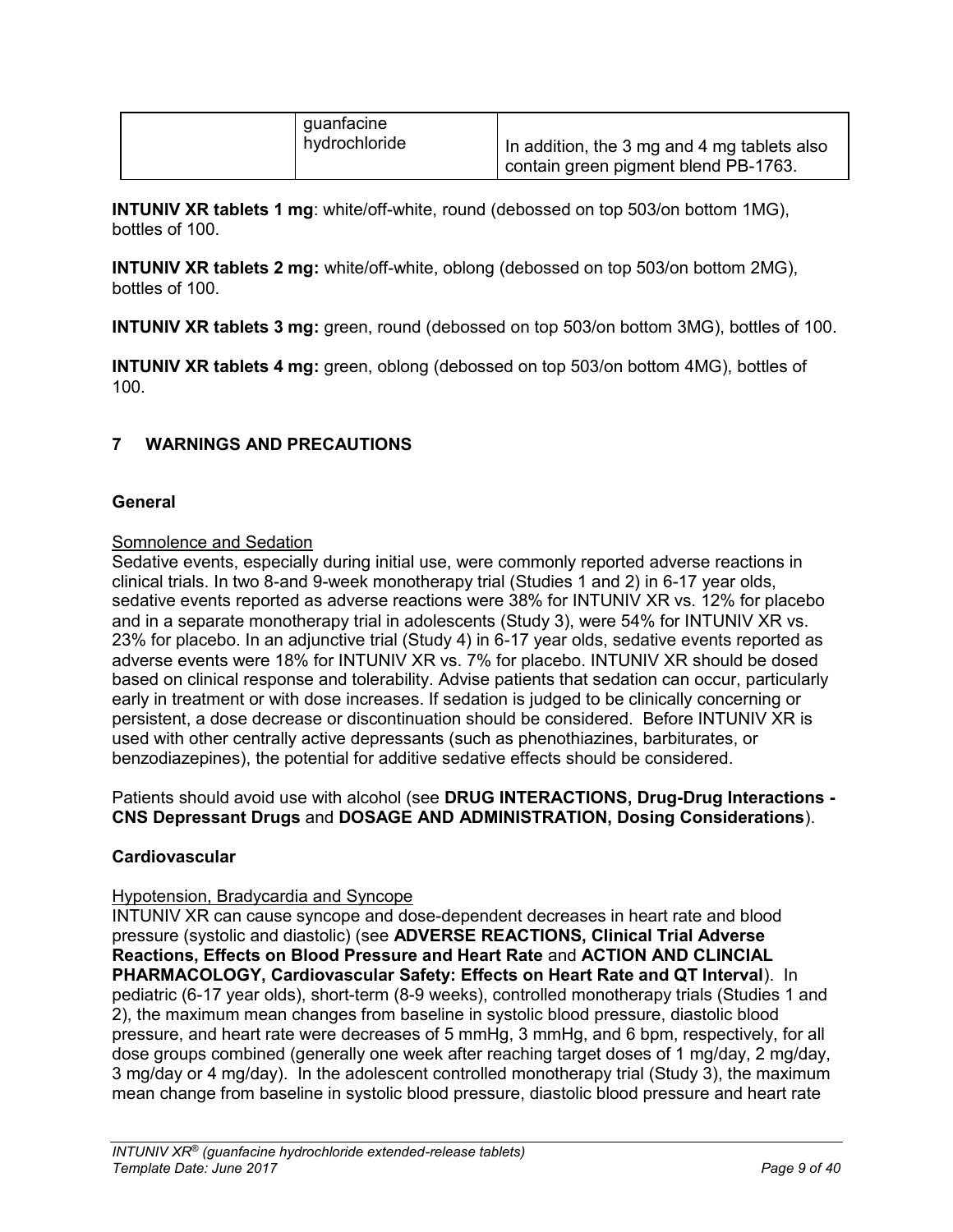were decreases of 5 mmHg, 4 mmHg, and 6 bpm for all dose groups combined. Decreases in blood pressure and heart rate were usually asymptomatic; however, hypotension and bradycardia can occur. In long-term, open-label studies (mean exposure of approximately 10 months), maximum decreases in systolic and diastolic blood pressure occurred in the first month of therapy. Decreases were less pronounced over time. The majority of syncope cases occurred in the long term, open-label studies.

In a 9-week controlled adjunctive trial, the maximum mean changes from baseline in supine systolic blood pressure, diastolic blood pressure, and heart rate were decreases of 4 mmHg, 3 mmHg, and 9 bpm, respectively, between weeks 3 and 5 of the study. Decreases in blood pressure and heart rate were usually asymptomatic; however, hypotension and bradycardia can occur.

Measurements of heart rate and blood pressure should be performed prior to initiating therapy, following dose adjustments, periodically during treatment and following drug discontinuation. Observe caution if using INTUNIV XR in patients who have a history of hypotension, heart block, bradycardia, or other cardiovascular disease (e.g., arrhythmia, sick sinus syndrome, ischemic heart disease, congestive heart failure, or congenital long QT syndrome), as INTUNIV XR can decrease blood pressure and heart rate. Caution is advised when treating patients with INTUNIV XR who have a history of syncope or a condition that may predispose them to syncope, such as hypotension, orthostatic hypotension, bradycardia, or dehydration. Given the effect on blood pressure and heart rate, caution is advised when treating patients with INTUNIV XR who are being treated concomitantly with antihypertensives or other drugs that reduce blood pressure or heart rate, QT prolonging drugs, and drugs that increase the risk of syncope (see **DRUG INTERACTIONS, Drug-Drug Interactions - Heart Rate Lowering Drugs,**  and **DRUG INTERACTIONS, Overview - QT Prolonging Drugs,** and **ADVERSE REACTIONS, Clinical Trial Adverse Reactions, Effects on Heart Rate and QT Interval**)**.** Patients/caregivers should be advised that patients should avoid becoming dehydrated or overheated.

## Elevated Blood Pressure and Heart Rate Upon Discontinuation

Patients/caregivers should be instructed not to discontinue INTUNIV XR without consulting their physician since elevations in blood pressure and heart rate above original baseline (i.e., rebound) have been reported. In post-marketing experience, hypertensive encephalopathy has been very rarely reported upon abrupt discontinuation of INTUNIV XR.

To minimize the risk of an increase in blood pressure upon discontinuation, the total daily dose of INTUNIV XR should be tapered in decrements of no more than 1 mg every 3 to 7 days. Patients should be monitored during dose downward titration and following INTUNIV XR discontinuation until blood pressure and heart rate have returned to baseline (see **WARNINGS AND PRECAUTIONS, Monitoring and Laboratory Tests** and **DOSAGE AND ADMINISTRATION, Recommended Dose and Dosage Adjustment, Discontinuation**). Patients/caregivers should be informed about the risk of persistent hypertension following discontinuation, how to identify signs and symptoms (e.g. headaches, feeling confused, nervousness, agitation, and tremors) and to seek immediate medical care.

In randomized controlled monotherapy trials, increases of up to 10 mmHg persisted in a few individuals at approximately 30 days post-dose and were not considered serious. In a 26-week long-term randomized withdrawal study in children and adolescents, increases in mean systolic and diastolic blood pressure, of approximately 3 mmHg and 1mmHg respectively were observed upon discontinuation of INTUNIV XR. Increases up to 36 mmHg above normal baseline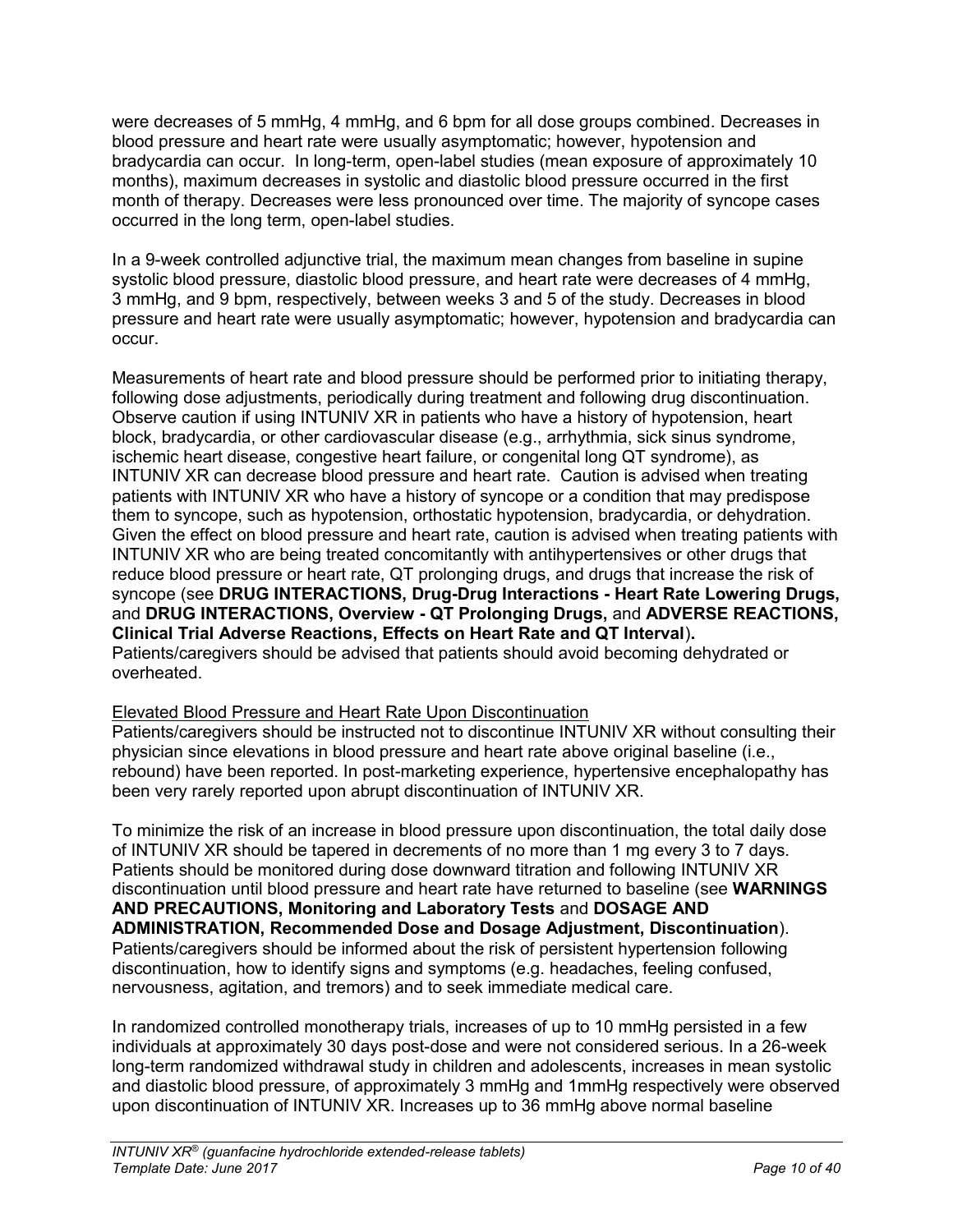persisted in a few individuals, which ranged between 3 and 26 weeks post-dose upon discontinuation of INTUNIV XR. More than 90% of patients' blood pressure measurements remained within normal limits (i.e. less than the 95th percentile based on age, sex and stature). Mean increases in pulse of approximately 1.5 bpm were observed at approximately 2 weeks after the last dose of INTUNIV XR and then decreased to baseline 4 weeks later. A few cases of hypertension were observed in this study, however, the increases in blood pressure and pulse were generally not considered serious or associated with adverse events. One pediatric case had a serious event of withdrawal hypertension despite downward dose titration associated with the adverse event of vomiting (see **ADVERSE REACTIONS, Clinical Trial Adverse Reactions, Effects on Blood Pressure and Heart Rate** and **ADVERSE REACTIONS, Post-Market Adverse Drug Reactions**).

Because of the psychostimulant potential for increasing blood pressure and heart rate, there is a theoretical increased risk of rebound or a risk of greater rebound when discontinuing INTUNIV XR treatments in patients on adjunctive therapy. Caution is warranted if a patient stops INTUNIV XR while maintaining its psychostimulant therapy. Use caution when prescribing drugs that can elevate blood pressure and heart rate immediately following INTUNIV XR discontinuation (see **DRUG INTERACTIONS, Drug-Drug Interactions**).

# QTc Interval

QTc increase (placebo-adjusted mean change from baseline approximately 5 msec) has been observed in patients aged 6-17 years with ADHD receiving therapeutic doses of INTUNIV XR at steady-state. In clinical trials of INTUNIV XR in ADHD patients, there were no reports of torsade de pointes. Given the effect of INTUNIV XR on cardiac electrophysiology, consider this observation in clinical decisions to prescribe INTUNIV XR to patients with a known history of QT prolongation, risk factors for torsades de pointes (e.g. heart block, bradycardia, hypokalemia) or patients who are taking medications known to prolong the QT interval (see **ADVERSE REACTIONS, Clinical Trial Adverse Reactions, Effects on Heart Rate and QT Interval** and **DRUG INTERACTIONS, Overview - QT Prolonging Drugs).**

# **Dependence/Tolerance**

INTUNIV XR is not a controlled substance or a stimulant drug. INTUNIV XR has not been studied for abuse or dependence potential.

## **Driving and Operating Machinery**

Patients should avoid performing tasks which may require special attention, such as riding a bike, driving/operating machinery or doing other dangerous activities, until they are reasonably certain that treatment with INTUNIV XR does not adversely affect them (see **WARNINGS AND PRECAUTIONS, General, Somnolence and Sedation**).

## **Hepatic/Biliary/Pancreatic**

The impact of hepatic impairment on the pharmacokinetics of guanfacine in children and adolescents, 6-17 years old, was not assessed. Because guanfacine is metabolized primarily by cytochrome P450 (CYP)3A4, diminished CYP3A4 activity as a result of hepatic impairment would be expected to increase guanfacine exposure. It may be necessary to adjust the dose in patients with significant impairment of hepatic function (see **DOSAGE AND ADMINISTRATION**, **Recommended Dose and Dosage Adjustment, Hepatic Impairment**).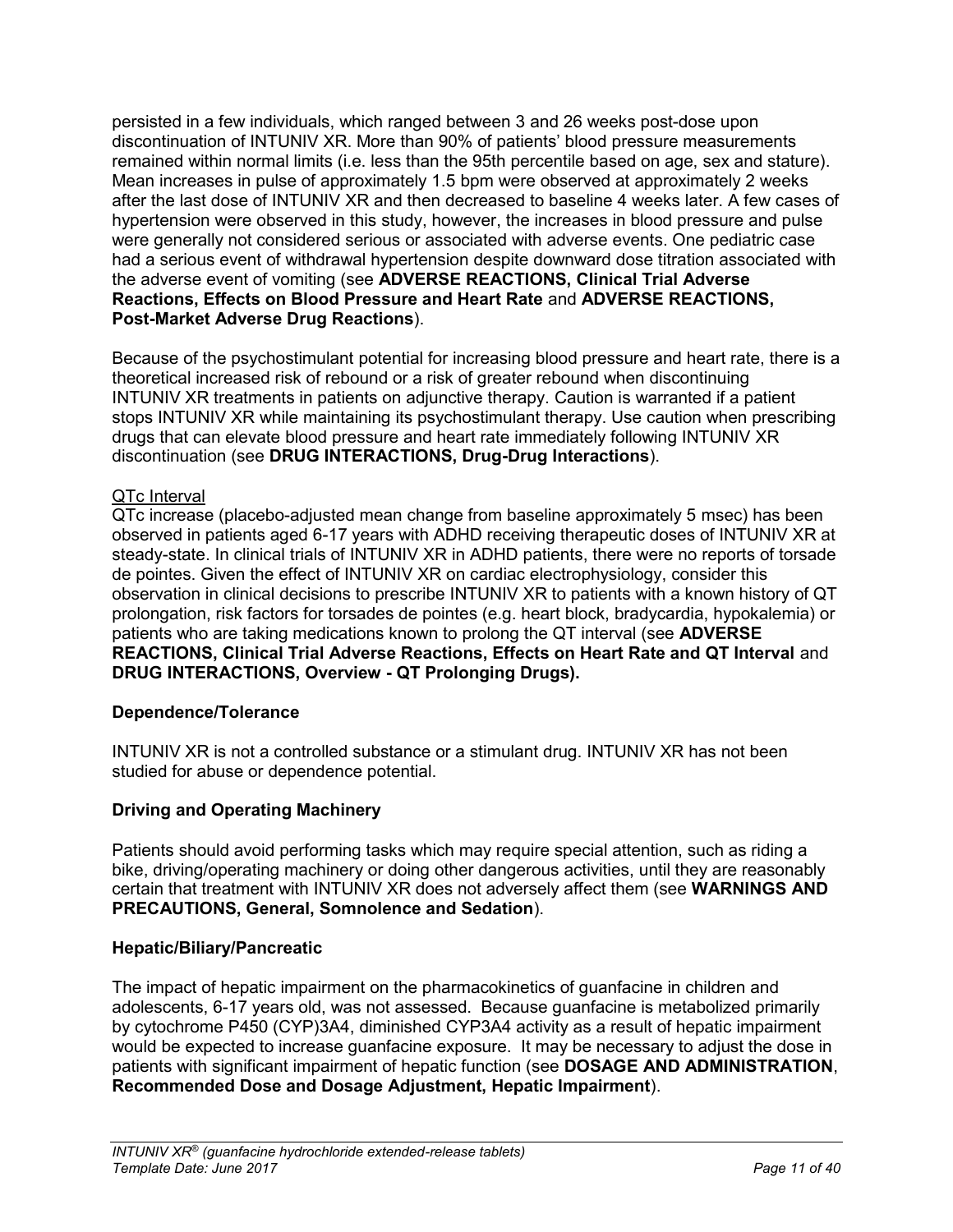# **Monitoring and Laboratory Tests**

Routine laboratory tests are not required. Heart rate and blood pressure should be monitored at baseline, after dose adjustments, periodically during treatment and following drug discontinuation. Withdrawal hypertension may occur within days after cessation of therapy; however, symptoms can occur up to 1-2 weeks after withdrawal of INTUNIV XR (see **WARNINGS AND PRECAUTIONS, Cardiovascular** and **DOSAGE AND ADMINISTRATION, Recommended Dose and Dosage Adjustment, Discontinuation**).

Particular caution should be observed in patients with pre-existing hypertension or hypotension, bradycardia, heart block, or other cardiovascular disease (e.g., arrhythmia, sick sinus syndrome, ischemic heart disease, congestive heart failure, or congenital long QT syndrome) or a history of syncope (see **DRUG INTERACTIONS, Drug-Drug Interactions**).

Patients/caregivers should be advised that patients should avoid dehydration or becoming overheated. Advise patients that sedation can occur, particularly early in treatment or with dose increases. If sedation is judged to be clinically concerning or persistent, a dose decrease or discontinuation should be considered.

# **Psychiatric**

### Pre-existing Psychosis

Administration of medications for ADHD may exacerbate symptoms of behavior disturbance and thought disorder in patients with a pre-existing psychotic disorder.

#### **Screening Patients for Bipolar Disorder**

Particular care should be taken in treating ADHD in patients with comorbid bipolar disorder because of concern for possible induction of a mixed/manic episode in such patients. Prior to initiating treatment with INTUNIV XR, patients with comorbid depressive symptoms should be adequately screened to determine if they are at risk for bipolar disorder; such screening should include a detailed psychiatric history, including a family history of suicide, bipolar disorder, and depression.

## Emergence of New Psychotic or Manic Symptoms

Treatment emergent psychotic or manic symptoms, e.g., hallucinations, delusional thinking, or mania in children and adolescents without a prior history of psychotic illness or mania can occur with guanfacine use at usual doses. If such symptoms occur, consideration should be given to a possible causal role of guanfacine, and discontinuation of treatment should be considered.

#### Aggression

Aggressive behavior or hostility is often observed in children and adolescents with ADHD, and has been reported in clinical trials and the post-marketing experience of some medications indicated for the treatment of ADHD. Although there is no systematic evidence that guanfacine causes aggressive behavior or hostility, patients beginning treatment of ADHD should be monitored for the appearance of, or worsening of, aggressive behavior or hostility.

# Suicidal Behavior and Ideation

There have been post-marketing reports of suicide-related events in patients treated with ADHD drugs, including cases of ideation, attempts, and very rarely, completed suicide. The mechanism of this risk is not known. ADHD and its related co-morbidities may be associated with increased risk of suicidal ideation and/or behavior. Therefore, it is recommended for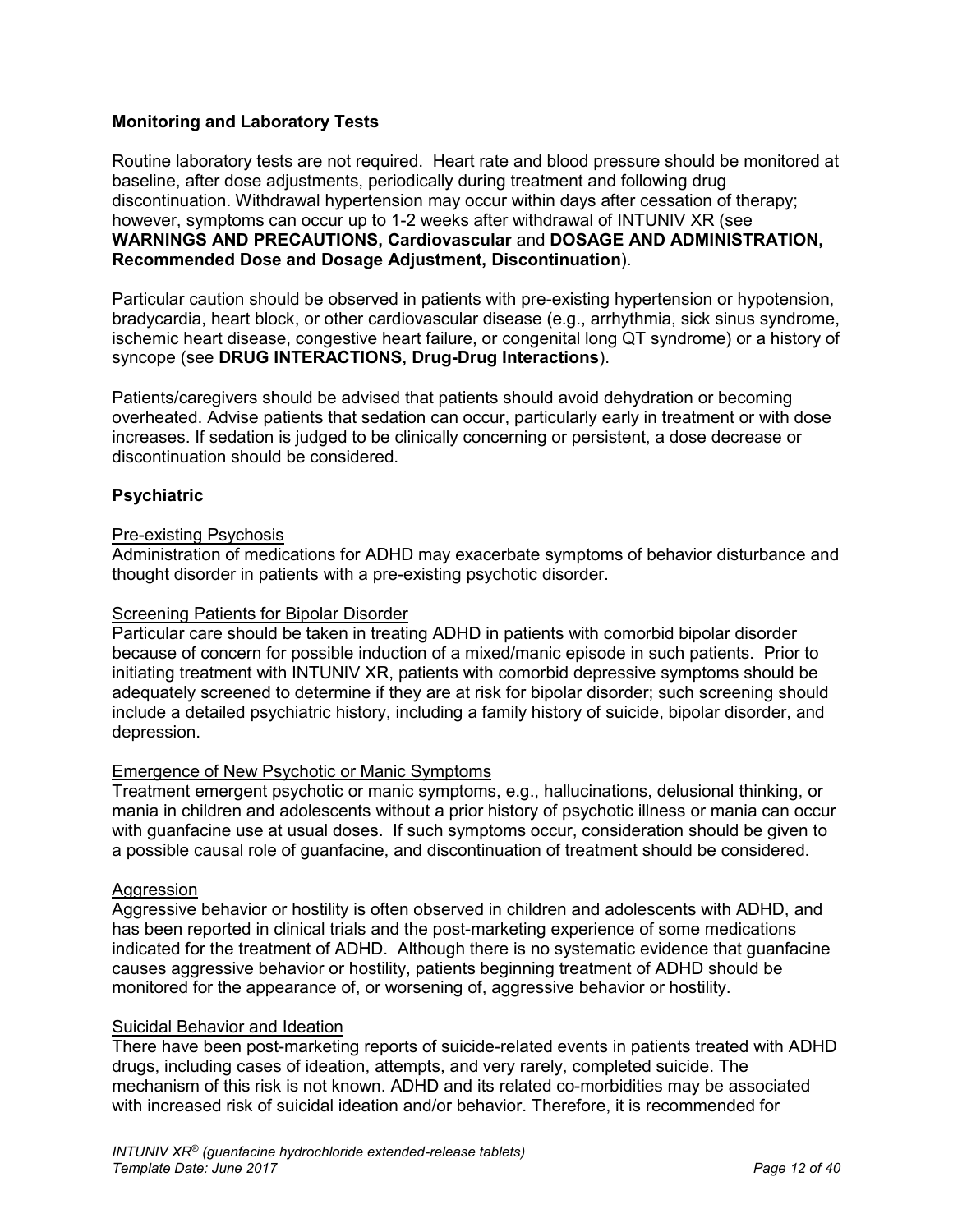patients treated with ADHD drugs that caregivers and physicians monitor for signs of suiciderelated behavior, including at dose initiation/optimization and drug discontinuation. Patients should be encouraged to report any distressing thoughts or feelings at any time to their healthcare professional. Patients with emergent suicidal ideation and behavior should be evaluated immediately. The physician should initiate appropriate treatment of the underlying psychiatric condition and consider a possible change in the ADHD treatment regimen.

# **Renal**

The impact of renal impairment on the pharmacokinetics of guanfacine in children and adolescents, 6-17 years old, was not assessed. In adult patients with impaired renal function, the cumulative urinary excretion of immediate-release guanfacine and the renal clearance diminished as renal function decreased. In patients on hemodialysis, the dialysis clearance was about 15% of the total clearance. The low dialysis clearance suggests that the hepatic elimination (metabolism) increases as renal function decreases. Guanfacine in adults is cleared both by the liver and the kidney, and approximately 50% of the clearance of guanfacine is hepatic. It may be necessary to adjust the dose in patients with significant impairment of renal function (see **Dosage and Administration, Recommended Dose and Dosage Adjustment, Renal Impairment**).

# <span id="page-12-0"></span>**7.1 Special Populations**

# <span id="page-12-1"></span>**7.1.1 Pregnant Women**

There are no adequate and well-controlled studies of INTUNIV XR in pregnant women. Non-clinical studies showed fetal and maternal toxicity (see **Non Clinical Toxicology**). INTUNIV XR should be used during pregnancy only if the potential benefit to the mother outweighs the potential risk to the fetus.

# <span id="page-12-2"></span>**7.1.2 Breast-feeding**

There are no clinical data on the use of INTUNIV XR in women who are breast feeding. In non-clinical studies, guanfacine was excreted into rat milk. It is not known if guanfacine would also be excreted into human milk. Use caution when INTUNIV XR is administered to a woman who is breast feeding.

# <span id="page-12-3"></span>**7.1.3 Pediatrics**

The safety and efficacy of INTUNIV XR in children less than 6 years of age have not been studied.

# Effects on Growth

Pediatric patients aged 6-17 years taking INTUNIV XR demonstrated similar growth compared to normative data. Patients taking INTUNIV XR had a mean increase in weight of 0.5 kg (1 pound) compared to those receiving placebo over a comparative treatment period. Patients receiving INTUNIV XR for at least 12 months in open-label studies gained an average of 8 kg (17 pounds) in weight and 8 cm (3 inches) in height. The height, weight, and BMI percentile remained stable in patients at 12 months in the long-term studies compared to when they began receiving INTUNIV XR. Nevertheless, height, weight and BMI should be routinely monitored.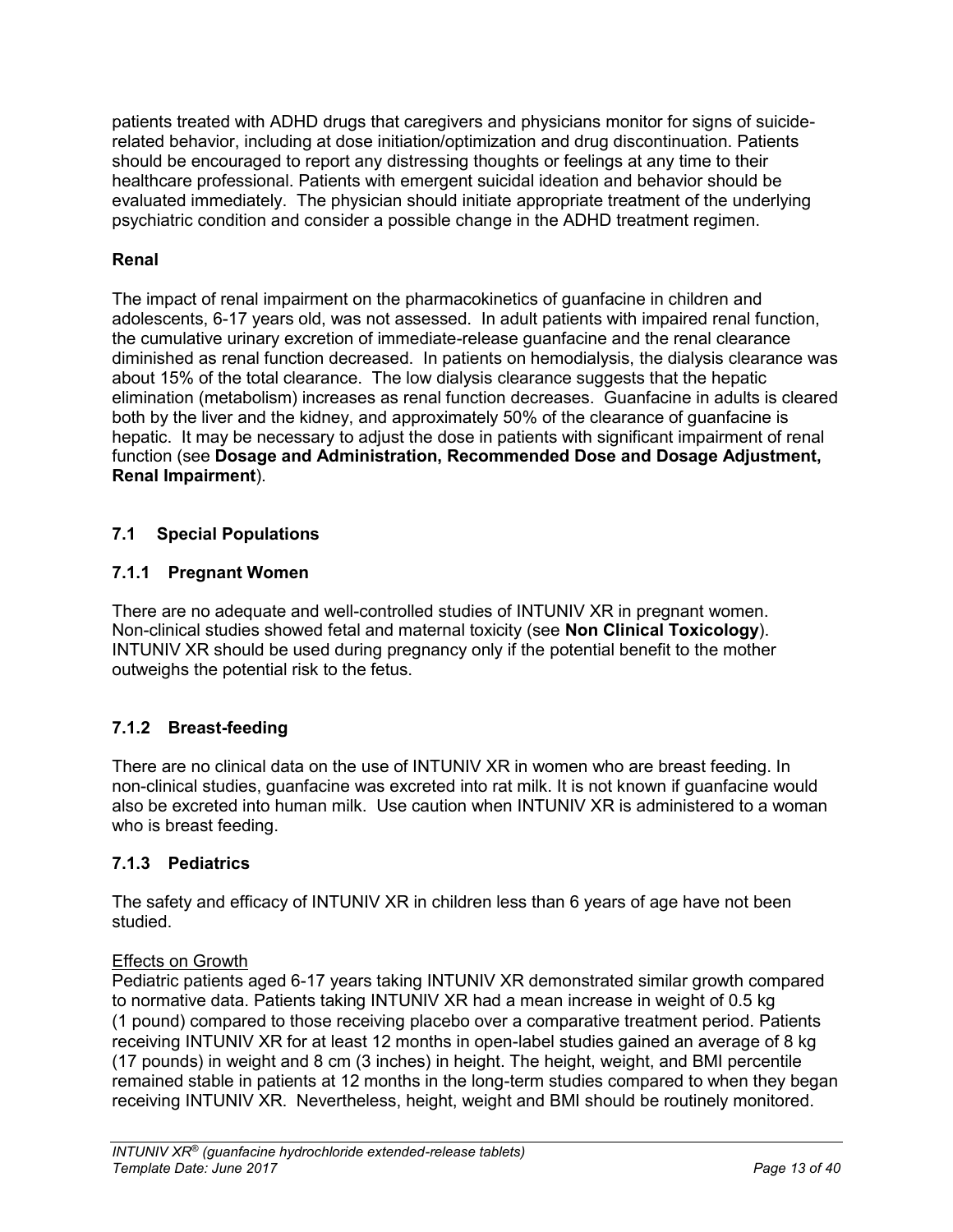# <span id="page-13-0"></span>**7.1.4 Adults**

The safety and efficacy of INTUNIV XR in adults have not been studied.

# <span id="page-13-1"></span>**7.1.5 Geriatrics**

The safety and efficacy of INTUNIV XR in geriatrics have not been studied.

# <span id="page-13-2"></span>**8 ADVERSE REACTIONS**

## <span id="page-13-3"></span>**8.1 Adverse Reaction Overview**

#### Short-Term Monotherapy Trials (children/adolescents aged 6-17 years)

The two forced-dose clinical trials (Studies 1 and 2) with INTUNIV XR alone, one 8-week and one 9-week, were randomized, multi-center, double-blind, parallel-group, placebo-controlled studies in 664 children/adolescents aged 6-17 years with ADHD. Treatment-emergent adverse events with the highest subject incidence rates in INTUNIV XR treatment group combined were fatigue (14%), headache (23.8%) and somnolence/sedation (38%) (see **Table 3**).

# Short-Term Monotherapy Trial (adolescents aged 13-17 years)

This clinical trial (Study 3) was a 15-week, double-blind, placebo-controlled study conducted in adolescents aged 13-17 years with ADHD. Treatment-emergent adverse events with the highest subject incidence rates in the INTUNIV XR treatment group were decreased appetite (14.6%), dizziness (15.9%), fatigue (22.3%), headache (26.8%), sedation (11.5%) and somnolence (43.9%) (see **Table 4**).

# Short-Term Adjunctive Trial (children/adolescents aged 6-17 years)

This clinical trial (Study 4) was a 9-week, placebo controlled, double-blind study conducted in children and adolescents aged 6-17 years treated with psychostimulants who were identified as having a sub optimal response to psychostimulants. INTUNIV XR was evaluated as adjunct therapy to their psychostimulant treatment. Treatment-Emergent Adverse Events with the highest subject incidence rates were headache and somnolence (see **Table 5**).

## Adverse Events Leading to Discontinuation of Treatment

Twelve percent (12%) of patients (6-17 years) receiving INTUNIV XR discontinued from the two pediatric monotherapy clinical studies (Studies 1 and 2) due to adverse events, compared to 4% in the placebo group. The most common adverse reactions leading to discontinuation of INTUNIV XR-treated patients from the studies were somnolence/sedation (6%) and fatigue (2%). Less common adverse reactions leading to discontinuation (occurring in approximately 1% of patients) included: hypotension/decreased blood pressure, headache, dizziness.

Six percent (5.7%) of patients (13-17 years) receiving INTUNIV XR discontinued from the adolescent monotherapy clinical trial (Study 3) due to adverse events, compared to 1.9% in the placebo group. The most common adverse event leading to discontinuation of INTUNIV XRtreated patients was fatigue (1.3%).

Three percent (3%) of patients receiving INTUNIV XR discontinued from the adjunctive clinical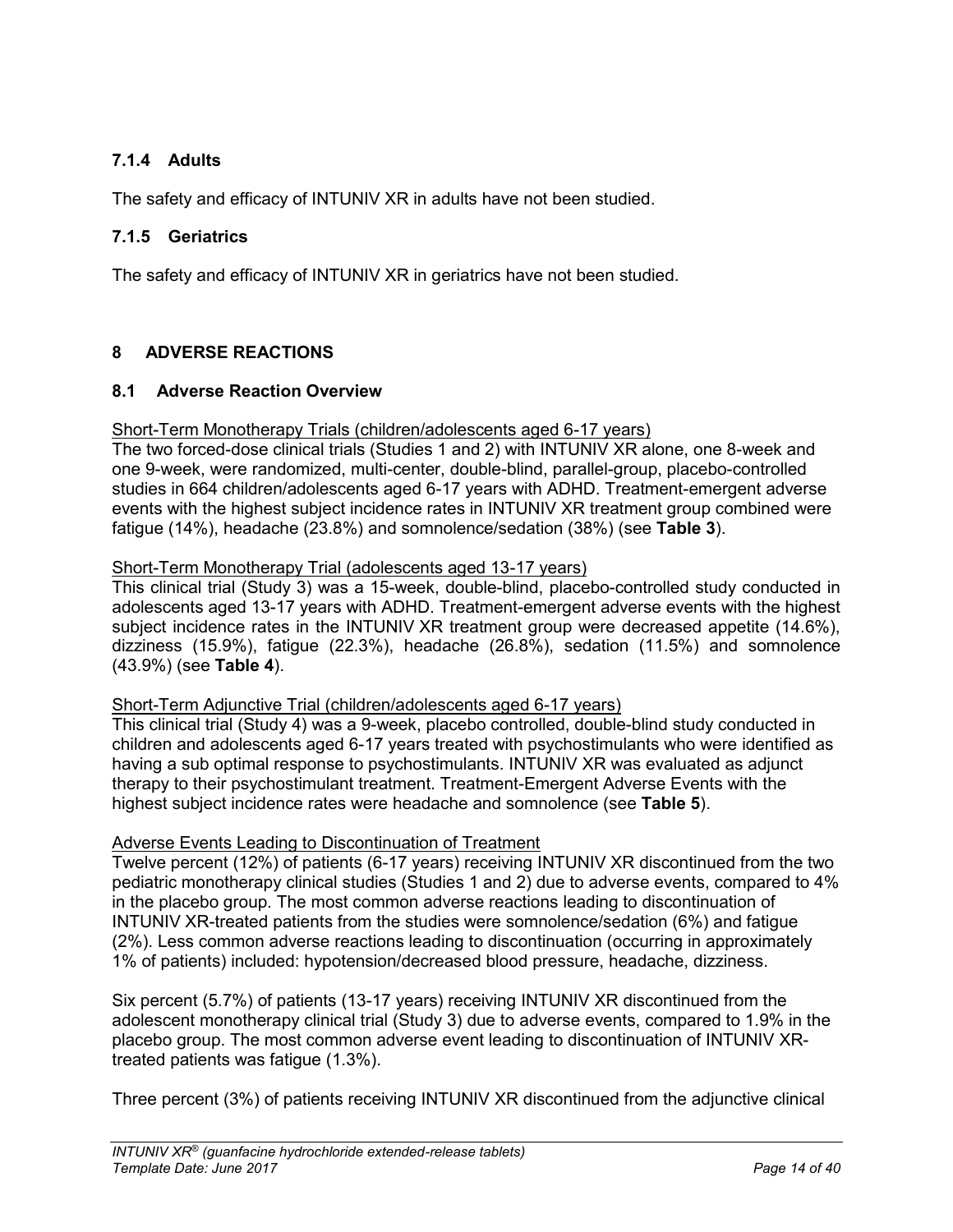study (Study 4) due to adverse events, compared to 1% in the placebo group. No adverse event to INTUNIV XR causing discontinuation was reported more than once.

# <span id="page-14-0"></span>**8.2 Clinical Trial Adverse Reactions**

Because clinical trials are conducted under very specific conditions, the adverse reaction rates observed in the clinical trials may not reflect the rates observed in practice and should not be compared to the rates in the clinical trials of another drug. Adverse reaction information from clinical trials is useful for identifying drug-related adverse events and for approximating rates.

The developmental program for INTUNIV XR included exposures in a total of 2411 participants in clinical trials (1718 children aged 6-12 years, 693 adolescent patients aged 13-17 years).

The information included in this section is based on data from 2 monotherapy forced-dose clinical trials in children and adolescents aged 6-17 years (Studies 1 and 2), 1 dose-optimized monotherapy trial in adolescents aged 13-17 years (Study 3) and 1 dose-optimized adjunctive trial in children and adolescents aged 6-17 years (Study 4).

The stated frequencies of the listed treatment-emergent adverse events represent the proportion of individuals who experienced, at least once, a treatment-emergent adverse event of the kind listed.

| Table 3 - Treatment-Emergent Adverse Events Reported by 1% or More and Greater<br>Than Placebo in Pediatric Patients (aged 6-17 years) Taking INTUNIV XR Alone up to<br>4 mg in One 8-Week or One 9-Week Controlled Clinical Trial (Studies 1 and 2) |                                                                                 |                                           |                                        |  |
|------------------------------------------------------------------------------------------------------------------------------------------------------------------------------------------------------------------------------------------------------|---------------------------------------------------------------------------------|-------------------------------------------|----------------------------------------|--|
| <b>System Organ Classes</b>                                                                                                                                                                                                                          | <b>Preferred Term</b>                                                           | <b>INTUNIV XR</b><br>$n = 513$<br>$(\% )$ | <b>Placebo</b><br>$n = 149$<br>$(\% )$ |  |
| <b>Gastrointestinal Disorders</b>                                                                                                                                                                                                                    | Abdominal pain upper<br><b>Nausea</b><br>Dry mouth<br>Constipation<br>Dyspepsia | 9.9<br>5.7<br>4.1<br>2.7<br>1.2           | 7.4<br>2.0<br>1.3<br>0.7<br>0.7        |  |
| <b>General Disorders and</b><br><b>Administration Site</b><br><b>Conditions</b>                                                                                                                                                                      | Fatigue                                                                         | 14.0                                      | 3.4                                    |  |
| Investigations                                                                                                                                                                                                                                       | <b>Blood pressure</b><br>decreased<br>Weight increased                          | 1.9<br>1.4                                | 0<br>0                                 |  |
| <b>Metabolism and Nutrition</b><br><b>Disorders</b>                                                                                                                                                                                                  | Decreased appetite                                                              | 6.0                                       | 4.0                                    |  |
| <b>Nervous System Disorders</b>                                                                                                                                                                                                                      | Somnolence<br>Headache<br>Sedation<br><b>Dizziness</b><br>Lethargy              | 29.2<br>23.8<br>9.9<br>6.4<br>5.7         | 6.7<br>19.5<br>4.7<br>4.0<br>2.7       |  |

Short-Term Monotherapy Trials (children/adolescents aged 6-17 years - Studies 1 and 2)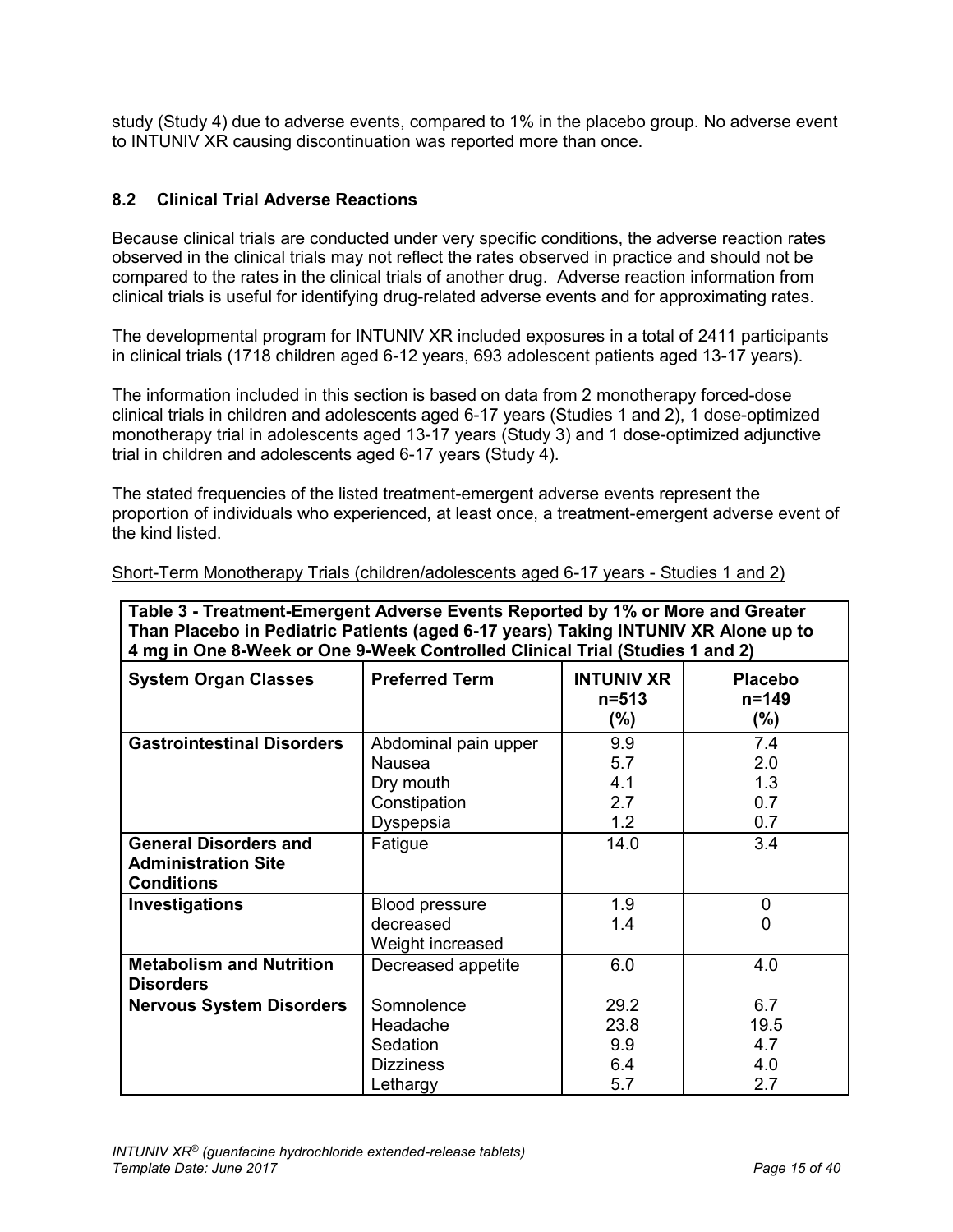**Table 3 - Treatment-Emergent Adverse Events Reported by 1% or More and Greater Than Placebo in Pediatric Patients (aged 6-17 years) Taking INTUNIV XR Alone up to 4 mg in One 8-Week or One 9-Week Controlled Clinical Trial (Studies 1 and 2)**

| <b>System Organ Classes</b>                  | <b>Preferred Term</b>                               | <b>INTUNIV XR</b><br>$n = 513$<br>$(\% )$ | <b>Placebo</b><br>$n = 149$<br>(%) |
|----------------------------------------------|-----------------------------------------------------|-------------------------------------------|------------------------------------|
| <b>Psychiatric Disorders</b>                 | Irritability<br>Nightmare<br><b>Affect lability</b> | 5.8<br>1.6<br>1.4                         | 4.0<br>0.7                         |
| <b>Renal and Urinary</b><br><b>Disorders</b> | Enuresis                                            | 1.4                                       | 0.7                                |
| <b>Vascular Disorders</b>                    | Hypotension<br>Orthostatic hypotension              | 2.5<br>1.0                                | 0.7                                |

Other common treatment-emergent adverse events (1% to 5%) included Diarrhea, Vomiting, and Insomnia.

Treatment-Emergent Adverse Events (reported by ≥1% of pediatric patients taking INTUNIV XR) in other Phase 2/3 clinical trials:

**Cardiac Disorders:** Bradycardia

**Gastrointestinal Disorders:** Abdominal pain, stomach discomfort **Investigations:** Blood pressure increased **Nervous System Disorders:** Syncope/syncope vasovagal/loss of consciousness **Psychiatric Disorders:** Anxiety, depression, middle insomnia **Respiratory, Thoracic, and Mediastinal Disorders:** Asthma.

Two long-term extension studies of the above-mentioned clinical studies were conducted up to 24 months. INTUNIV XR was generally safe and well tolerated.

Short-Term Monotherapy Trial (adolescents aged 13-17 years – Study 3)

**Table 4 - Treatment-Emergent Adverse Events Reported by 1% or More and Greater Than Placebo in Adolescent Patients (aged 13-17 years) Taking INTUNIV XR Alone up to 7 mg in One 15-Week Controlled Clinical Trial (Study 3)**

| <b>System Organ Classes</b>  | <b>Preferred Term</b> | <b>INTUNIV XR</b><br>$n = 157$<br>(%) | <b>Placebo</b><br>$n = 155$<br>$(\%)$ |
|------------------------------|-----------------------|---------------------------------------|---------------------------------------|
| <b>Cardiac Disorders</b>     | <b>Bradycardia</b>    | 4.5                                   | 0                                     |
| <b>Gastrointestinal</b>      | Dry mouth             | 7.6                                   | 0                                     |
| <b>Disorders</b>             | Abdominal pain upper  | 6.4                                   | 4.5                                   |
|                              | Abdominal pain        | 5.7                                   | 3.9                                   |
|                              | Constipation          | 3.2                                   | 0                                     |
|                              | Abdominal discomfort  | 1.9                                   | 1.3                                   |
| <b>General Disorders and</b> | Fatigue               | 22.3                                  | 12.3                                  |
| <b>Administration Site</b>   | Asthenia              | 1.3                                   | 0                                     |
| <b>Conditions</b>            |                       |                                       |                                       |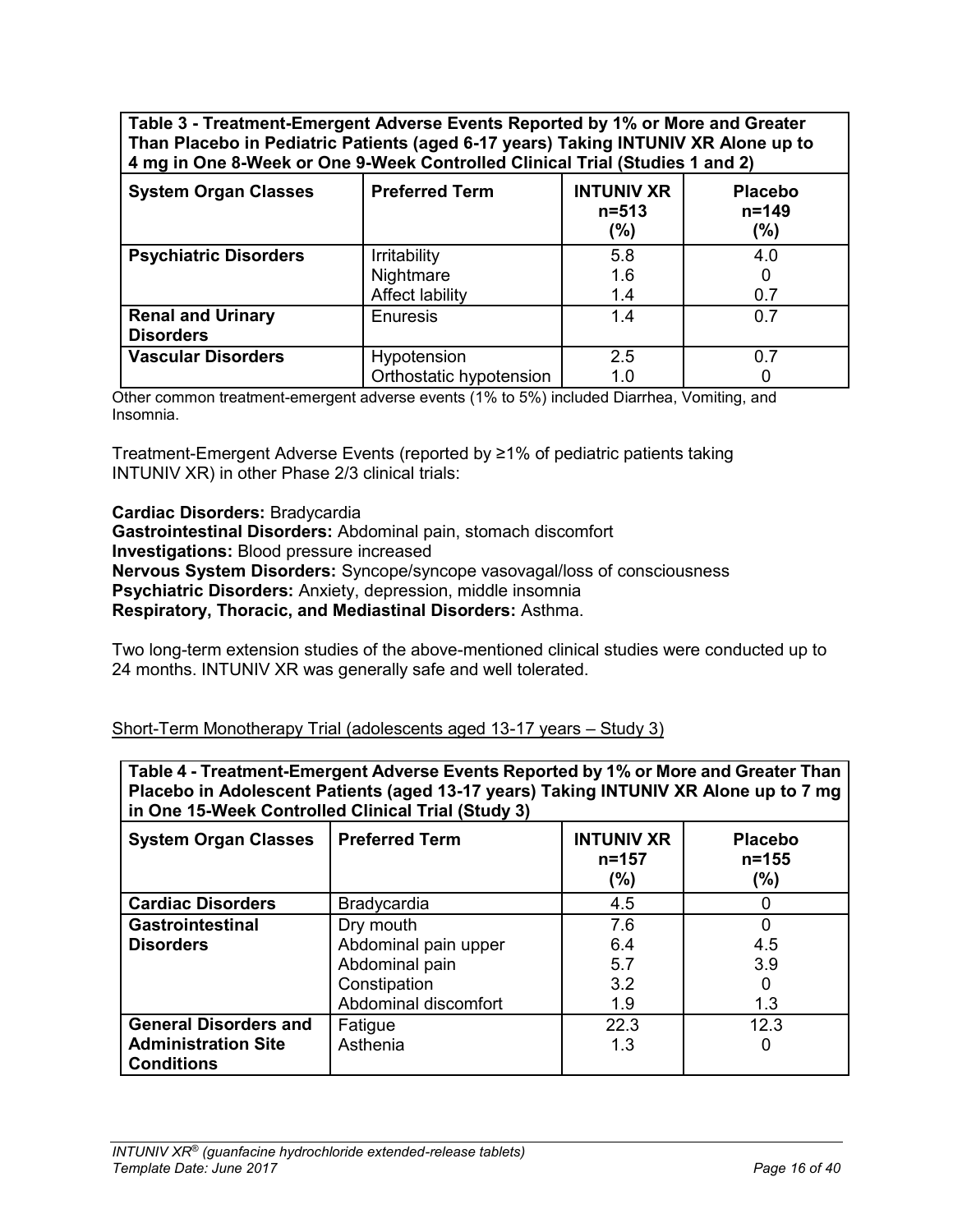**Table 4 - Treatment-Emergent Adverse Events Reported by 1% or More and Greater Than Placebo in Adolescent Patients (aged 13-17 years) Taking INTUNIV XR Alone up to 7 mg in One 15-Week Controlled Clinical Trial (Study 3)**

| <b>System Organ Classes</b>  | <b>Preferred Term</b>    | <b>INTUNIV XR</b><br>$n = 157$<br>$(\% )$ | <b>Placebo</b><br>$n = 155$<br>$(\%)$ |
|------------------------------|--------------------------|-------------------------------------------|---------------------------------------|
|                              |                          |                                           |                                       |
| Investigations               | Blood pressure diastolic | 3.2                                       | $\Omega$                              |
|                              | decreased                | 2.5                                       | 1.9                                   |
|                              | Weight increased         | 1.9                                       | $\mathbf{0}$                          |
|                              | Blood pressure decreased |                                           |                                       |
| <b>Metabolism and</b>        | Decreased appetite       | 14.6                                      | 13.5                                  |
| <b>Nutrition Disorders</b>   |                          |                                           |                                       |
| <b>Nervous System</b>        | Somnolence               | 43.9                                      | 21.3                                  |
| <b>Disorders</b>             | Headache                 | 26.8                                      | 18.1                                  |
|                              | <b>Dizziness</b>         | 15.9                                      | 10.3                                  |
|                              | Sedation                 | 11.5                                      | 1.9                                   |
|                              | Insomnia                 | 8.9                                       | 3.9                                   |
|                              | Dizziness postural       | 5.1                                       | 1.9                                   |
|                              | Initial insomnia         | 2.5                                       | 1.3                                   |
|                              | Middle insomnia          | 2.5                                       | $\mathbf 0$                           |
| <b>Psychiatric Disorders</b> | <b>Irritability</b>      | 7.0                                       | 3.9                                   |
|                              | <b>Nervousness</b>       | 3.2                                       | 1.3                                   |
|                              | Anxiety                  | 2.5                                       | 1.9                                   |
|                              | Depressed mood           | 1.9                                       | $\mathbf 0$                           |
| <b>Renal and Urinary</b>     | Enuresis                 | 1.3                                       | 0.6                                   |
| <b>Disorders</b>             |                          |                                           |                                       |
| <b>Skin and</b>              | Rash                     | 3.2                                       | 0.6                                   |
| <b>Subcutaneous Tissue</b>   | Pruritus                 | 1.9                                       | 1.3                                   |
| <b>Disorders</b>             |                          |                                           |                                       |
| <b>Vascular disorders</b>    | Orthostatic hypotension  | 3.8                                       | 1.9                                   |

Short-Term Adjunctive Trial (children/adolescents aged 6-17 years – Study 4)

**Table 5 - Treatment-Emergent Adverse Events Reported by 1% or More and Greater Than Placebo in Pediatric Patients (aged 6-17 years) Taking INTUNIV XR up to 4 mg as an Adjunct to a Stable Dose of Psychostimulant in a Controlled Clinical Trial (Study 4)**

| <b>System Organ Classes</b>       | <b>Preferred Term</b> | <b>INTUNIV XR</b><br>$n = 302$<br>(%) | <b>Placebo</b><br>$n = 153$<br>(%) |
|-----------------------------------|-----------------------|---------------------------------------|------------------------------------|
| <b>Cardiac Disorders</b>          | Bradycardia           | 1.7                                   |                                    |
| <b>Gastrointestinal Disorders</b> | Abdominal pain upper  | 8.3                                   | 2.0                                |
|                                   | Nausea                | 5.0                                   | 3.3                                |
|                                   | <b>Diarrhea</b>       | 3.6                                   | 0.7                                |
|                                   | Constipation          | 2.3                                   |                                    |
|                                   | Dry mouth             | 2.0                                   |                                    |
|                                   | Abdominal pain        | 1.7                                   | 0.7                                |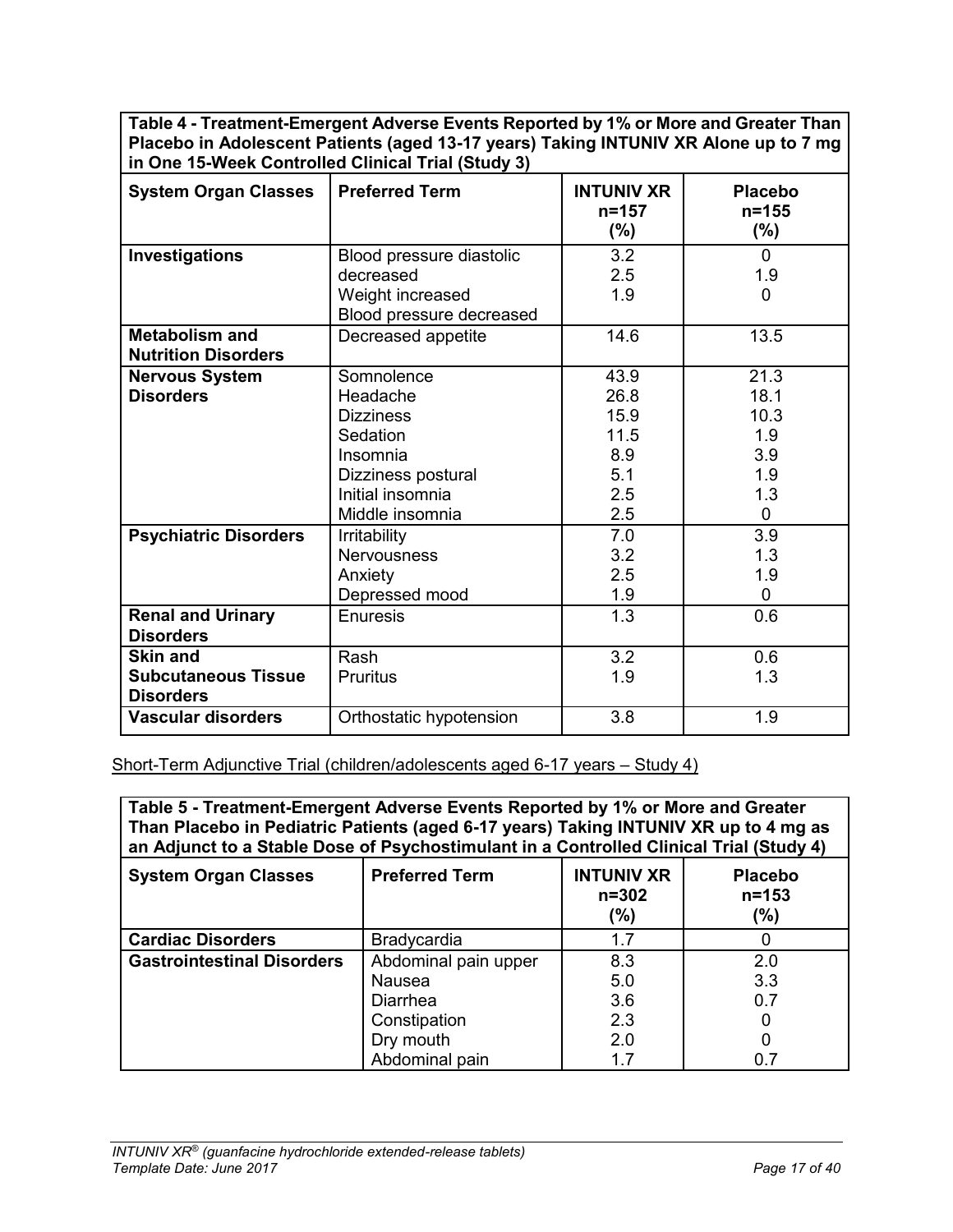**Table 5 - Treatment-Emergent Adverse Events Reported by 1% or More and Greater Than Placebo in Pediatric Patients (aged 6-17 years) Taking INTUNIV XR up to 4 mg as an Adjunct to a Stable Dose of Psychostimulant in a Controlled Clinical Trial (Study 4)**

| <b>System Organ Classes</b>                                                     | <b>Preferred Term</b>                                                                    | <b>INTUNIV XR</b><br>$n = 302$<br>$(\% )$ | <b>Placebo</b><br>$n = 153$<br>$(\% )$ |
|---------------------------------------------------------------------------------|------------------------------------------------------------------------------------------|-------------------------------------------|----------------------------------------|
| <b>General Disorders and</b><br><b>Administration Site</b><br><b>Conditions</b> | Fatigue                                                                                  | 9.6                                       | 2.6                                    |
| <b>Metabolism and Nutrition</b><br><b>Disorders</b>                             | Decreased appetite                                                                       | 6.6                                       | 3.9                                    |
| <b>Nervous System Disorders</b>                                                 | Headache<br>Somnolence<br><b>Dizziness</b><br>Sedation<br>Dizziness postural<br>Lethargy | 21.2<br>13.6<br>7.6<br>4.3<br>1.7<br>1.3  | 13.1<br>4.6<br>3.9<br>2.0<br>0<br>0    |
| <b>Psychiatric Disorders</b>                                                    | Insomnia<br>Affect lability<br>Middle insomnia<br>Nightmare                              | 8.6<br>2.3<br>2.3<br>1.3                  | 3.9<br>0.7<br>0<br>0.7                 |
| <b>Respiratory, Thoracic and</b><br><b>Mediastinal Disorders</b>                | Asthma                                                                                   | 1.3                                       | 0.7                                    |
| <b>Vascular Disorders</b>                                                       | Orthostatic hypotension                                                                  | 2.3                                       | $\overline{0}$                         |

Other common treatment-emergent adverse events (1% to 5%) included Vomiting, Stomach discomfort, Irritability, and Enuresis.

#### Open-label safety study (children and adolescents aged 6-17 years)

A 9-week, open-label safety study was conducted in children and adolescents aged 6-17 years with ADHD whose symptoms were not adequately controlled with psychostimulants alone. In this study, 75 patients who were receiving a stable dose of amphetamine or methylphenidate (with sub-optimal response) were provided an adjunctive, maximum tolerated INTUNIV XR dose up to 4 mg/day for 9 weeks. There was no evidence of additive or unique adverse effects with the combination of INTUNIV XR and psychostimulants relative to what is observed with either medication alone. There were no serious adverse events in this study. Five of 75 subjects (7%) discontinued due to adverse events. There were no evident patterns of clinical importance with regard to hematology, clinical chemistry, urinalysis or physical examination results.

#### Effects on Heart Rate and QT Interval

In five double-blind, randomized, placebo-controlled clinical trials in pediatric patients aged 6 17 years, the following effects on heart rate and QTc interval were observed:

|                  | Table 6 - Effects on Heart Rate (HR) and QTc <sup>a</sup> Interval |          |                                   |                                |  |  |
|------------------|--------------------------------------------------------------------|----------|-----------------------------------|--------------------------------|--|--|
| <b>Study</b>     | <b>Assessment</b>                                                  | <b>N</b> | <b>Placebo-Adjusted Mean</b>      | <b>Placebo-Adjusted Mean</b>   |  |  |
| No. <sup>a</sup> | day                                                                |          | <b>Change from Baseline in HR</b> | <b>Change from Baseline in</b> |  |  |
|                  |                                                                    |          |                                   | <b>QTC</b>                     |  |  |
|                  |                                                                    |          | bpm $(90\% \text{ Cl})$           |                                |  |  |
|                  |                                                                    |          |                                   | ms (90% CI)                    |  |  |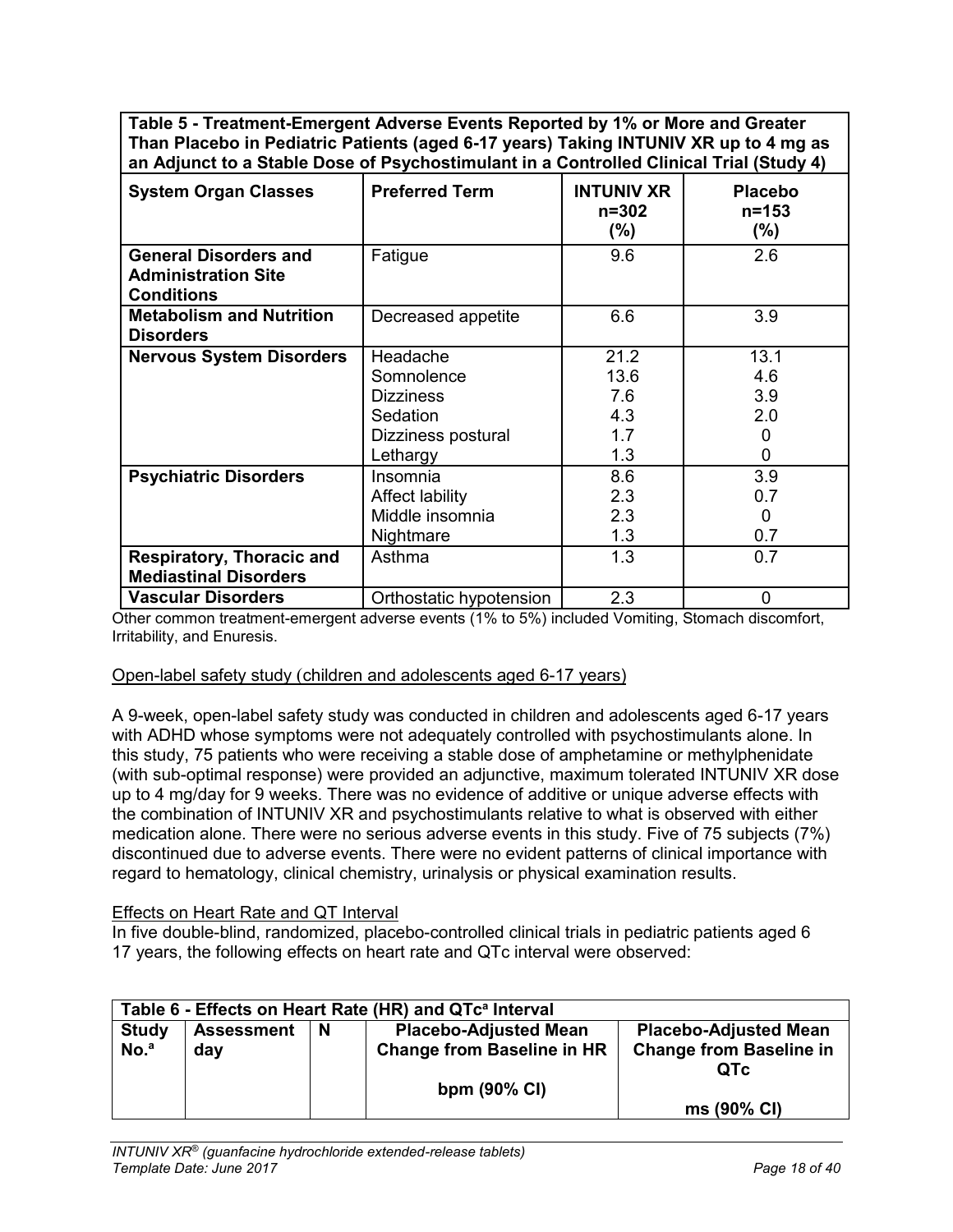| 1 <sup>b</sup> | Day 21 | 217 | $-11.4$ ( $-13.9$ , $-8.9$ ) | 4.3(0.9, 7.7) |
|----------------|--------|-----|------------------------------|---------------|
| 2 <sup>b</sup> | Day 42 | 176 | $-4.2$ ( $-7.3$ , $-1.1$ )   | 5.9(2.0, 9.9) |
| 3 <sup>b</sup> | Day 91 | 109 | $-6.1$ $(-8.1, -4.0)$        | 4.0(1.0, 7.0) |
| 4 <sup>c</sup> | Day 28 | 116 | $-11.2$ ( $-13.8$ , $-8.6$ ) | 5.3(1.8, 8.7) |
| 5 <sup>c</sup> | Day 56 | 107 | $-10.4$ ( $-13.6$ , $-7.2$ ) | 4.7(0.4, 9.1) |

 $aF$ ridericia heart rate correction QTcF=QT/RR $0.33$  for studies 1,2, and 4 and study population-based heart rate correction QTcP=QT/RR<sup>0.31</sup> for study 5

bpivotal studies

<sup>c</sup>other clinical studies

## Effects on Blood Pressure and Heart Rate

In the monotherapy, short-term (8-9 weeks), pivotal trials (Studies 1 and 2), hypotension including orthostatic hypotension was reported as an adverse drug event for 7% of the INTUNIV XR group and 3% of the placebo group. Orthostatic hypotension was reported for 1% of the INTUNIV XR group and none in the placebo group. In the adolescent monotherapy trial (Study 3), hypotension including orthostatic hypotension was reported as an adverse event for 8.9% of the INTUNIV XR group and 3.2% in the placebo group. Orthostatic hypotension was reported as an adverse event for 3.8% of the INTUNIV XR group and 1.9% of the placebo group. In the adjunctive trial (Study 4), hypotension was reported as an adverse drug event for 0.7% of the INTUNIV XR group and none of the placebo group. Orthostatic hypotension was reported in 2.3% of the INTUNIV XR group and none in the placebo group.

# Discontinuation of Treatment

Elevations in blood pressure (up to 10mmHg) and heart rate above original baseline following withdrawal of INTUNIV XR have been reported to persist in a few individuals at approximately 30 days post-dose (see **WARNINGS AND PRECAUTIONS, Cardiovascular, Elevated Blood Pressure and Heart Rate Upon Discontinuation**).

In a 26-week long-term randomized withdrawal study in children and adolescents, increases in mean systolic and diastolic blood pressure, of approximately 3 mmHg and 1 mmHg respectively were observed upon discontinuation of INTUNIV XR. Increases up to 36 mmHg above normal baseline persisted in a few individuals, which ranged between 3 and 26 weeks post-dose upon discontinuation of INTUNIV XR. More than 90% of patients' blood pressure measurements remained within normal limits (i.e. less than the 95th percentile based on age, sex and stature). Mean increases in pulse of approximately 1.5 bpm were observed at approximately 2 weeks after the last dose of INTUNIV XR and then decreased to baseline 4 weeks later. A few cases of hypertension were observed in this study, however, the increases in blood pressure and pulse were not considered serious or associated with adverse events. One pediatric case had a serious event of withdrawal hypertension despite downward dose titration associated with the adverse event of vomiting.

# <span id="page-18-0"></span>**8.3 Less Common Clinical Trial Adverse Reactions**

The stated frequencies of the listed treatment-emergent adverse events represent the proportion of individuals who experienced, at least once, a treatment-emergent adverse event of the kind listed.

## Short-Term Monotherapy Trials (children/adolescents aged 6-17 years - Studies 1 and 2)

Uncommon Treatment-Emergent Adverse Events (reported by ≥0.1% and <1% of pediatric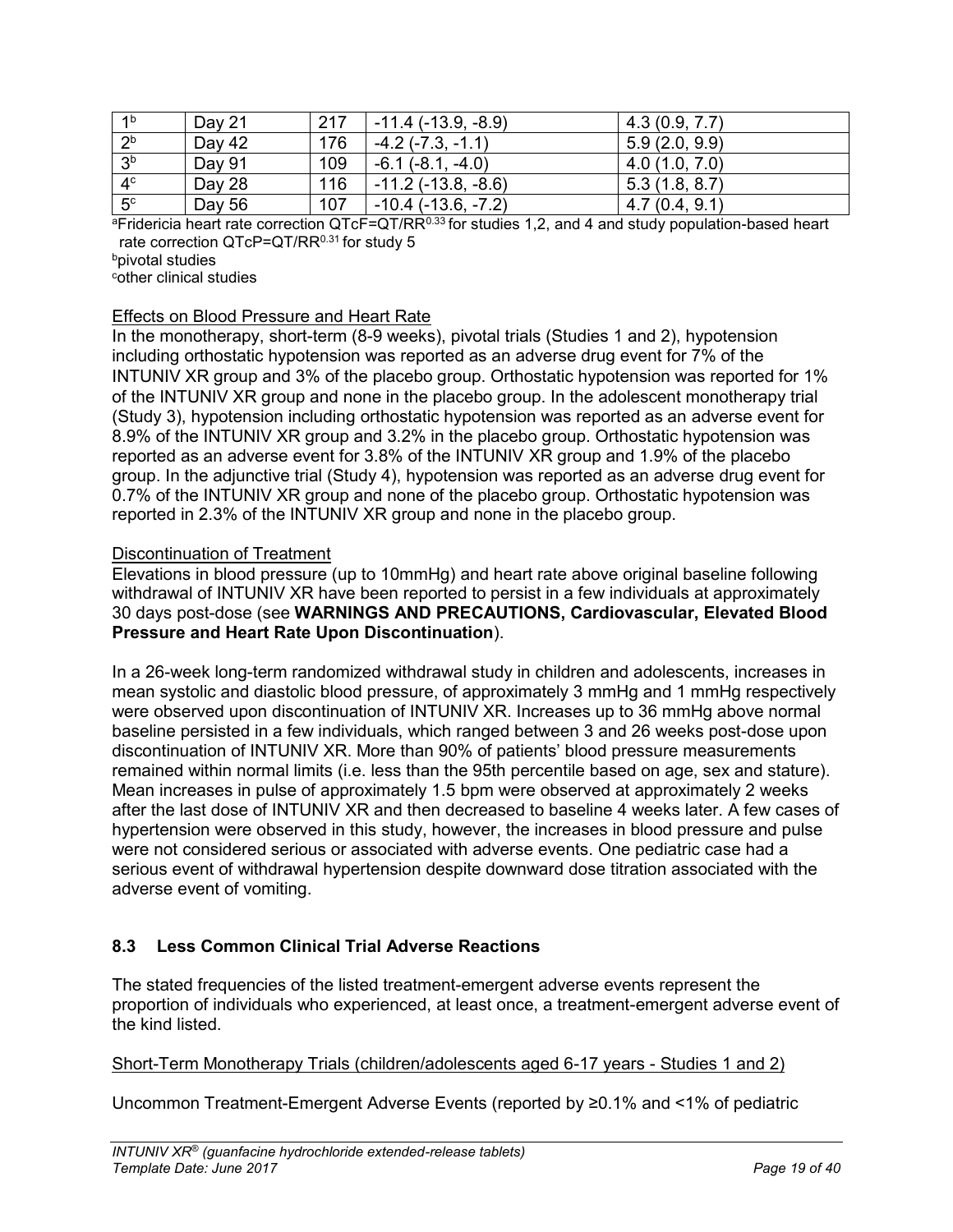patients taking INTUNIV XR) in controlled clinical trials:

**Cardiac Disorders:** Atrioventricular block first degree, sinus arrhythmia **General Disorders and Administration Site Conditions:** Asthenia, chest pain **Immune System Disorders: Hypersensitivity Investigations:** Alanine aminotransferase increased, heart rate decreased **Nervous System Disorders:** Convulsion, dizziness postural, hypersomnia **Psychiatric Disorders:** Agitation **Renal and Urinary Disorders:** Pollakiuria **Vascular Disorders:** Hypertension, pallor.

### Short-Term Monotherapy Trial (adolescents aged 13-17 years – Study 3)

Uncommon Treatment-Emergent Adverse Events (reported by ≥0.1% and <1% of adolescent patients taking INTUNIV XR) in controlled clinical trials:

**Cardiac Disorders:** Tachycardia **Eye Disorders:** Vision blurred **Gastrointestinal Disorders:** Dyspepsia **Investigations:** Heart rate decreased, heart rate increased **Nervous System Disorders:** Lethargy, syncope/loss of consciousness, tremor **Psychiatric Disorders:** Affect lability, dysphoria, nightmare, sleep disorder **Renal and Urinary Disorders:** Pollakiuria **Skin and Subcutaneous Tissue Disorders:** Alopecia **Vascular Disorders:** Hypotension, withdrawal hypertension.

#### Short-Term Adjunctive Trial (children/adolescents aged 6-17 years – Study 4)

Uncommon Treatment-Emergent Adverse Events (reported by ≥0.1% and <1% of pediatric/adolescent patients taking INTUNIV XR as an adjunct to psychostimulant) in a controlled clinical trial:

**General Disorders and Administration Site Conditions:** Asthenia **Investigations:** Heart rate decreased, weight increased **Nervous System Disorders:** Hypersomnia, syncope/syncope vasovagal/loss of consciousness **Psychiatric Disorders:** Anxiety, depression **Renal and Urinary Disorders:** Pollakiuria **Vascular Disorders:** Hypotension, pallor

## <span id="page-19-0"></span>**8.6 Post-Market Adverse Reactions**

The following adverse events have been identified during post-marketing experience with guanfacine. Because these reactions are reported voluntarily from a population of uncertain size, it is not always possible to reliably estimate their frequency or establish a causal relationship to drug exposure.

An open-label post-marketing study involving 21,718 patients was conducted to assess the safety of immediate-release guanfacine 1 mg/day given at bedtime for 28 days. Guanfacine was administered with or without other antihypertensive agents. Adverse events reported in the post marketing study at an incidence greater than 1% included dry mouth, dizziness,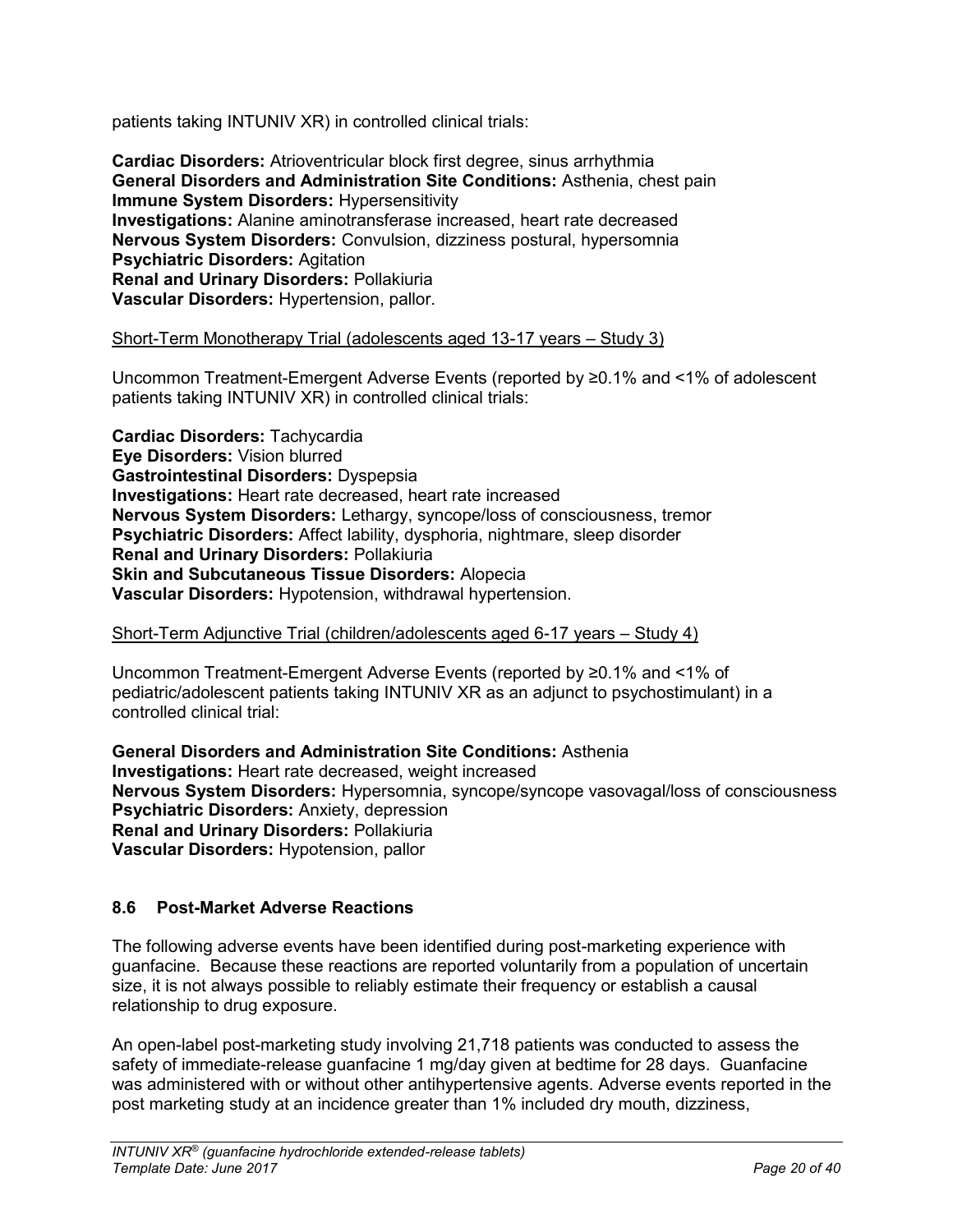somnolence, fatigue, headache and nausea. The most commonly reported adverse events in this study were the same as those observed in controlled clinical trials.

Less frequent, possibly guanfacine-related events observed in the post-marketing study and/or reported spontaneously, not included in the INTUNIV XR clinical trial adverse reactions (see **ADVERSE REACTIONS, Clinical Trial Adverse Reactions**), include:

**Cardiac Disorders:** Palpitations, tachycardia **Nervous System Disorders:** Paresthesia, vertigo **Eye Disorders:** Vision blurred **General and Administration Site Conditions:** Edema, malaise, tremor **Musculo-Skeletal System:** Arthralgia, leg cramps, leg pain, myalgia **Psychiatric Disorders:** Confusion, hallucination **Reproductive System and Breast Disorders:** Erectile dysfunction **Respiratory, Thoracic, and Mediastinal Disorders:** Dyspnea **Skin and Subcutaneous Tissue Disorders:** Alopecia, dermatitis, exfoliative dermatitis, pruritus, rash **Special Senses:** Alterations in taste **Vascular Disorders:** Hypertensive encephalopathy, Raynaud's Phenomenon

Suicidal Behavior and Ideation

There have been post-marketing reports of suicide-related events, including completed suicide, suicide attempt, and suicidal ideation in patients treated with ADHD drugs. In some of these reports, comorbid conditions may have contributed to the event (see **WARNINGS AND PRECAUTIONS, Psychiatric, Suicidal Behavior and Ideation**).

## <span id="page-20-0"></span>**9 DRUG INTERACTIONS**

## <span id="page-20-1"></span>**9.2 Overview**

#### QT Prolonging Drugs

QTc interval increase (placebo-adjusted mean change from baseline approximately 5 msec) has been observed in patients aged 6-17 years with ADHD receiving therapeutic doses of INTUNIV XR at steady-state (see **WARNINGS AND PRECAUTIONS, Cardiovascular, QTc Interval** and **ADVERSE REACTIONS, Clinical Trial Adverse Reactions, Effects on Heart Rate and QT Interval**).

INTUNIV XR causes a decrease in heart rate (see **WARNINGS AND PRECAUTIONS, Cardiovascular,** and **ADVERSE REACTIONS, Clinical Trial Adverse Reactions, Effects on Heart Rate and QT Interval**). Given the effect of INTUNIV XR on heart rate, the concomitant use of INTUNIV XR with QT prolonging drugs is generally not recommended.

Drugs that have been associated with QTc interval prolongation and/or torsade de pointes (a polymorphic ventricular tachyarrhythmia) that can be fatal include, but are not limited to, the examples in the following list. Chemical/pharmacological classes are listed if some, although not necessarily all class members have been implicated in QT/QTc prolongation and/or torsade de pointes:

Class IA antiarrhythmics (e.g., quinidine, procainamide, disopyramide); Class III antiarrhythmics (e.g., amiodarone, sotalol, ibutilide, dronedarone); Class 1C antiarrhythmics (e.g., flecainide,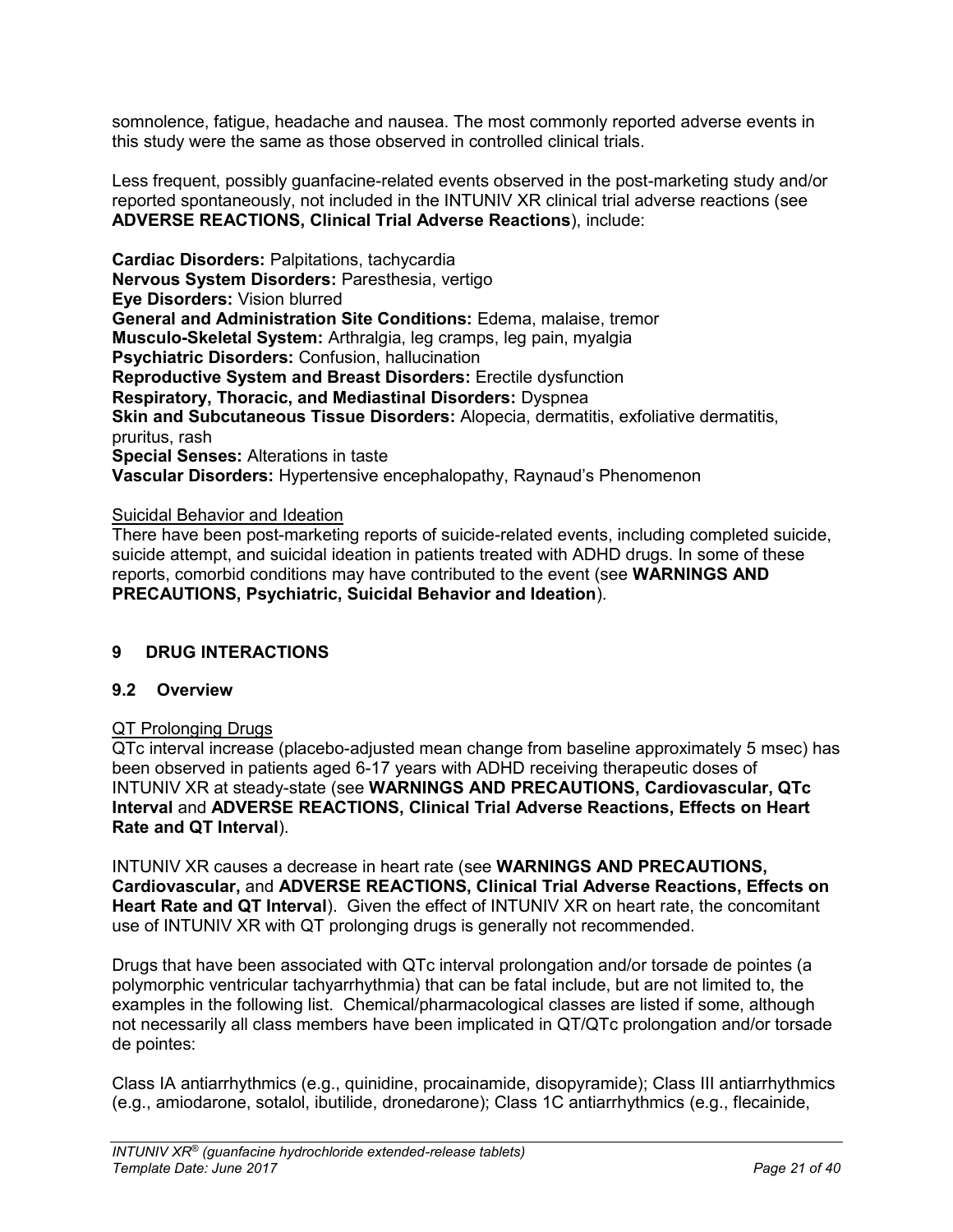propafenone); antipsychotics (e.g., chlorpromazine, pimozide, haloperidol, droperidol, ziprasidone, olanzapine, risperidone); antidepressants (e.g., fluoxetine, citalopram, venlafaxine, tricyclic/tetracyclic antidepressants e.g., amitriptyline, imipramine, maprotiline); opioids (e.g., methadone); macrolide antibiotics and analogues (e.g., erythromycin, clarithromycin, tacrolimus); quinolone antibiotics (e.g., moxifloxacin, levofloxacin, ciprofloxacin); antimalarials (e.g., quinine, chloroquine); azole antifungals (e.g., ketoconazole, fluconazole, voriconazole); domperidone; 5-HT3 receptor antagonists (e.g., ondansetron); tyrosine kinase inhibitors (e.g., sunitinib, nilotinib, lapatinib, vandetanib); arsenic trioxide; histone deacetylase inhibitors (e.g., vorinostat); beta-2 adrenoceptor agonists (e.g., salmeterol, formoterol).

The above list of potentially interacting drugs is not comprehensive. Current information sources should be consulted for newly approved drugs that decrease heart rate, prolong the QTc interval, or inhibit CYP3A4/CYP3A5 as well as for older drugs for which these effects have recently been established.

# <span id="page-21-0"></span>**9.3 Drug-Drug Interactions**

The drugs listed in this table are based on either drug interaction case reports or studies, or potential interactions due to the expected magnitude and seriousness of the interaction (i.e., those identified as contraindicated).

|                                           | Table 7 - Established or Potential Drug-Drug Interactions |                                                                                                                                                                                                                  |                                                                                                                                                                                                                                                                                                                                                                                                  |  |
|-------------------------------------------|-----------------------------------------------------------|------------------------------------------------------------------------------------------------------------------------------------------------------------------------------------------------------------------|--------------------------------------------------------------------------------------------------------------------------------------------------------------------------------------------------------------------------------------------------------------------------------------------------------------------------------------------------------------------------------------------------|--|
| <b>Proper</b><br>/Common<br>name          | Source of<br><b>Evidence</b>                              | <b>Effect</b>                                                                                                                                                                                                    | <b>Clinical comment</b>                                                                                                                                                                                                                                                                                                                                                                          |  |
| CYP3A4 and<br>CYP3A5<br><b>Inhibitors</b> | <b>CT</b>                                                 | There was a substantial<br>increase in the rate and<br>extent of guanfacine<br>exposure when<br>administered with<br>ketoconazole; the<br>guanfacine exposure<br>(AUC) increased 3-fold.                         | Use caution when INTUNIV XR is<br>administered to patients taking<br>ketoconazole and other moderate<br>and strong CYP3A4/5 inhibitors<br>(see DOSAGE AND<br><b>ADMINISTRATION,</b><br><b>Recommended Dose and</b><br>Dosage Adjustment), since<br>elevation of plasma guanfacine<br>concentration increases the risk of<br>adverse events such as<br>hypotension, bradycardia, and<br>sedation. |  |
| CYP3A4<br><b>Inducers</b>                 | <b>CT</b>                                                 | There was a significant<br>decrease in the rate and<br>extent of guanfacine<br>exposure when co-<br>administered with rifampin,<br>a CYP3A4 inducer. The<br>exposure (AUC) to<br>guanfacine decreased by<br>70%. | When patients are taking<br>INTUNIV XR concomitantly with a<br>CYP3A4 inducer, an increase in<br>the dose of INTUNIV XR within the<br>recommended dose range may be<br>considered (see DOSAGE AND<br><b>ADMINISTRATION,</b><br><b>Recommended Dose and</b><br>Dosage Adjustment).                                                                                                                |  |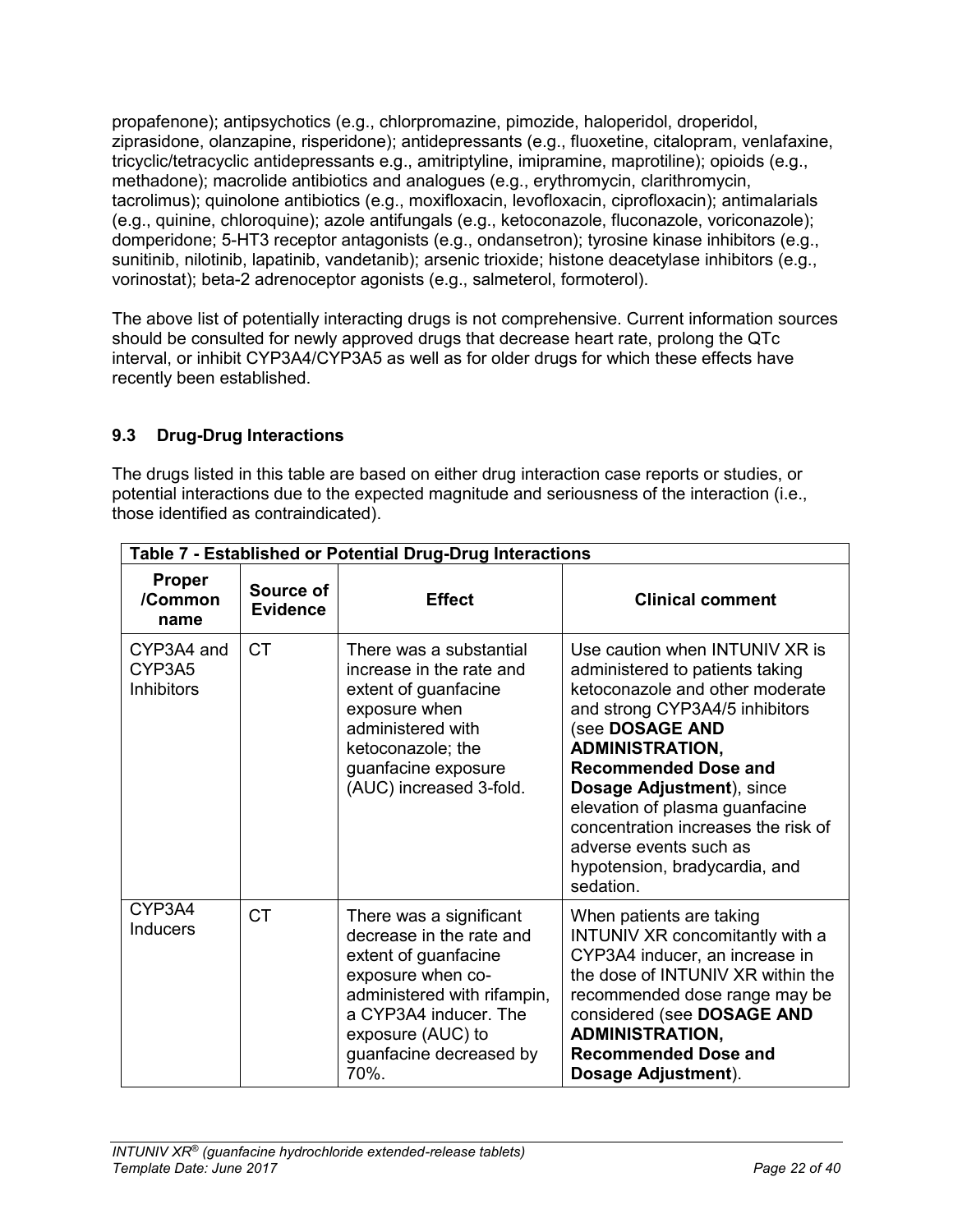|                                  | Table 7 - Established or Potential Drug-Drug Interactions |                                                                                                                                                                                                                                                                                                                                  |                                                                                                                                                                                                                                                                                                                                                 |  |  |
|----------------------------------|-----------------------------------------------------------|----------------------------------------------------------------------------------------------------------------------------------------------------------------------------------------------------------------------------------------------------------------------------------------------------------------------------------|-------------------------------------------------------------------------------------------------------------------------------------------------------------------------------------------------------------------------------------------------------------------------------------------------------------------------------------------------|--|--|
| <b>Proper</b><br>/Common<br>name | Source of<br><b>Evidence</b>                              | <b>Effect</b>                                                                                                                                                                                                                                                                                                                    | <b>Clinical comment</b>                                                                                                                                                                                                                                                                                                                         |  |  |
| Transporters                     | $\mathsf{T}$                                              | Concomitant<br>administration of<br>guanfacine with MATE1<br>substrates may result in<br>increases in the plasma<br>concentrations of these<br>medicinal products.<br>Based on in vitro studies,                                                                                                                                 | Guanfacine is an <i>in vitro</i> inhibitor of<br>MATE1 and the clinical relevance<br>of MATE1 inhibition cannot be<br>excluded.                                                                                                                                                                                                                 |  |  |
|                                  |                                                           | guanfacine may be an<br>inhibitor of OCT1 at<br>maximal portal vein<br>concentrations.                                                                                                                                                                                                                                           |                                                                                                                                                                                                                                                                                                                                                 |  |  |
|                                  |                                                           | Concomitant<br>administration of<br>guanfacine with OCT1<br>substrates with a similar<br>$T_{\text{max}}$ (e.g. metformin) may<br>result in increases in $C_{\text{max}}$<br>of these medicinal<br>products.                                                                                                                     |                                                                                                                                                                                                                                                                                                                                                 |  |  |
| Valproic Acid                    | <b>CT</b>                                                 | Co-administration of<br><b>INTUNIV XR and valproic</b><br>acid can result in<br>increased concentrations<br>of valproic acid. The<br>mechanism of this<br>interaction is unknown,<br>although both guanfacine<br>and valproic acid are<br>metabolized by<br>glucuronidation, possibly<br>resulting in competitive<br>inhibition. | When INTUNIV XR is co-<br>administered with valproic acid,<br>monitor patients for potential<br>additive central nervous system<br>(CNS) effects, and give<br>consideration to the monitoring of<br>serum valproic acid concentrations.<br>Adjustments in the dose of valproic<br>acid and INTUNIV XR may be<br>indicated when co-administered. |  |  |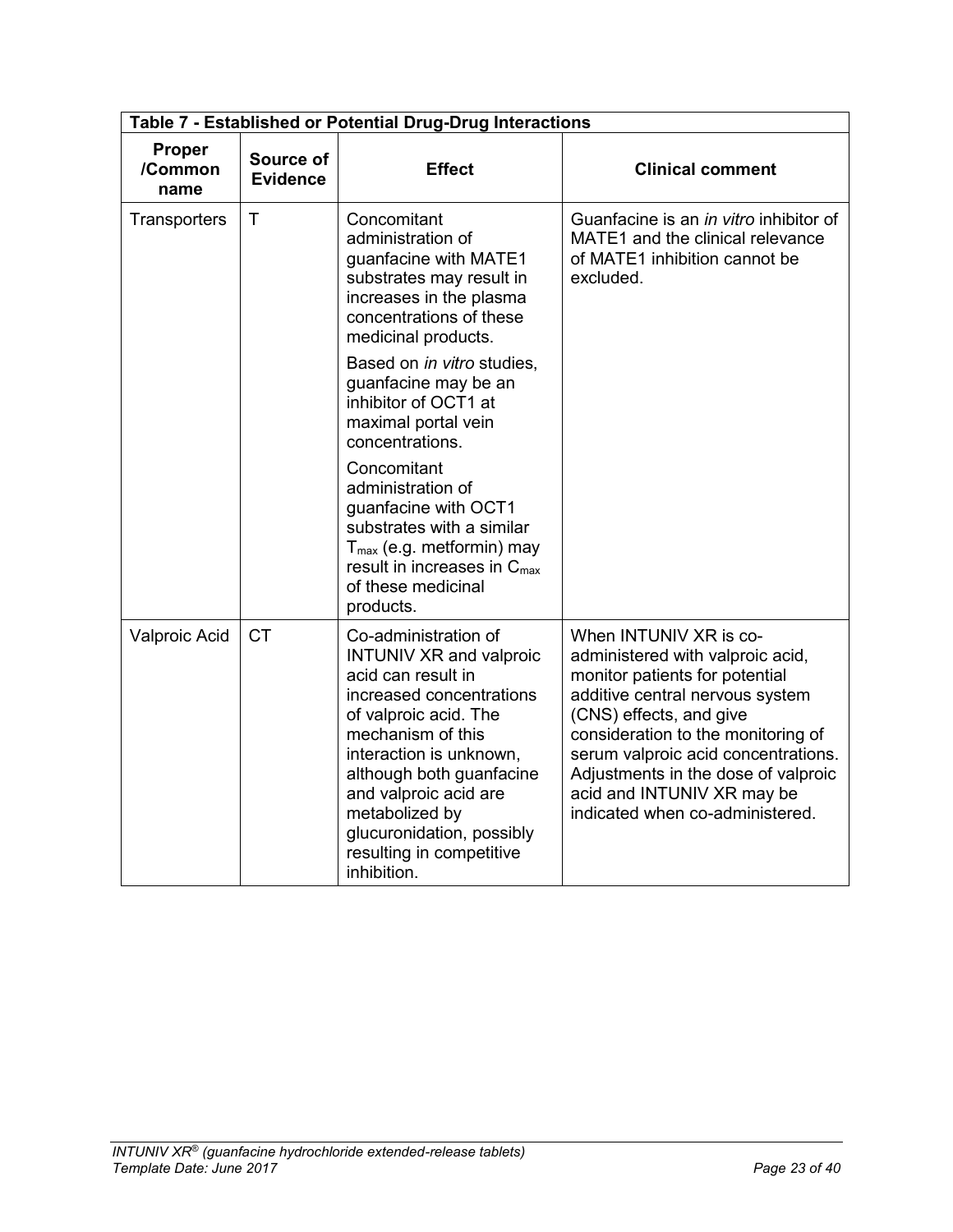| Table 7 - Established or Potential Drug-Drug Interactions |                              |                                                                                                                                                                                                                                                                                                                                                                                                            |                                                                                                                                                                                                                                                                                             |  |
|-----------------------------------------------------------|------------------------------|------------------------------------------------------------------------------------------------------------------------------------------------------------------------------------------------------------------------------------------------------------------------------------------------------------------------------------------------------------------------------------------------------------|---------------------------------------------------------------------------------------------------------------------------------------------------------------------------------------------------------------------------------------------------------------------------------------------|--|
| <b>Proper</b><br>/Common<br>name                          | Source of<br><b>Evidence</b> | <b>Effect</b>                                                                                                                                                                                                                                                                                                                                                                                              | <b>Clinical comment</b>                                                                                                                                                                                                                                                                     |  |
| <b>Heart Rate-</b><br>Lowering<br>Drugs                   | $\top$                       | <b>INTUNIV XR causes a</b><br>decrease in heart rate (see<br><b>WARNINGS AND</b><br>PRECAUTIONS,<br>Cardiovascular and;<br><b>ADVERSE REACTIONS,</b><br><b>Clinical Trial Adverse</b><br><b>Reactions, Less</b><br><b>Common Clinical Trial</b><br><b>Adverse Reactions,</b><br><b>Effects on Heart Rate</b><br>and QT Interval).                                                                          | The concomitant use of<br><b>INTUNIV XR with other heart rate</b><br>lowering drugs, such as<br>antiarrhythmics, beta blockers,<br>non-dihydropyridine calcium<br>channel blockers, cholinesterase<br>inhibitors, and sphingosine-1<br>phosphate receptor modulators is<br>not recommended. |  |
| Antihyperten<br>sive Drugs                                | $\mathsf{T}$                 | Potential for additive<br>pharmacodynamic effects<br>such as hypotension and<br>syncope (see WARNINGS<br><b>AND PRECAUTIONS,</b><br>Cardiovascular).                                                                                                                                                                                                                                                       | Use caution when INTUNIV XR is<br>administered concomitantly with<br>antihypertensive drugs                                                                                                                                                                                                 |  |
| <b>CNS</b><br>Depressant<br>Drugs                         | $\top$                       | Potential for additive<br>pharmacodynamic effects<br>such as sedation and<br>somnolence (see<br><b>WARNINGS AND</b><br>PRECAUTIONS,<br>General).                                                                                                                                                                                                                                                           | Use caution when INTUNIV XR is<br>administered concomitantly with<br>CNS depressant drugs (e.g.,<br>alcohol, sedatives, hypnotics,<br>benzodiazepines, barbiturates, and<br>antipsychotics)                                                                                                 |  |
| Oral Methyl-<br>phenidate                                 | <b>CT</b>                    | In a drug interaction study,<br>neither INTUNIV XR (4<br>mg) nor methylphenidate<br>HCl extended release (36<br>mg) were found to affect<br>the pharmacokinetics of<br>the other drug when<br>administered<br>concomitantly in healthy<br>adult volunteers. The<br>effect of methylphenidate<br>HCl at a dose of 54 mg<br>when administered<br>concomitantly with<br><b>INTUNIV XR was not</b><br>studied. | Please see Effect.                                                                                                                                                                                                                                                                          |  |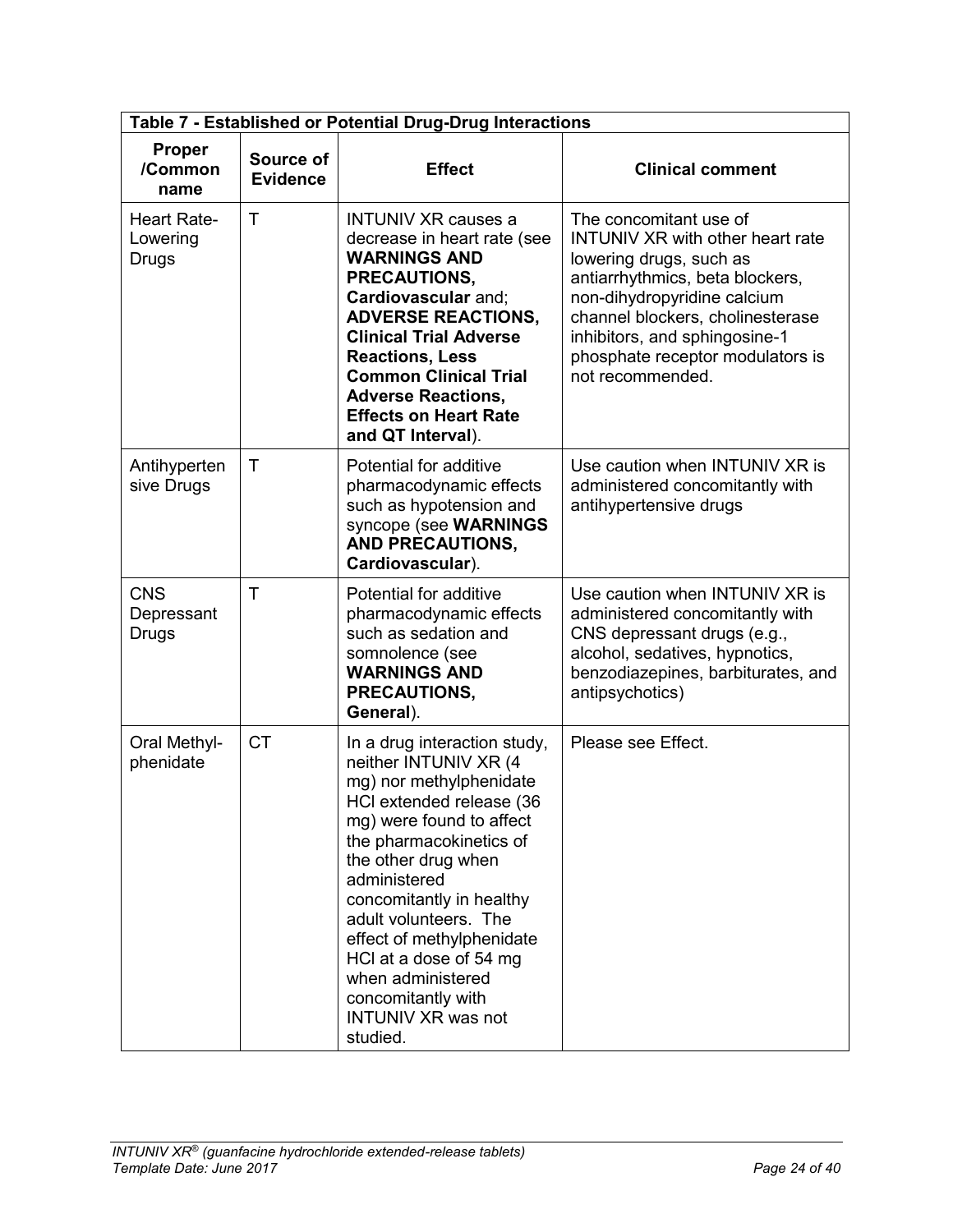|                                                       | Table 7 - Established or Potential Drug-Drug Interactions |                                                                                                                                                                                                                                                                                                         |                                                                                                                                                                                                                                                                                                                                                     |  |
|-------------------------------------------------------|-----------------------------------------------------------|---------------------------------------------------------------------------------------------------------------------------------------------------------------------------------------------------------------------------------------------------------------------------------------------------------|-----------------------------------------------------------------------------------------------------------------------------------------------------------------------------------------------------------------------------------------------------------------------------------------------------------------------------------------------------|--|
| <b>Proper</b><br>/Common<br>name                      | Source of<br><b>Evidence</b>                              | <b>Effect</b>                                                                                                                                                                                                                                                                                           | <b>Clinical comment</b>                                                                                                                                                                                                                                                                                                                             |  |
| Lisdexam-<br>fetamine<br>Dimesylate                   | <b>CT</b>                                                 | In a drug interaction study,<br>administration of<br>INTUNIV $XR$ (4 mg) to<br>healthy adult volunteers in<br>combination with<br>lisdexamfetamine<br>dimesylate (50 mg)<br>induced a 19% increase in<br>guanfacine maximum<br>plasma concentrations,<br>whereas exposure (AUC)<br>was increased by 7%. | These small changes are not<br>expected to be clinically<br>meaningful. In this study, no effect<br>on d-amphetamine exposure was<br>observed following concomitant<br>administration of INTUNIV XR and<br>lisdexamfetamine dimesylate. Drug<br>interaction studies have not been<br>conducted with higher doses of<br>lisdexamfetamine dimesylate. |  |
| Drugs That<br>are $5-HT_{2B}$<br>Receptor<br>Agonists | $\mathsf T$                                               | Please see clinical<br>comment.                                                                                                                                                                                                                                                                         | Drugs that are potent $5-HT_{2B}$<br>receptor agonists should not be<br>used during treatment with<br><b>INTUNIV XR since the risk of</b><br>fibrotic complications have not<br>been specifically studied with<br>INTUNIV XR (see ACTION AND<br><b>CLINICAL PHARMACOLOGY,</b><br>Pharmacodynamics).                                                 |  |

Legend: C = Case Study; CT = Clinical Trial; T = Theoretical

# <span id="page-24-0"></span>**9.4 Drug-Food Interactions**

INTUNIV XR should not be administered with high-fat meals due to increased exposure (see **ACTION AND CLINICAL PHARMACOLOGY, Pharmacokinetics**).

Grapefruit, grapefruit juice, or products containing grapefruit extract should not be used during treatment with INTUNIV XR because of the risk of CYP3A4 inhibition but has not been specifically studied.

## <span id="page-24-1"></span>**9.5 Drug-Herb Interactions**

Interactions with herbal products have not been established.

## <span id="page-24-2"></span>**9.6 Drug-Laboratory Test Interactions**

<span id="page-24-3"></span>Interactions with laboratory tests have not been established.

## **9.7 Drug-Lifestyle Interactions**

Patients should avoid use with alcohol (see **DRUG INTERACTIONS, Drug-Drug Interactions (CNS Depressant Drugs)** and **DOSAGE AND ADMINISTRATION, Dosing Considerations).**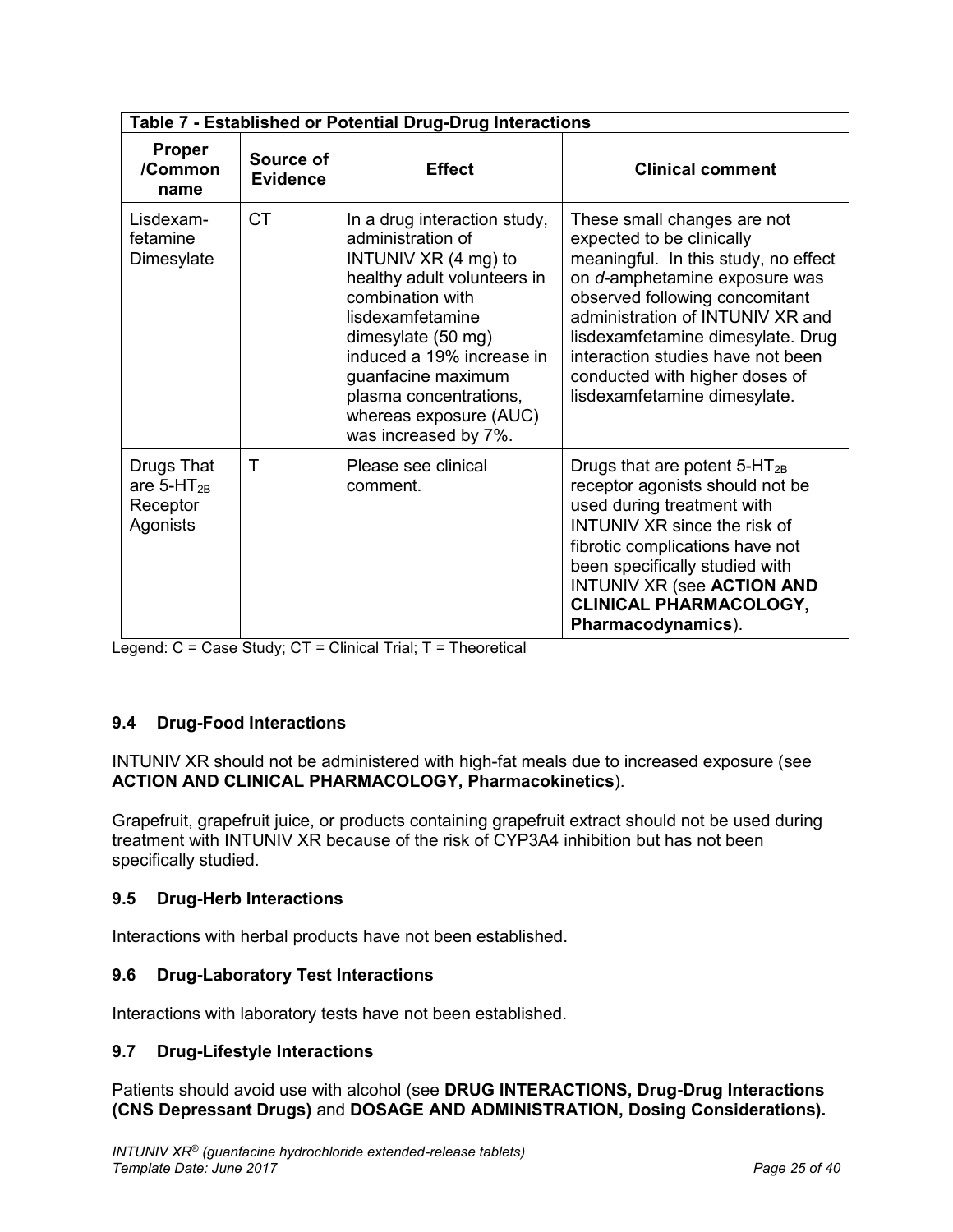# <span id="page-25-0"></span>**10 ACTION AND CLINICAL PHARMACOLOGY**

# <span id="page-25-1"></span>**10.1 Mechanism of Action**

Guanfacine is a selective alpha<sub>2A</sub>-adrenergic receptor agonist. Guanfacine is not a central nervous system (CNS) psychostimulant. The mechanism of action of guanfacine in ADHD is not known.

# <span id="page-25-2"></span>**10.2 Pharmacodynamics**

Guanfacine is a selective alpha<sub>2A</sub>-adrenergic receptor agonist in that it has a 15-20 times higher affinity for this receptor subtype than for the alpha<sub>2B</sub> or alpha<sub>2C</sub> subtypes.

Guanfacine is a known antihypertensive agent. By stimulating alpha<sub>2A</sub>-adrenergic receptors, guanfacine reduces sympathetic nerve impulses from the vasomotor center to the heart and blood vessels. This results in a decrease in peripheral vascular resistance and a reduction in heart rate.

## Safety Pharmacology: 5HT<sub>2B</sub> Receptor Agonists and Fibrotic Complications

Guanfacine demonstrates a moderate *in vitro* affinity for the 5-HT<sub>2B</sub> receptor, an identified likely molecular target for drug-induced valvular heart disease. Regurgitant cardiac valvular disease, primarily affecting the mitral and/or aortic valves, and other fibrotic complications have been reported in patients who took serotonergic drugs with  $5-\text{HT}_{2B}$  receptor agonist activity. The etiology of the regurgitant valvular disease is thought to be activation of  $5-HT_{2B}$  receptors on cardiac interstitial cells.

While a very small number of possible fibrotic complications, including pleural or pericardial effusion, and cardiac valvulopathy in adult patients treated with immediate release guanfacine (a compound which has been available in the USA for more than 24 years with an exposure of over 3 million person years) for hypertension have been reported, the evidence is not sufficient to establish a causal relationship between guanfacine and these fibrotic complications but a contribution of guanfacine cannot be completely ruled out in rare cases. Guanfacine has not been studied in combination with drugs that are potent  $5-HT_{2B}$  receptor agonists.

## Cardiovascular Safety: Effects on Heart Rate and QT Interval

The effect of two dose levels of immediate-release guanfacine (4 mg/day and 8 mg/day) on the QT interval was evaluated in a double-blind, randomized, placebo- and active-controlled (moxifloxacin 400 mg) cross-over thorough QT study in 83 healthy adults. On Days 1 (4 mg/day) and 6 (8 mg/day), 12-lead ECGs were obtained by a continuous digital 12-lead ECG recording starting 30 minutes prior to dose administration. The ECGs were extracted within 30 to 10 minutes of dose administration and within 10 minutes before each of the 1, 2, 3, 4, 5, 6, 8, 12, and 24-hour timepoints after dose administration. A dose-dependent decrease in heart rate was observed. The maximal placebo-adjusted mean change in heart rate was -13bpm at 8h post dosing on day 1 in subjects receiving 4 mg/day and -22 bpm at 8h post-dosing on day 6 at the supratherapeutic dose of 8 mg/day. The maximal placebo-adjusted mean change in the QTcF interval was 5 msec at 12h post-dosing on day 1 in subjects receiving 4mg/day and 8msec at 12h post-dosing on day 6 at the supratherapeutic dose of 8 mg/day. The 12h postdose time point at which maximal QTcF effects are seen occurs 7 hours or more after peak plasma guanfacine concentrations. Guanfacine has not been demonstrated to inhibit hERG potassium channels (see **WARNINGS AND PRECAUTIONS, Cardiovascular, Hypotension,**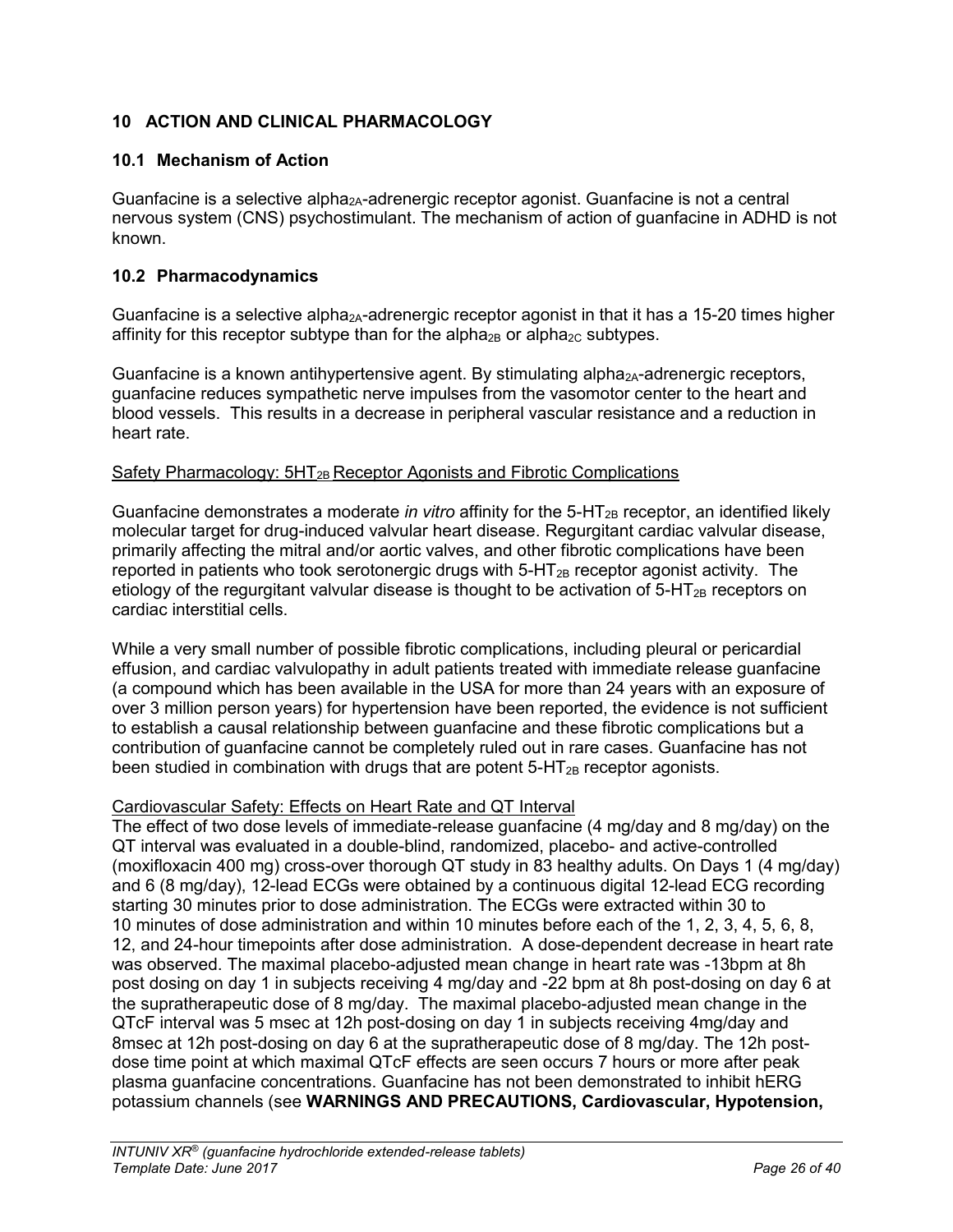## **Bradycardia and Syncope; QTc Interval**, and **ADVERSE REACTIONS, Clinical Trial Adverse Reactions**).

# <span id="page-26-0"></span>**10.3 Pharmacokinetics**

## **Absorption:**

Guanfacine is readily absorbed after administration with INTUNIV XR, with peak plasma concentrations reached approximately 5 hours after oral administration in pediatric patients (children and adolescents). In adults, the mean exposure of guanfacine increased ( $C_{\text{max}}$  ~75% and AUC ~40%) when INTUNIV XR was taken together with a high-fat meal, compared to intake in the fasted state.

Immediate-release guanfacine and INTUNIV XR have different pharmacokinetic characteristics, so dose substitution on a milligram for milligram basis is not appropriate because of differing pharmacokinetic profiles. INTUNIV XR has a delayed  $T_{\text{max}}$ , reduced  $C_{\text{max}}$  and lower bioavailability compared to those of the same dose of immediate-release guanfacine.

## **Distribution:**

Guanfacine is moderately bound to plasma proteins (approximately 70%), independent of drug concentration.

## **Metabolism:**

Following absorption, the drug is rapidly and extensively metabolised by epoxidation and hydroxylation of the aromatic moiety, followed by conjugation with glucuronic acid, sulphate and glutathione.

Guanfacine is metabolized via oxidation and glucuronidation. Guanfacine is primarily metabolized by the CYP3A4 isoenzyme in human liver microsomes, and has been studied in a clinical study. In human hepatic microsomes, guanfacine did not inhibit the activities of the major cytochrome P450 isoenzymes (CYP1A2, CYP2B6, CYP2C8, CYP2C9, CYP2C19, CYP2D6, CYP3A4 or CYP3A5) and is therefore unlikely to affect the clearance of other coadministered drugs metabolised by cytochrome P450s clinically; guanfacine is also not expected to be an inducer of CYP3A, CYP1A2 and CYP2B6. Guanfacine is a substrate of CYP3A4/5 and exposure is affected by CYP3A4/5 inducers and inhibitors (see **DRUG INTERACTIONS, Drug-Drug Interactions (CYP3A4 and CYP3A5 Inhibitors; CYP3A4 Inducers)**).

## **Transporters**

Based on *in vitro* studies, guanfacine is a substrate of OCT1 and OCT2, but not BCRP, OATP1B1, OATP1B3, OAT1, OAT3, MATE1 OR MATE2. Guanfacine is not an inhibitor of BSEP, MRP2, OATP1B1, OATP1B3, OAT1, OAT3, OCT2 or MATE2K, but it is an inhibitor of MATE1 and may be an inhibitor of OCT1 at maximal portal vein concentrations.

## **Elimination:**

Guanfacine is cleared by the kidney and the liver. The main excretion route for guanfacine is the liver. The elimination half-life of guanfacine is approximately 18 hours.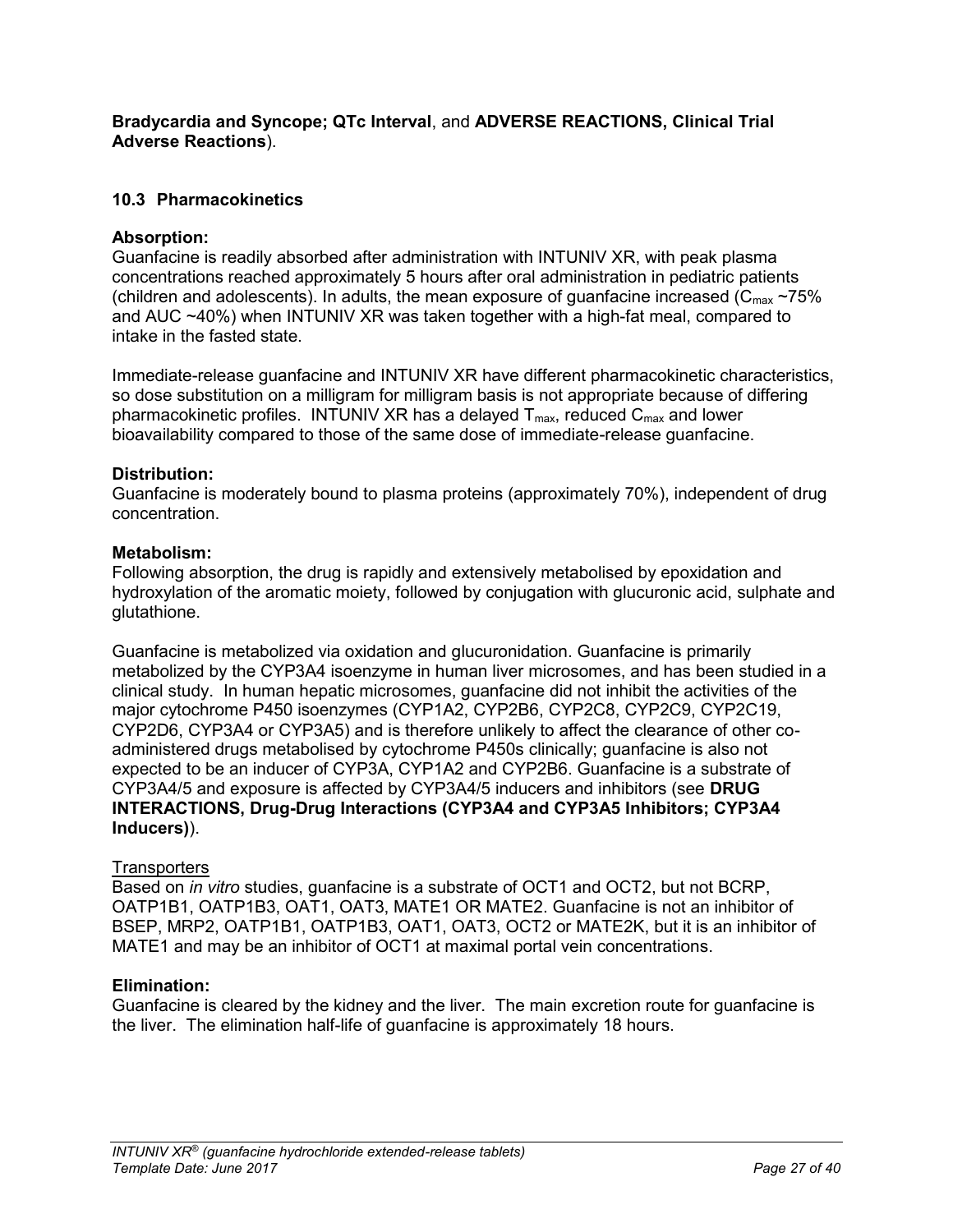# **Special Populations and Conditions**

## *Pediatrics:*

Exposure to guanfacine was higher in children (aged 6-12 years) compared to adolescents (aged 13-17 years) and adults. After oral administration of multiple doses of INTUNIV XR 4 mg, the Cmax was 10ng/mL compared to 7ng/mL and the AUC was 162ng·h/mL compared to 116ng·h/mL in children (aged 6-12 years) and adolescents (aged 13-17 years), respectively. These differences are probably attributable to the lower body weight of children compared to adolescents and adults.

## *Hepatic Insufficiency:*

The impact of hepatic impairment on the pharmacokinetics of guanfacine in children and adolescents, 6-17 years old, was not assessed. Approximately 50% of the clearance of guanfacine in adults is hepatic (see **WARNINGS AND PRECAUTIONS, Hepatic/Biliary/Pancreatic**).

### *Renal Insufficiency:*

The impact of renal impairment on the pharmacokinetics of guanfacine in children and adolescents, 6-17 years old, was not assessed. In patients on hemodialysis, the dialysis clearance was about 15% of the total clearance (see **WARNINGS AND PRECAUTIONS, Renal**).

## <span id="page-27-0"></span>**11 STORAGE, STABILITY AND DISPOSAL**

Store at 25°C (77°F); excursions permitted from 15° to 30°C (59° to 86°F).

Any unused medicinal product should be disposed of in accordance with local requirements.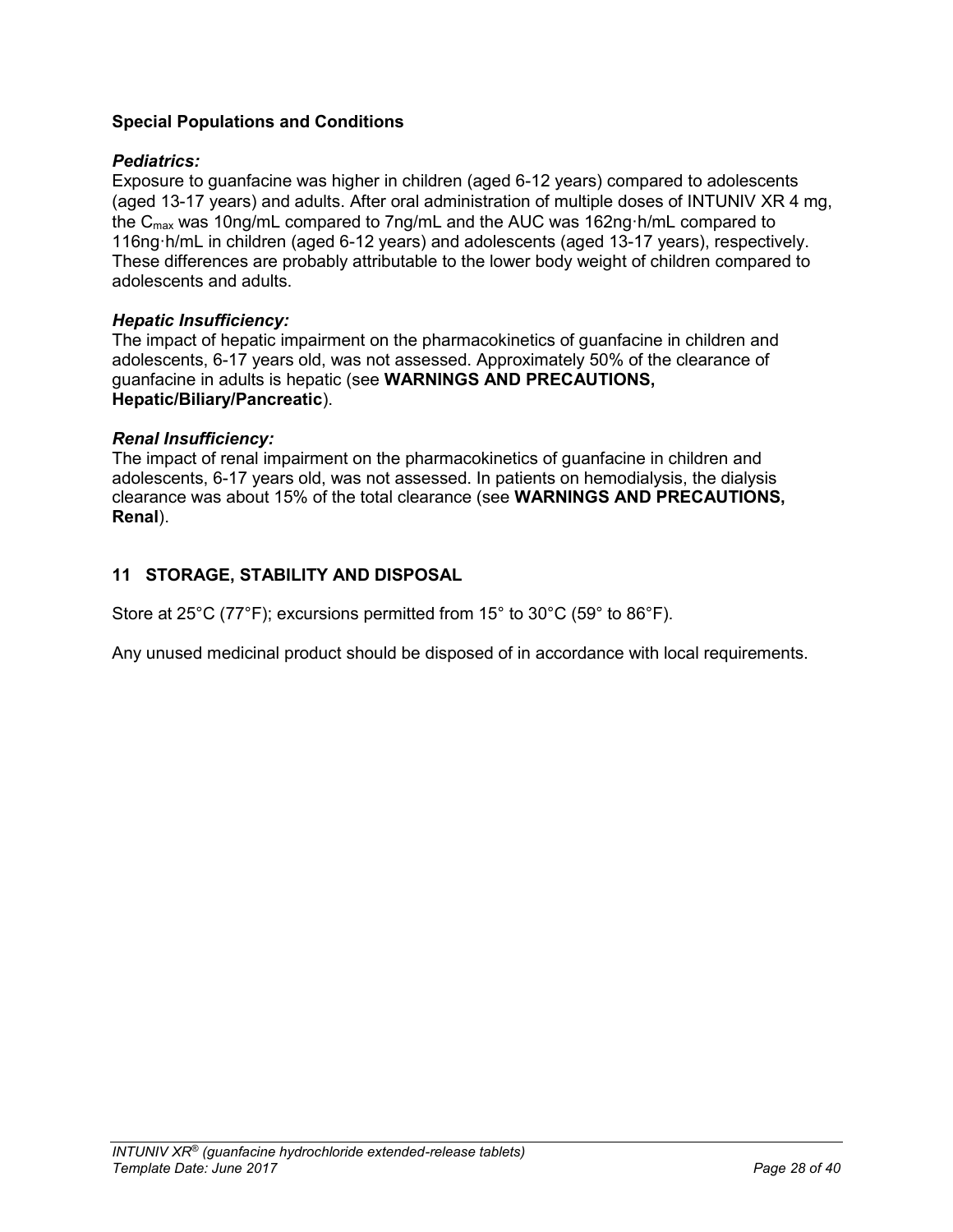# **PART II: SCIENTIFIC INFORMATION**

# <span id="page-28-0"></span>**13 PHARMACEUTICAL INFORMATION**

### **Drug Substance**

Proper name: guanfacine hydrochloride

Chemical name: N-amidino-2-(2,6-dichlorophenyl) acetamide monohydrochloride

Molecular formula and molecular mass: C<sub>9</sub>H<sub>9</sub>Cl<sub>2</sub>N<sub>3</sub>O·HCl 282.56

Structural formula:



Physicochemical properties: Guanfacine hydrochloride is a white to off-white crystalline powder, sparingly soluble in water (approximately 1 mg/mL). The only organic solvent in which it has relatively high solubility is methanol (≥30 mg/mL).

### <span id="page-28-1"></span>**14 CLINICAL TRIALS**

## <span id="page-28-2"></span>**14.1 Trial Design and Study Demographics**

|                     | Table 8 - Summary of patient demographics for clinical trials in ADHD                                                                                                           |                                                       |                                                                     |                               |              |
|---------------------|---------------------------------------------------------------------------------------------------------------------------------------------------------------------------------|-------------------------------------------------------|---------------------------------------------------------------------|-------------------------------|--------------|
| <b>Study</b><br>No. | <b>Trial design</b>                                                                                                                                                             | Dosage, route<br>οf<br>administration<br>and duration | <b>Study</b><br>subjects<br>(n=number)                              | <b>Mean</b><br>age<br>(Range) | <b>Sex</b>   |
| Study 1             | Randomized,<br>double-blind,<br>placebo-controlled,<br>parallel-group, forced-<br>dose titration study<br>conducted in children<br>and adolescents aged<br>6-17 years with ADHD | Oral, 2, 3 and 4<br>mg, once daily, 8<br>weeks        | 345<br>$(6-12 \text{ yrs})$<br>265)<br>$(13-17 \text{ yrs})$<br>80) | 10.5 yrs<br>$(6-17)$          | 257M:<br>88F |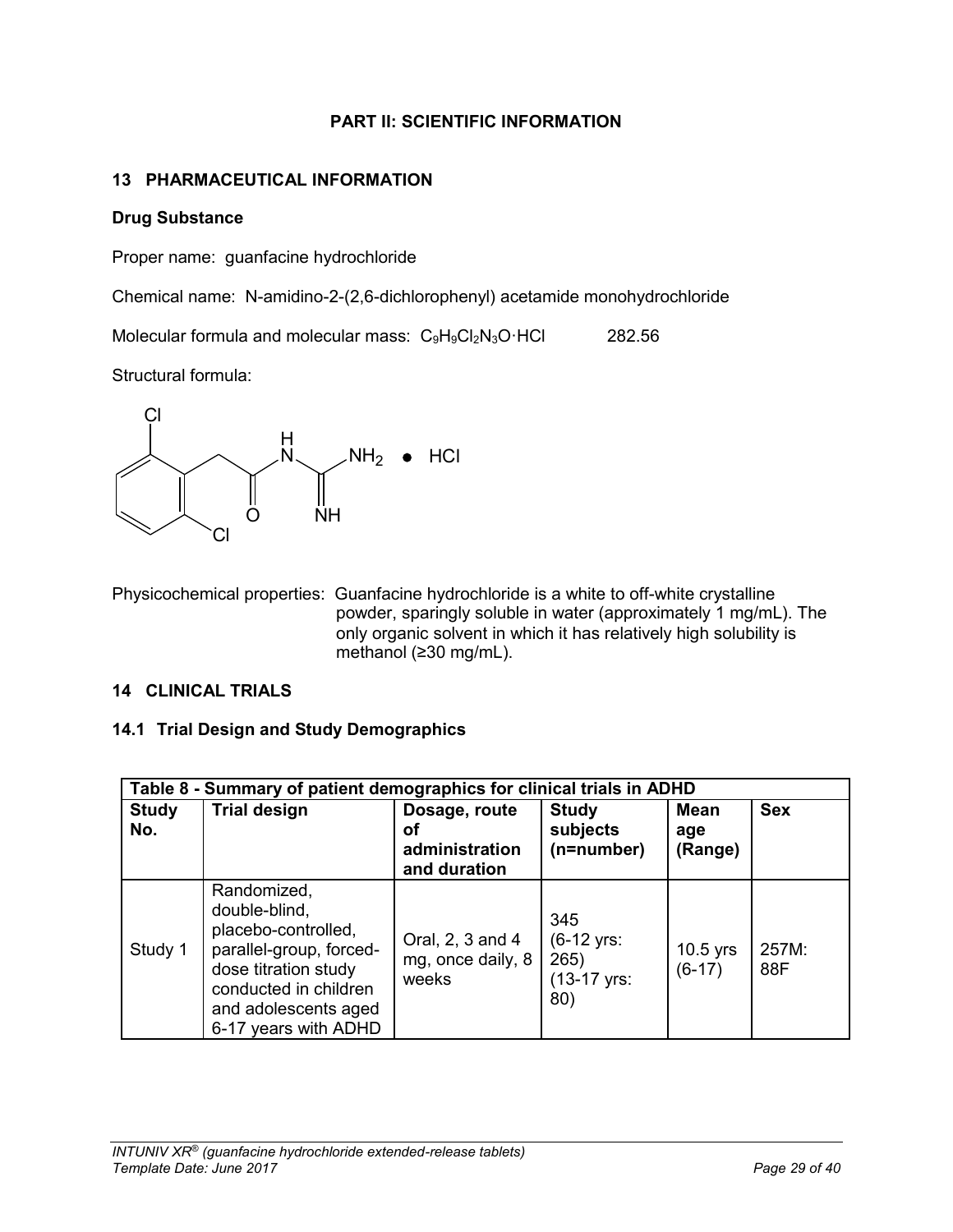|                      | Table 8 - Summary of patient demographics for clinical trials in ADHD                                                                                                                                    |                                                                                                                          |                                                                     |                        |               |
|----------------------|----------------------------------------------------------------------------------------------------------------------------------------------------------------------------------------------------------|--------------------------------------------------------------------------------------------------------------------------|---------------------------------------------------------------------|------------------------|---------------|
| <b>Study</b><br>No.  | <b>Trial design</b>                                                                                                                                                                                      | Dosage, route<br>Οf<br>administration<br>and duration                                                                    | <b>Study</b><br>subjects<br>(n=number)                              | Mean<br>age<br>(Range) | <b>Sex</b>    |
| Study 2 <sup>a</sup> | Randomized,<br>double-blind,<br>placebo-controlled,<br>forced-dose study<br>conducted in children<br>and adolescents aged<br>6-17 years with ADHD                                                        | Oral, 1, 2, 3 and<br>4 mg, once daily,<br>9 weeks                                                                        | 322<br>$(6-12 \text{ yrs})$<br>241)<br>$(13-17 \text{ yrs})$<br>81) | $10.5$ yrs<br>$(6-17)$ | 233M:<br>89F  |
| Study 3              | Randomized, double-<br>blind, placebo-<br>controlled,<br>dose-optimization<br>study conducted in<br>adolescents aged<br>13-17 years with<br>ADHD to confirm the<br>efficacy, safety, and<br>tolerability | Oral, 1, 2, 3, 4,<br>5, 6, 7 mg, once<br>daily, 15 weeks                                                                 | 312                                                                 | 14.5 yrs<br>$(13-17)$  | 202M:<br>110F |
| Study 4              | Randomized,<br>double-blind,<br>placebo-controlled,<br>dose-optimization<br>adjunctive study with<br>psychostimulants in<br>children and<br>adolescents aged 6-17<br>years with ADHD                     | Oral, 1, 2, 3 and<br>4 mg, once daily<br>as an adjunct to<br>a current, stable<br>dose of<br>psychostimulant,<br>9 weeks | 455<br>$(6-12 \text{ yrs})$<br>361)<br>(13-17 yrs:<br>94)           | $10.8$ yrs<br>$(6-17)$ | 326M:<br>129F |

aOnly patients weighing <110lbs could be randomized to 1 mg.

The efficacy of INTUNIV XR in the treatment of ADHD was established in 2 placebo-controlled monotherapy trials (Studies 1 and 2) in pediatric patients (children and adolescents; aged 6-17 years, inclusive) and in 1 placebo-controlled monotherapy trial in adolescents (aged 13-17 years). Signs and symptoms of ADHD were evaluated as the change from baseline to endpoint in ADHD Rating Scale IV (ADHD-RS-IV) scores. Daily doses used in these studies were within the range of 1- 4 mg for children and 1-7 mg in adolescents.

In Study 4, the safety and efficacy of INTUNIV XR was evaluated as adjunctive therapy in patients treated with psychostimulants (longer-acting formulations of mixed salts of a single-entity amphetamine product, lisdexamfetamine dimesylate, methylphenidate hydrochloride extended-release, methylphenidate hydrochloride, and dexmethylphenidate hydrochloride). The study was conducted in children and adolescents aged 6-17 years with a diagnosis of ADHD, with a sub-optimal response to psychostimulants. Patients continued to take their psychostimulant in the morning and were dosed either in the morning or the evening with INTUNIV XR or with placebo in addition to their psychostimulant. Symptoms of ADHD were evaluated as the change from baseline to endpoint in ADHD Rating Scale (ADHD-RS-IV) scores. Using the Conners' Global Index-Parent (CGI-P) scale, parents made separate weekly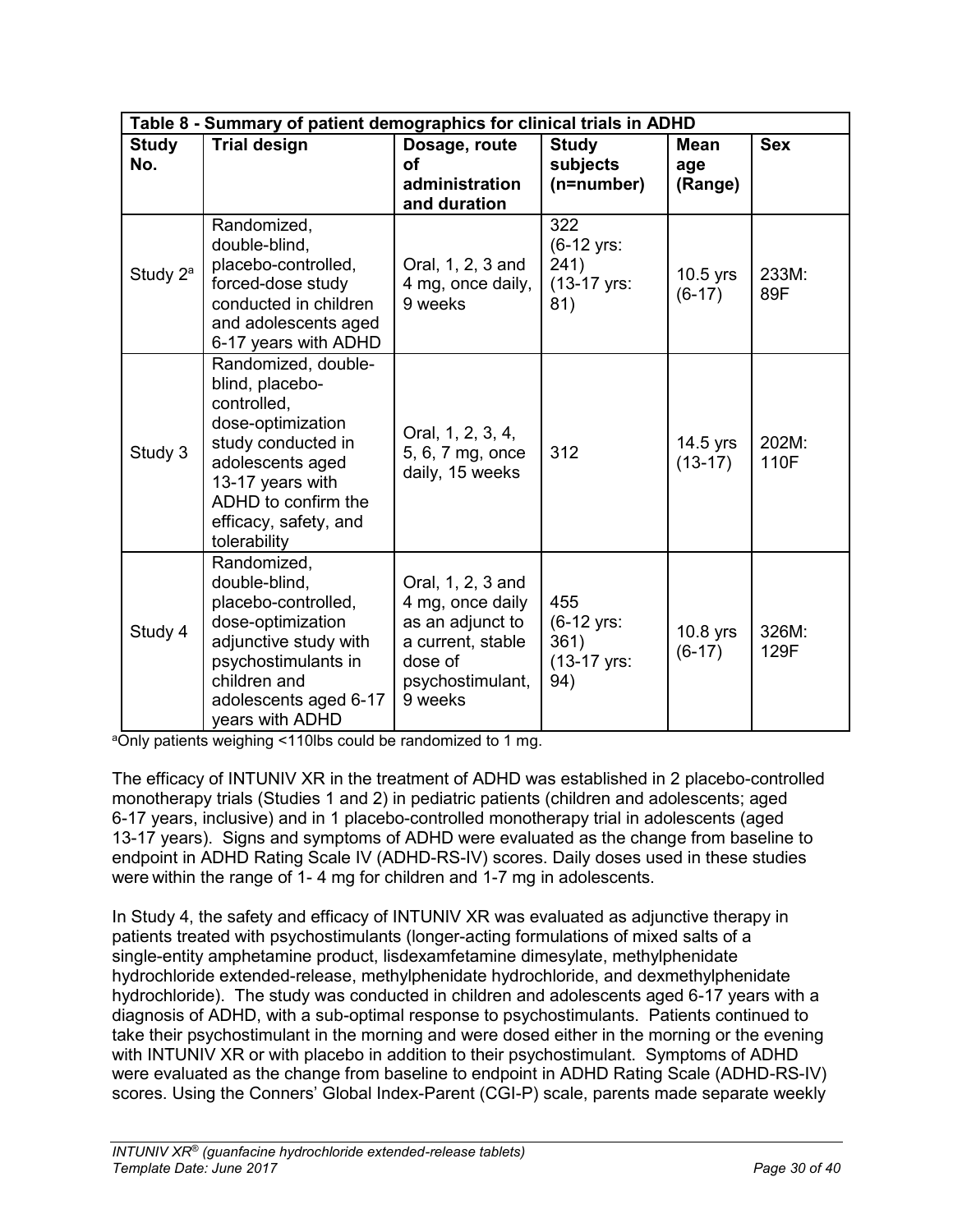assessments of their child's ADHD symptoms exhibited in the morning (before school) and evening (before bedtime).

# <span id="page-30-0"></span>**14.2 Study Results**

| <b>Short-Term Monotherapy Trials</b> |  |
|--------------------------------------|--|
|                                      |  |

| Table 9 - Results of Studies 1, 2 and 3 in ADHD (Children and Adolescents aged 6-17<br>years) |                                                                                                                       |                                                                                                                                                                                                                                                                                                                                                          |                                                                                  |  |  |
|-----------------------------------------------------------------------------------------------|-----------------------------------------------------------------------------------------------------------------------|----------------------------------------------------------------------------------------------------------------------------------------------------------------------------------------------------------------------------------------------------------------------------------------------------------------------------------------------------------|----------------------------------------------------------------------------------|--|--|
| <b>Study No.</b>                                                                              | <b>Primary Endpoints</b>                                                                                              | <b>Associated value and</b><br>statistical significance for<br>Drug at specific dosages                                                                                                                                                                                                                                                                  | <b>Associated value</b><br>and statistical<br>significance for<br><b>Placebo</b> |  |  |
| Study 1 <sup>a</sup>                                                                          | <b>ADHD Rating Scale</b><br>(ADHD-RS-IV) total<br>score change from<br>baseline to endpoint for<br>the ITT population | Mean (SD)<br>2 mg: -15.40 (12.82)<br>3 mg: -15.79 (13.00)<br>4 mg: -18.96 (13.71)<br>Comparison (placebo-adjusted<br>difference) <sup>b</sup><br>LS mean (95% CI)<br>$-7.42$ ( $-12.07$ , $-2.77$ ) p=0.0006<br>$-7.52$ ( $-12.19$ , $-2.85$ ) p=0.0005<br>-9.99 (-14.67, -5.32) p<0.0001                                                                | Mean (SD)<br>$-8.86(12.90)$                                                      |  |  |
| Study 2 <sup>c</sup>                                                                          | <b>ADHD Rating Scale</b><br>(ADHD-RS-IV) total<br>score change from<br>baseline to endpoint for<br>the ITT population | Mean (SD)<br>1 mg: -20.4 (14.00)<br>2 mg: -18.0 (14.88)<br>3 mg: -19.4 (14.62)<br>4 mg: -20.9 (11.89)<br>Comparison (placebo-adjusted<br>difference) <sup>b</sup><br>LS mean (95% CI)<br>$-6.75$ ( $-11.3$ , $-2.2$ ) p=0.0041<br>$-5.41$ ( $-9.9$ , $-0.9$ ) p=0.0176<br>$-7.31$ ( $-11.8$ , $-2.8$ ) p=0.0016<br>$-7.88$ ( $-12.3$ , $-3.4$ ) p=0.0006 | Mean (SD)<br>$-12.2(12.96)$                                                      |  |  |
| Study 3                                                                                       | <b>ADHD Rating Scale</b><br>(ADHD-RS-IV) total<br>score change from<br>baseline to endpoint for<br>the FAS population | Mean (SD)<br>$-25.7(10.09)$<br>Comparison (placebo-adjusted<br>difference)<br>LS mean (95% CI)<br>$-6.026$ ( $-8.865$ , $-3.187$ )<br>p<0.001                                                                                                                                                                                                            | Mean (SD)<br>$-19.5(12.63)$                                                      |  |  |

ITT: Intent to Treat

FAS: Full analysis set

<sup>a</sup>p-value and 95% CI from Dunnett's adjustment for multiple means comparisons

bAge subgroup analysis revealed statistically significant efficacy for only children aged 6 to 12 years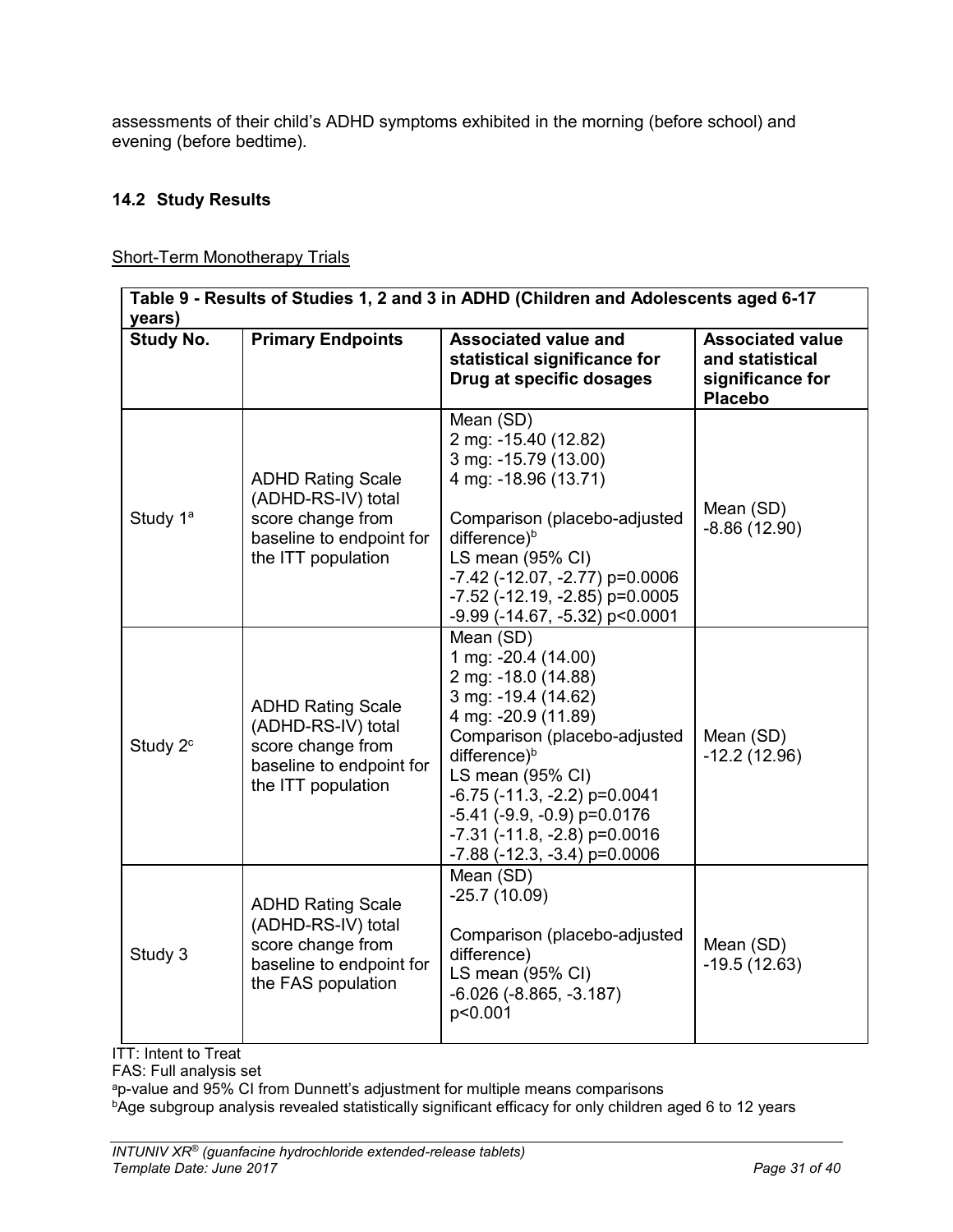<sup>c</sup>Only patients weighing <110lbs could be randomized to 1 mg

In Study 1, the improvement in ADHD-RS-IV total scores at endpoint in all randomized INTUNIV XR treatment groups was statistically significantly greater than in placebo treatment groups (p<0.001) for each of the 2 mg, 3 mg, and 4 mg INTUNIV XR randomized treatment groups. Improvements in ADHD-RS-IV scores were observed in patients taking INTUNIV XR beginning 2 to 3 weeks after initiation of dosing.

When data were examined by age subgroups, only children aged 6 to 12 years demonstrated clinically relevant improvements.

The improvement in the ADHD-RS-IV total score demonstrated in the primary efficacy analysis was supported by the results for the ADHD-RS-IV Hyperactivity/Impulsivity and Inattentiveness subscales, Clinical Global Impression of Improvement (CGI-I), Conners' Parent Rating Scale Revised Short Form (CPRS-R:S) and Conners' Teachers Rating Scale results.

In Study 2, there were statistically significant improvements in ADHD-RS-IV total scores at endpoint in all randomized INTUNIV XR treatment groups compared to the placebo treatment groups (p<0.02) for each of the 2 mg, 3 mg, and 4 mg INTUNIV XR randomized treatment groups, and for the 1 mg INTUNIV XR treatment group (for patients 55-110lbs [24.95 - 49.89kg]).

When data were examined by age subgroups, only children aged 6 to 12 years demonstrated clinically relevant improvements.

The improvement in the ADHD-RS-IV total score demonstrated in the primary efficacy analysis was supported by the results for the ADHD-RS-IV Hyperactivity/Impulsivity and Inattentiveness subscales, Clinical Global Impression of Improvement (CGI-I), and Conners' Parent Rating Scale Revised Short Form (CPRS-R:S) results.

In Study 3, subjects receiving INTUNIV XR had a statistically significant greater improvement from baseline in ADHD-RS-IV total score compared with subjects who received placebo (p<0.001).

The improvement in the ADHD-RS-IV total score demonstrated in the primary efficacy analysis was supported by the results of the Clinical Global Impression of Severity (CGI-S), ADHD-RS-IV Hyperactivity/Impulsivity and Inattentiveness subscales and Clinical Global Impression of Improvement (CGI-I).

Controlled, long-term efficacy studies (>9 weeks) have not been conducted in children aged 6 to 12 years and (>15 weeks) in adolescents aged 13-17 years.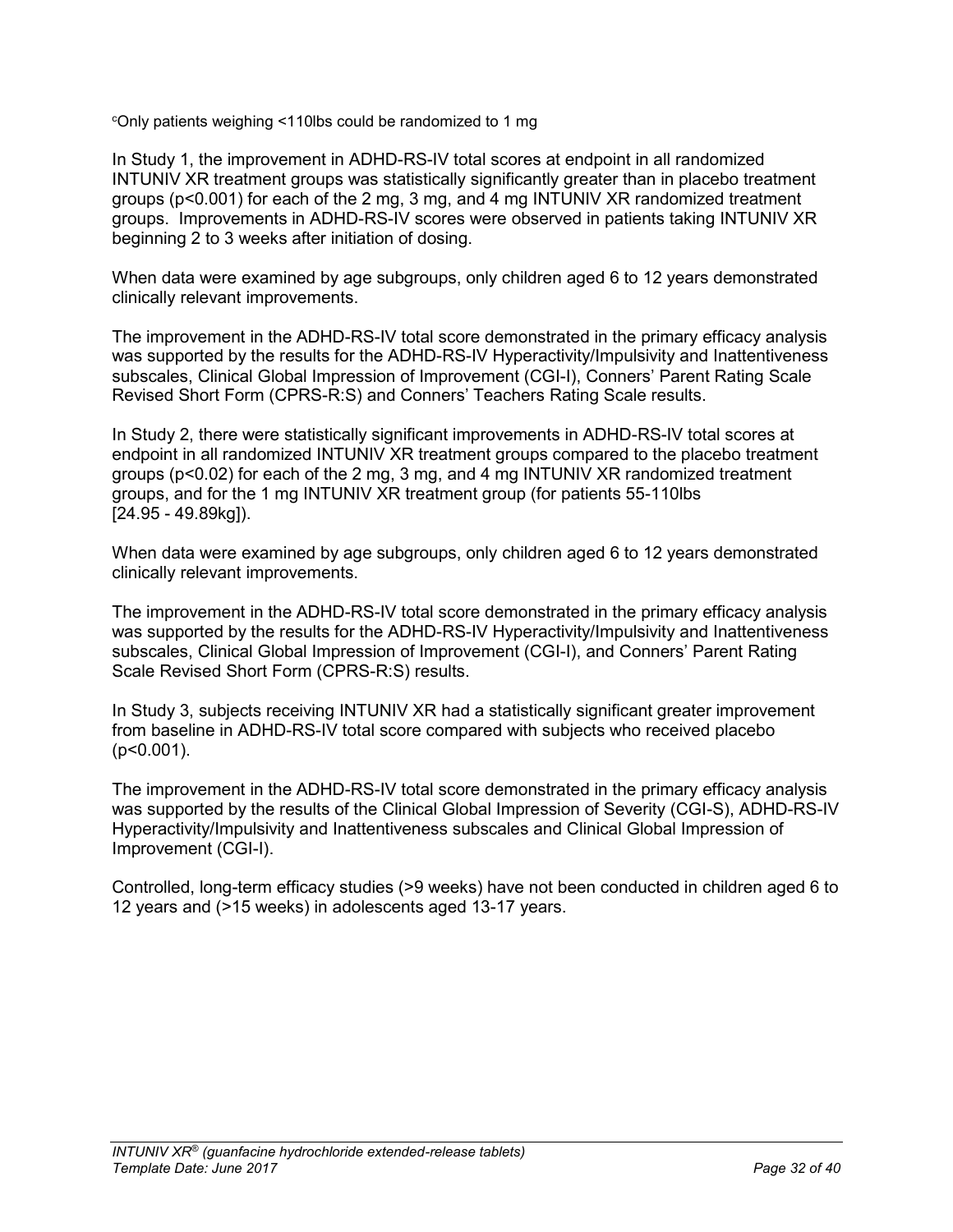# Short-Term Adjunctive Trial

| Table 10 - Results of Study 4 in ADHD (Children and Adolescents aged 6-17 years)                                  |                                                                                                                      |                                                                                                  |                                                                                                                              |  |
|-------------------------------------------------------------------------------------------------------------------|----------------------------------------------------------------------------------------------------------------------|--------------------------------------------------------------------------------------------------|------------------------------------------------------------------------------------------------------------------------------|--|
| <b>Primary Endpoints</b>                                                                                          | <b>Mean Associated value</b><br>and statistical significance<br>for Drug +<br>Psychostimulant at all<br>dosages (SD) | <b>Mean</b><br><b>Associated</b><br>value and<br>statistical<br>significance for<br>Placebo (SD) | $LS$ mean <sup>a</sup><br>Comparison -<br>placebo-adjusted<br>difference (95%<br>CI)                                         |  |
| <b>ADHD Rating Scale</b><br>(ADHD-RS-IV) total<br>score change from<br>baseline to endpoint<br>for FAS population | All doses AM: -20.4 (12.77)<br>All doses PM: -21.0 (12.39)<br>Overall: -20.7 (12.56)                                 | $-16.0(11.77)$                                                                                   | $-4.5$ ( $-7.5$ , $-1.4$ )<br>p=0.002 <sup>b</sup><br>$-5.3$ $(-8.3, -2.3)$<br>p<0.001 <sup>b</sup><br>$-4.9$ $(-7.2, -2.6)$ |  |
|                                                                                                                   |                                                                                                                      |                                                                                                  | p<0.001 <sup>c</sup>                                                                                                         |  |

FAS – Full analysis set

<sup>a</sup>LS mean, and p-value were based on type III sum of squares from the ANCOVA model for the change from Baseline, including treatment group and psychostimulant type as fixed effects, and baseline value as a covariate.

bp-value of INTUNIV XR AM and PM groups based on Dunnett's multiple comparison procedure. <sup>c</sup>p-value for all INTUNIV XR was a t-test. This was a secondary efficacy analysis.

Mean reductions in ADHD-RS-IV total scores at endpoint were significantly greater for INTUNIV XR given as an adjunct to a stable dose of psychostimulant compared to placebo given with a psychostimulant for Study 4, for both morning and evening INTUNIV XR dosing (p=0.002 and p<0.001 respectively). Both treatment groups had significantly greater improvement on the Hyperactivity/Impulsivity and Inattentive subscales of the ADHD-RS-IV compared with the placebo group regardless of time of administration.

The percentage of responders, (defined as a percentage reduction from baseline in the ADHD-RS-IV Total Score of ≥25%), were 69.7% for placebo, 79.2% for INTUNIV XR taken in the morning (AM), and 83.1% for INTUNIV XR in the evening (PM) group. The results indicated a statistically significant difference from placebo in the evening (PM) INTUNIV XR dosing group but not the morning (AM) INTUNIV XR dosing group.

Conners' Global Index-Parent (CGI-P) total score results were supportive of the primary endpoint.

Controlled long-term efficacy studies (>9 weeks) for adjunctive treatment have not been conducted.

## Other Clinical Trials

A 9-week, double-blind, randomized, placebo-controlled, dose-optimization study in children aged 6-12 years with ADHD and oppositional symptoms (n=217) was conducted. Oppositional symptoms were evaluated as the change from baseline to endpoint in the Oppositional Subscale of the Conners' Parent Rating Scale – revised Long Form (CPRS-R:L) score. The mean reduction in the CPRS-R:L at endpoint was significantly greater for INTUNIV XR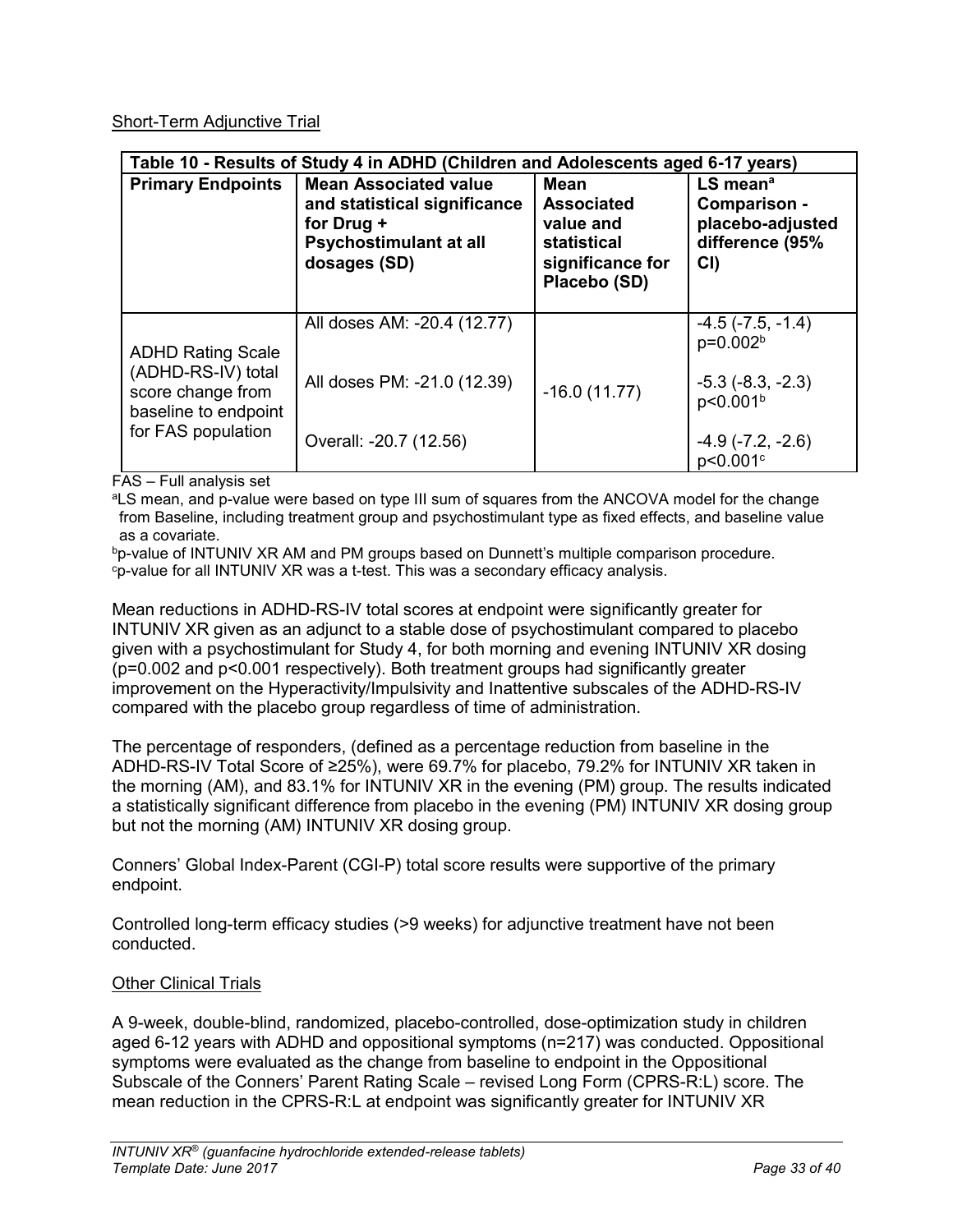compared to placebo. ADHD-RS-IV Hyperactivity/Impulsivity and Inattention subscales results supported the pivotal study primary endpoint results. CGI-I and CGI-S rating scales and the 40 item Conduct Problem Scale of the New York Parent's Rating Scale (NYPRS-S) results also support the primary efficacy endpoint in treating oppositional symptoms and conduct problems in children with a diagnosis of ADHD.

A 9-week, double-blind, randomized, placebo-controlled, dose-optimization study in children aged 6-12 years to assess the efficacy of once daily dosing with optimized INTUNIV XR administered either in the morning or the evening was conducted. Symptoms of ADHD were evaluated as the change from baseline to endpoint in ADHD Rating Scale (ADHD-RS-IV) Total Score. INTUNIV XR showed significantly (p<0.001) greater improvement compared to placebo on the change from baseline to endpoint in the ADHD rating scale (ADHD-RS-IV) score regardless of time of administration (morning or evening) of INTUNIV XR. Conners' Parent Rating Scale – Revised Short Form (CPRS-R:S) results were supportive of the primary endpoint. CPRS total scores, Weiss Functional Impairment Rating Scale - Parent (WFIRS-P) global score and WFIRS-P domain subscale scores for Family, Learning and School, Academic Performance, Behavior in School, Social Score, and Risk score results were also supportive of the primary endpoint.

A 15-week, double-blind, dose-optimization, safety and tolerability study compared the effects of INTUNIV XR to placebo using the Choice Reaction Time Test from the Cambridge Neuropsychological Test Automated Battery (CANTAB) in patients aged 6 17 years (n=182). Patients were titrated to an optimal dose within a 1-3 mg range. There was no evidence of impairment in speed processing compared to placebo. The 5-point Pictorial Sleepiness Scale (PSS), designed to assess sleepiness in school-age children and adolescents, was used to measure sleepiness throughout the course of the day and study. Patient and observer (healthcare professional) reported outcomes on the PSS were similar during the daytime in a classroom setting for the INTUNIV XR and placebo groups. However, patients and observer (parent) scores suggested a greater degree of sleepiness in the evening hours before bedtime in the INTUNIV XR group compared to the placebo group. These trends were consistent throughout the study. The frequency and intensity of sedative adverse events was similar in this study to that observed in the pivotal studies.

# <span id="page-33-0"></span>**16 NON-CLINICAL TOXICOLOGY**

No carcinogenic effect of guanfacine was observed in studies of 78 weeks in mice or 102 weeks in rats at doses up to 6.8 times the maximum recommended human dose of 0.12 mg/kg/day on a mg/ $m^2$  basis.

Guanfacine was not genotoxic in a variety of test models, including the Ames test and an *in vitro* chromosomal aberration test; however, a marginal increase in numerical aberrations (polyploidy) was observed in the latter study.

No adverse effects were observed in fertility studies in male and female rats at doses up to 22 times the maximum recommended human dose on a mg/m<sup>2</sup> basis.

Rat experiments have shown that guanfacine crosses the placenta. However, administration of guanfacine to rats and rabbits at 4 and 2.7 times, respectively, the maximum recommended human dose of 0.12 mg/kg/day on a mg/m<sup>2</sup> basis resulted in no evidence of harm to the fetus. Higher doses (13.5 times the maximum recommended human dose in both rabbits and rats) were associated with reduced fetal survival and maternal toxicity.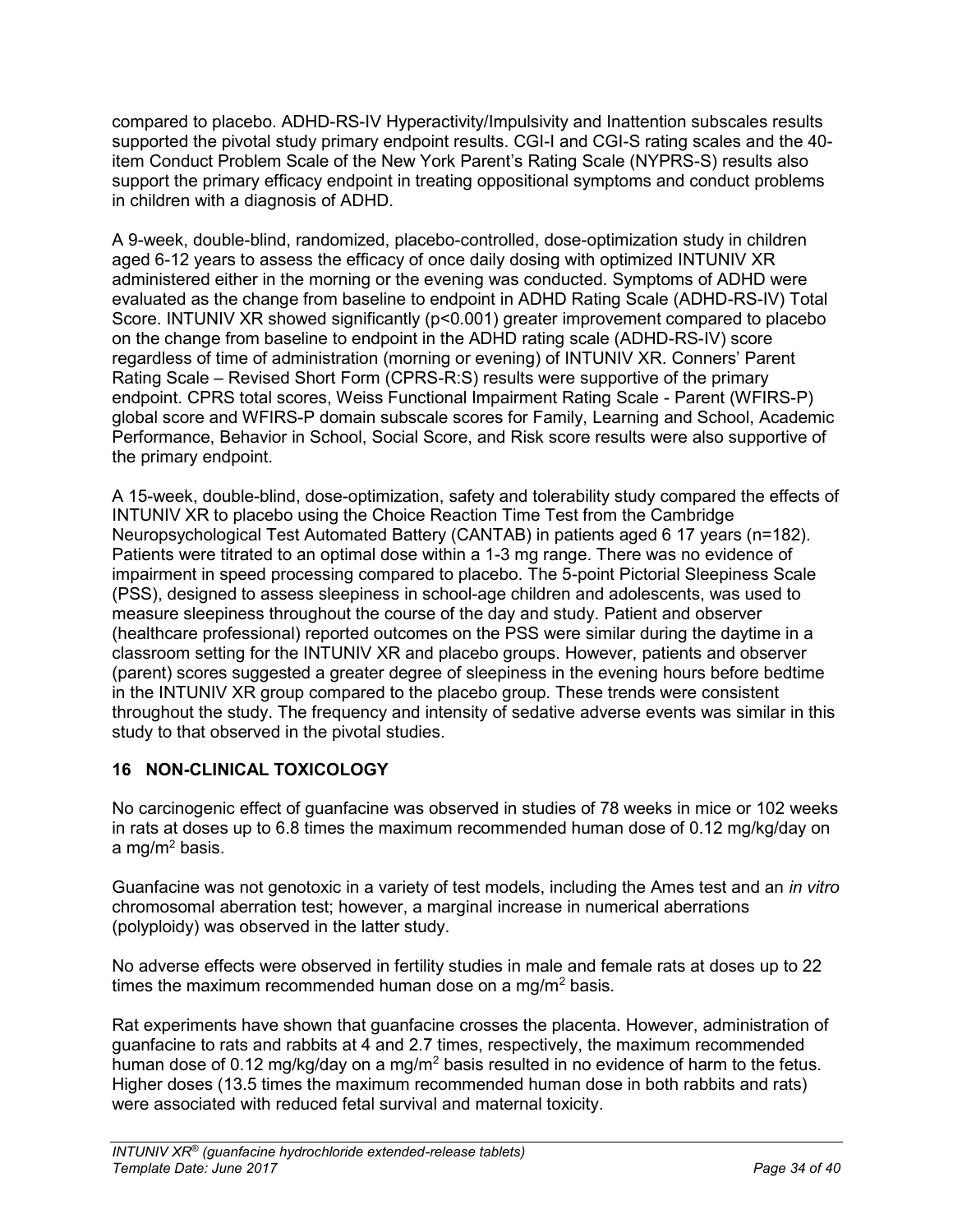<span id="page-34-0"></span>**READ THIS FOR SAFE AND EFFECTIVE USE OF YOUR MEDICINE PATIENT MEDICATION INFORMATION**

## **PrINTUNIV XR® guanfacine hydrochloride extended-release tablets**

Read this carefully before you start taking INTUNIV XR and each time you get a refill. This leaflet is a summary and will not tell you everything about this drug. Talk to your healthcare professional about your medical condition and treatment and ask if there is any new information about INTUNIV XR.

## **What is INTUNIV XR used for?**

• INTUNIV XR is used to treat Attention Deficit Hyperactivity Disorder (ADHD) in children and adolescents 6-17 years of age. It can be used alone or with another medicine called a psychostimulant.

INTUNIV XR may be a part of your/your child's overall treatment plan for ADHD. The doctor may also recommend counselling or other therapy.

## **How does INTUNIV XR work?**

INTUNIV XR contains guanfacine. Guanfacine is not a central nervous system (CNS) stimulant. The exact way guanfacine works to treat ADHD in not known. INTUNIV XR is thought to affect receptors (alpha<sub>2A</sub>-adrenergic receptors) in the brain to reduce nerve impulses. This helps increase attention (including the ability to follow and finish tasks) and decrease impulsiveness and hyperactivity in patients with ADHD.

## **What are the ingredients in INTUNIV XR?**

Medicinal ingredients:guanfacine (as guanfacine hydrochloride) Non-medicinal ingredients: Crospovidone, fumaric acid, glyceryl behenate, green pigment blend PB-1763 (3 mg and 4 mg tablets only), hypromellose, lactose monohydrate, methacrylic acid copolymer, microcrystalline cellulose, and povidone.

## **INTUNIV XR comes in the following dosage forms:**

Tablets; 1 mg, 2 mg, 3 mg, and 4 mg

#### **Do not use INTUNIV XR if:**

 You/your child are/is allergic to guanfacine or any other non-medicinal ingredients in INTUNIV XR. (see What are the ingredients in INTUNIV XR?)

#### **To help avoid side effects and ensure proper use, talk to your healthcare professional before you take INTUNIV XR. Talk about any health conditions or problems you may have, including if you or your child:**

- has a heart problem such as:
	- a very slow heart rate (pulse)
	- a heart rhythm problem (arrhythmia)
	- heart disease
	- congestive heart failure
	- a hereditary disorder of the heart's electrical system (called congenital long QT syndrome)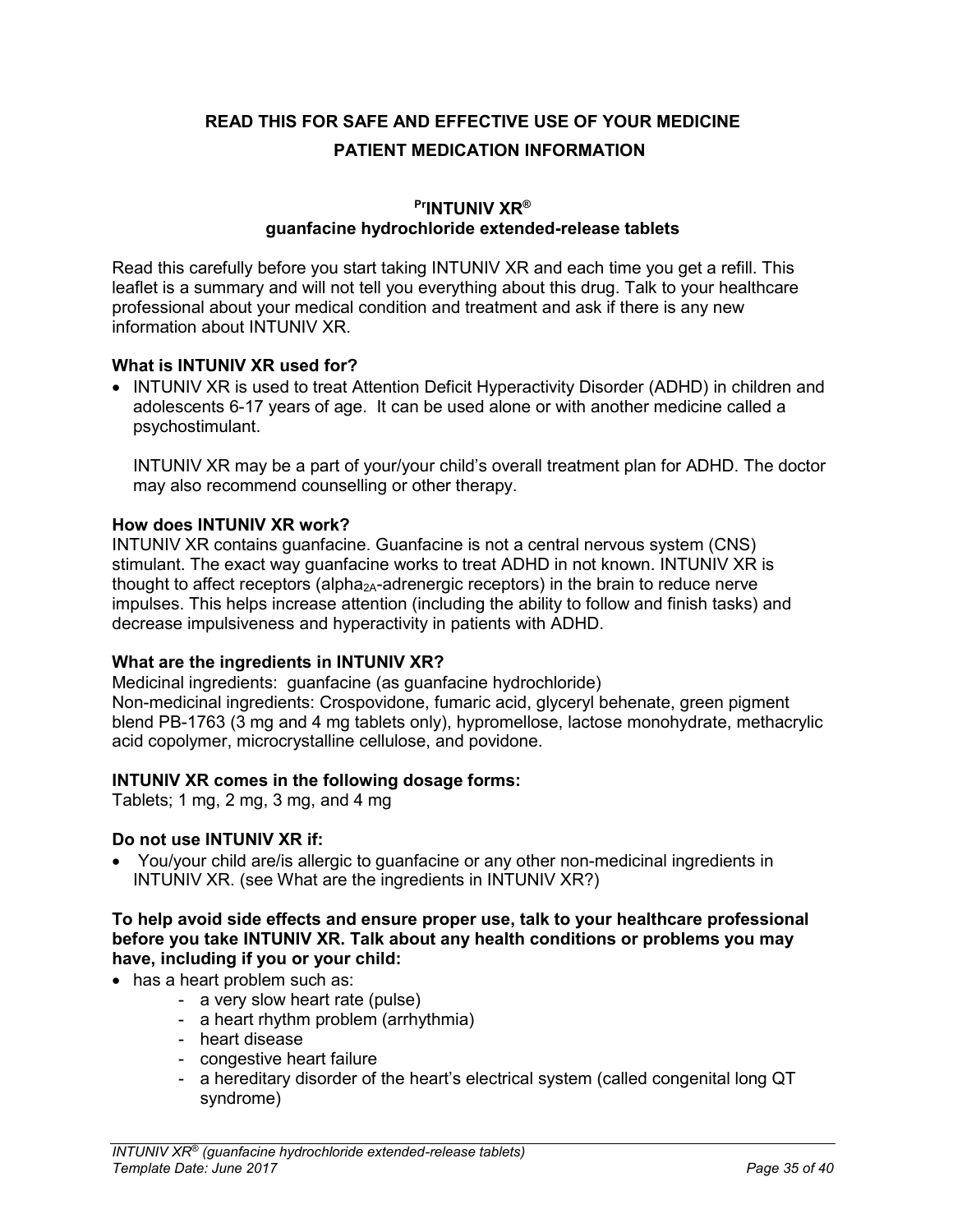- has fainted in the past (or has a history of fainting)
- has low or high blood pressure
- has liver or kidney problems
- have mental health problems or a family history of mental health problems including psychosis, mania, bipolar illness, depression, or suicide
- has any other medical condition
- is pregnant. Your doctor will decide if you can take this medicine if you are pregnant.
- is breast-feeding or plans to breast-feed. It is not known if INTUNIV XR passes into breast milk.

## **Other warnings you should know about:**

The following have been reported with use of medicines used to treat ADHD such as INTUNIV XR:

### **Mental Health problems (psychiatric):**

**Suicidal behaviour and thoughts: New or worsening** thoughts or feelings related to:

- thoughts about suicide (thinking about or feeling like killing yourself)
	- suicide actions (a suicide attempt or completed suicide)

Suicidal thoughts or behaviours may occur at any time during treatment, particularly:

- when you or your child starts treatment
- when there is a change to the dose
- after you or your child stops taking INTUNIV XR

## **Should this happen to you or your child, talk to the doctor right away.**

**Bipolar Disorder: New or worsening** bipolar illness (extreme mood swings with periods of mania (unusually excited, over-active or un-inhibited) alternating with periods of depression (feelings of sadness, worthlessness or hopelessness). Tell your doctor/child's doctor about:

- any mental health problems you or your child has
- family history of suicide, bipolar disorder or depression

**Psychotic or Manic Symptoms: New or worsening** of psychotic or manic symptoms can occur when taking INTUNIV XR at usual doses. Symptoms can include:

- hallucinations (hearing voices, believing things that are not true or feeling suspicious)
- feeling unusually excited, over-active or un-inhibited

**Call the doctor right away if you or your child has any new or worsening mental health symptoms while taking INTUNIV XR, especially seeing or hearing things that are not real, believing things that are not real, or you start feeling suspicious.**

**Aggressive behaviour: New or worse** aggressive behaviour, hostility can occur.

These new or worsening mental health problems may be more likely to occur if your child has mental disorders that you may or may not have known about.

**Feeling sleepy/drowsy:** INTUNIV XR can make you or your child feel sleepy and drowsy. Avoid doing tasks that require special attention such as riding a bike, driving/operating machinery or doing other dangerous activities until you know how INTUNIV XR affects you or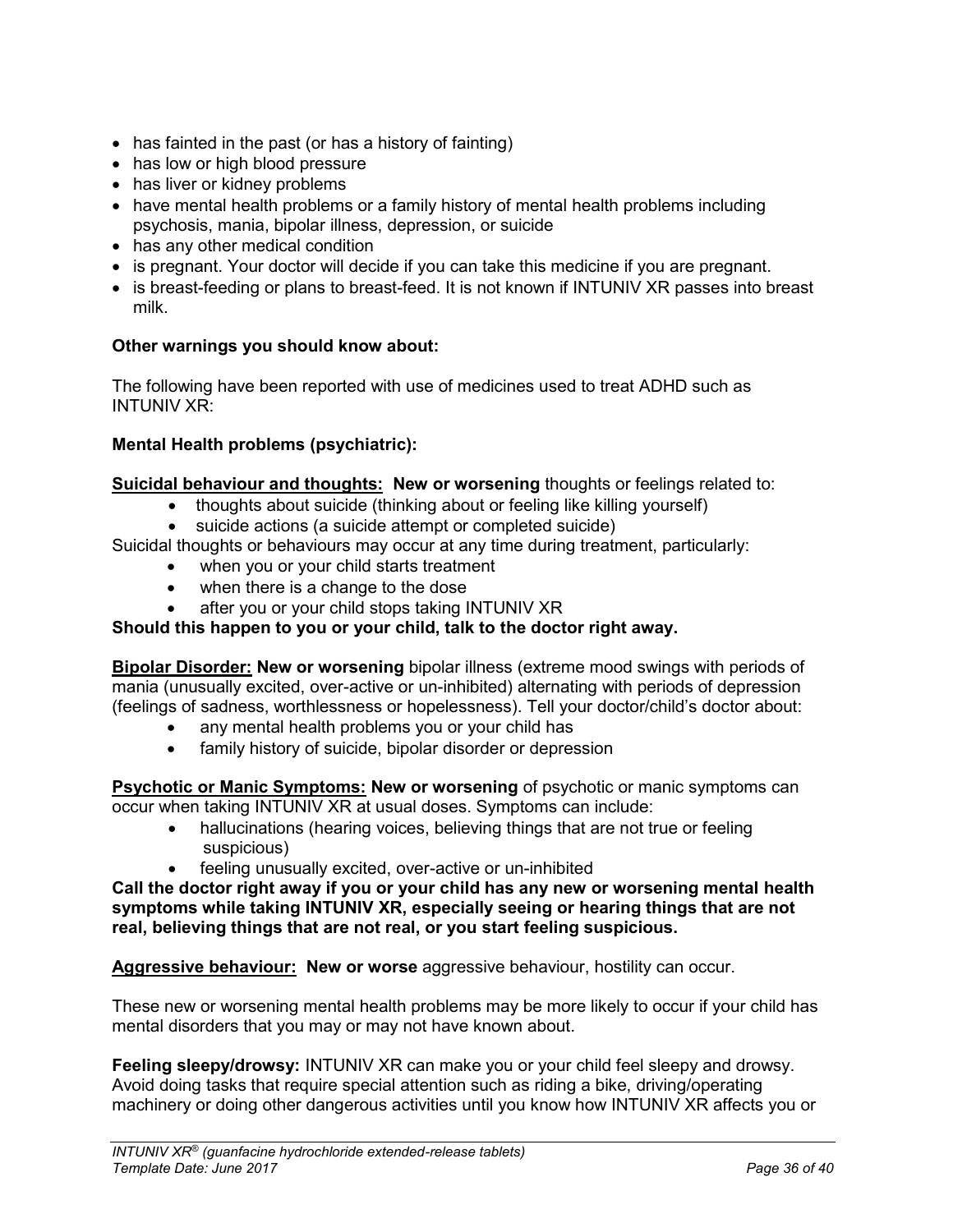your child. If you notice you or your child is feeling sleepy or drowsy often, talk to the doctor.

**Do NOT** take INTUNIV XR with alcohol or other medicines that make you or your child feel sleepy or drowsy. This can make it worse.

**Dehydration:** While on INTUNIV XR, you/your child should avoid becoming dehydrated or overheated.

**Weight:** Talk to your doctor or your child's doctor or pharmacist about any problem with weight while taking INTUNIV XR.

## **Tell your healthcare professional about all the medicines you take, including any drugs, vitamins, minerals, natural supplements or alternative medicines.**

## **The following may interact with INTUNIV XR:**

- Ketoconazole (used to treat yeast or fungal infections)
- Rifampin (used to treat tuberculosis (TB))
- Valproic acid (used to treat bipolar disorder)
- Drugs that can lower your heart rate, such as antiarrhythmics and beta blockers
- Drugs used to treat chest pain (angina)
- Drugs used to treat high blood pressure
- Drugs that can cause QT prolongation
- Drugs that can increase your risk of fainting
- Drugs that cause sleepiness (sedatives)
- Drugs inducing sleep in surgical anesthesia or in the treatment of insomnia (hypnotics)
- Drugs used as tranquilizer (benzodiazepines)
- Drugs used as central nervous system depressants (barbiturates)
- Drugs used to treat psychosis (antipsychotics)
- Alcohol
- Other drugs for ADHD (such as methylphenidate, lisdexamfetamine dimesylate)
- Any drug that may cause heart valve problems
- Grapefruit, grapefruit juice or products containing grapefruit extract

## **How to take INTUNIV XR:**

Monitoring: your doctor or your child's doctor should monitor your/your child's heart rate and blood pressure before starting treatment, periodically during treatment, when the dose is changed and after stopping treatment.

Take/give INTUNIV XR:

- exactly as your doctor or your child's doctor has told you
- once a day, either alone or with an ADHD psychostimulant medication prescribed by your doctor or your child's doctor. The doctor will tell you when you/your child should take INTUNIV XR and when to take the other ADHD psychostimulant medication.
- **Swallow the tablet whole with a small amount of liquid. Do NOT crush, chew or break the tablet before swallowing and Do NOT take it with a high-fat meal.**

## Stopping INTUNIV XR:

**Do NOT** stop taking INTUNIV XR or giving it to your child without talking to the doctor first. Stopping this medication suddenly may lead to a serious increase in blood pressure and heart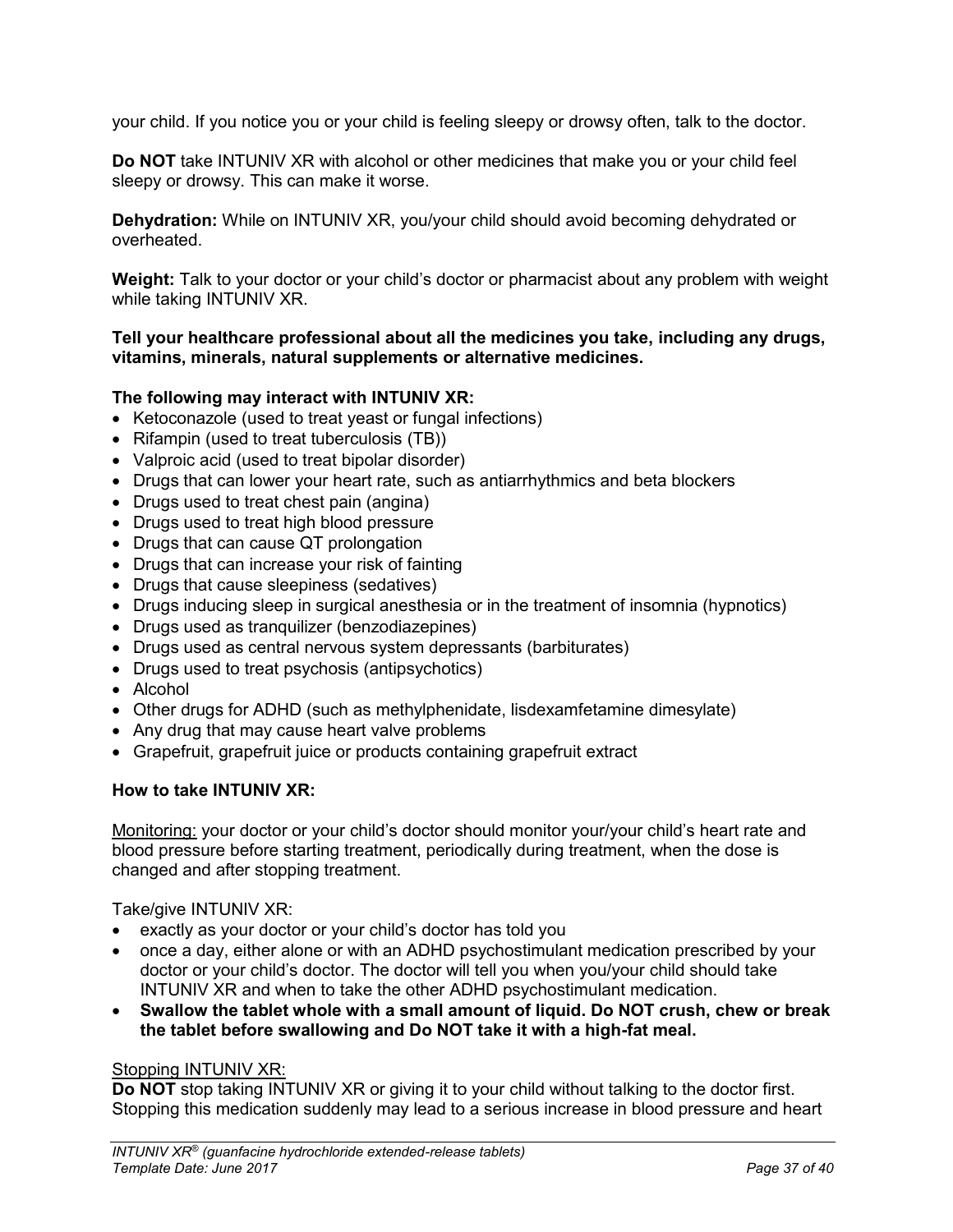rate. **The doctor will decrease the dose slowly over time to avoid side effects.** This is especially important if you/your child are taking a psychostimulant along with INTUNIV XR.

**Usual child and adolescent (6-17 years of age) dose:** The recommended starting dose is 1 mg tablet once a day. The doctor may change the dose until it is right for you/your child.

## **Overdose:**

If you think you have taken or given too much INTUNIV XR, contact your healthcare professional, hospital emergency department or regional poison control centre immediately, even if there are no symptoms.

Possible symptoms of an overdose include:

- low blood pressure
- initial high blood pressure
- slowing of heart rhythm
- trouble breathing
- feeling tired/having low energy

#### **Missed Dose:**

• If you miss two or more doses in a row, talk to your doctor or your child's doctor. The doctor may need to restart you/your child on a lower dose.

#### **What are possible side effects from using INTUNIV XR?**

These are not all the possible side effects you may feel when taking INTUNIV XR. If you experience any side effects not listed here, contact your healthcare professional.

- Feeling sleepy, trouble sleeping
- Feeling tired
- Feeling dizzy
- Headache
- Nausea
- Stomach pain
- Not feeling hungry (decreased appetite)
- Feeling drowsy
- Dry mouth
- Constipation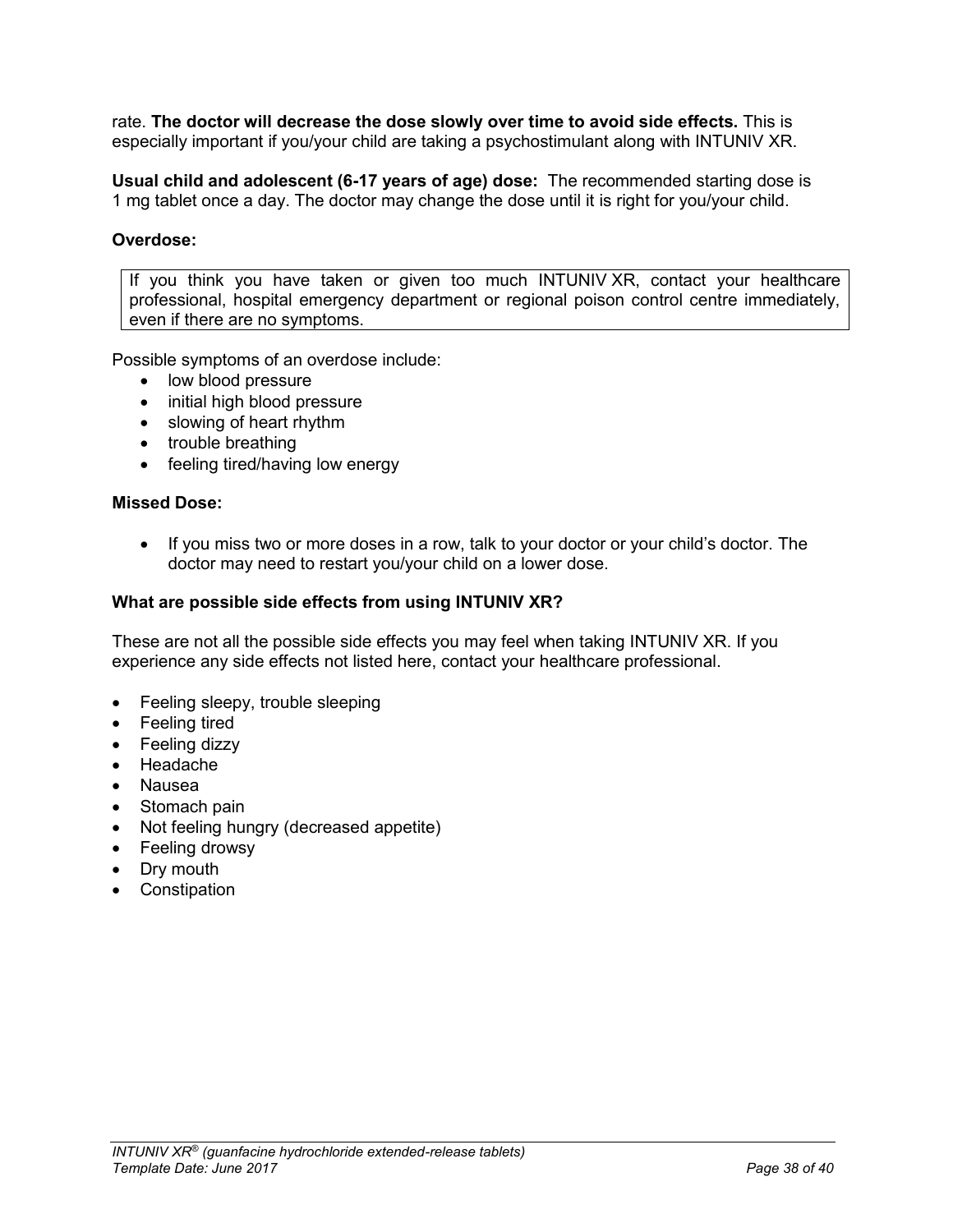| Serious side effects and what to do about them |                         |              |                   |
|------------------------------------------------|-------------------------|--------------|-------------------|
| Symptom / effect                               | Talk to your healthcare |              | Stop taking drug  |
|                                                | professional            |              | and get immediate |
|                                                | Only if severe          | In all cases | medical help      |
| <b>COMMON</b>                                  |                         | X            |                   |
| Low blood pressure                             |                         |              |                   |
| Feeling sleepy                                 |                         | X            |                   |
| <b>UNCOMMON</b>                                |                         | X.           |                   |
| Low heart rate (pulse)                         |                         |              |                   |
| Fainting                                       |                         | x            |                   |
| Convulsions: seizure, spasms,                  |                         | X            |                   |
| shaking or fits                                |                         |              |                   |
| <b>UNKNOWN</b>                                 |                         |              |                   |
| Allergic reaction: difficulty                  |                         |              |                   |
| swallowing or breathing, wheezing;             |                         |              |                   |
| drop in blood pressure; feeling sick           |                         |              | X                 |
| to your stomach and throwing up;               |                         |              |                   |
| hives or rash; swelling of the face,           |                         |              |                   |
| lips, tongue or throat.                        |                         |              |                   |
| <b>New Psychotic or Manic</b>                  |                         |              |                   |
| <b>Symptoms:</b>                               |                         | X            |                   |
| Paranoia, delusions                            |                         |              |                   |
| <b>Hallucinations:</b>                         |                         |              |                   |
| seeing, feeling or hearing things that         |                         | X            |                   |
| are not there                                  |                         |              |                   |
| Mania: feeling unusually excited,              |                         | X            |                   |
| over-active, or un-inhibited                   |                         |              |                   |
| <b>Aggressive Behavior or Hostility</b>        |                         | X.           |                   |
| <b>Suicidal Behavior: Thoughts or</b>          |                         |              |                   |
| actions about hurting or killing               |                         |              | X                 |
| yourself.                                      |                         |              |                   |
| <b>High Blood Pressure after</b>               |                         |              |                   |
| suddenly stopping                              |                         |              |                   |
| <b>INTUNIV XR:</b>                             |                         |              | X                 |
| headaches, feeling confused,                   |                         |              |                   |
| nervousness, agitation, tremors                |                         |              |                   |